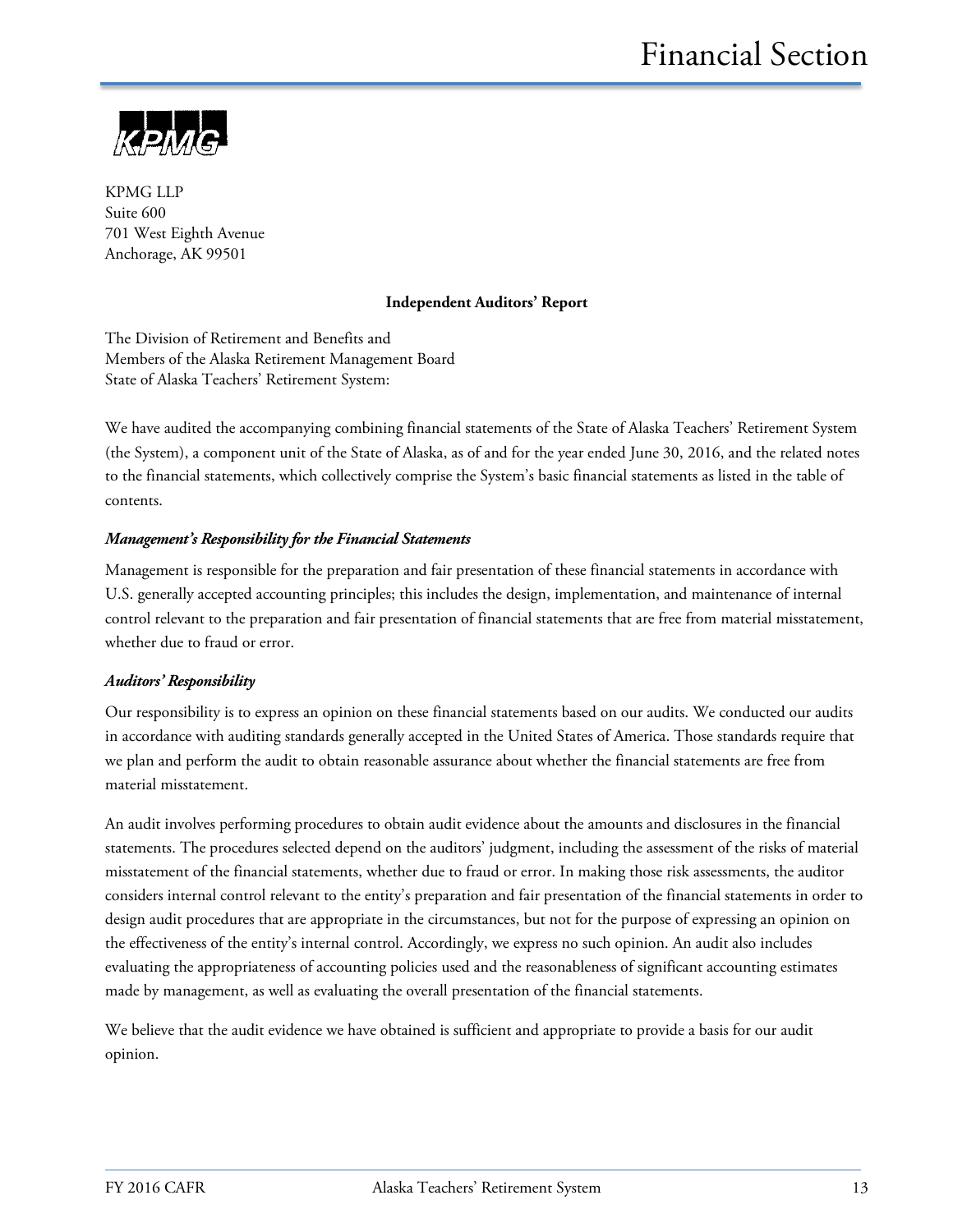### *Opinion*

In our opinion, the financial statements referred to above present fairly, in all material respects, the fiduciary net position of the State of Alaska Teachers' Retirement System as of June 30, 2016, and the changes in fiduciary net position for the year then ended, in accordance with U.S. generally accepted accounting principles.

### *Other Matters*

### *Prior-Year Comparative Information*

We have previously audited the System's 2015 combining financial statements, and we expressed an unmodified opinion on those financial statements in our report dated December 4, 2015. In our opinion, the summarized comparative information presented herein as of and for the year ended June 30, 2015 is consistent, in all material respects, with the audited financial statements from which it has been derived.

### *Required Supplementary Information*

U.S. generally accepted accounting principles require that the management's discussion and analysis on pages 15-24, and the schedule of changes in employer net pension liability and related ratios, schedule of employer and nonemployer contributions, schedule of investment returns, schedule of funding progress, and schedule of contributions from employers and the State of Alaska on pages 45-60 be presented to supplement the basic financial statements. Such information, although not a part of the basic financial statements, is required by the Governmental Accounting Standards Board, who considers it to be an essential part of financial reporting for placing the basic financial statements in an appropriate operational, economic, or historical context. We have applied certain limited procedures to the required supplementary information in accordance with auditing standards generally accepted in the United States of America, which consisted of inquiries of management about the methods of preparing the information and comparing the information for consistency with management's responses to our inquiries, the basic financial statements, and other knowledge we obtained during our audit of the basic financial statements. We do not express an opinion or provide any assurance on the information because the limited procedures do not provide us with sufficient evidence to express an opinion or provide any assurance.

### *Supplemental Schedules*

Our audit was conducted for the purpose of forming an opinion on the financial statements that collectively comprise the System's basic financial statements. The supplemental schedules on pages 62 and 63 are presented for purposes of additional analysis and are not a required part of the basic financial statements. The supplemental schedules are the responsibility of management and were derived from and relate directly to the underlying accounting and other records used to prepare the basic financial statements. Such information has been subjected to the auditing procedures applied in the audit of the basic financial statements and certain additional procedures, including comparing and reconciling such information directly to the underlying accounting and other records used to prepare the basic financial statements or to the basic financial statements themselves, and other additional procedures in accordance with auditing standards generally accepted in the United States of America. In our opinion, the supplemental schedules are fairly stated in all material respects in relation to the basic financial statements as a whole.

KPMG LLP

December 22, 2016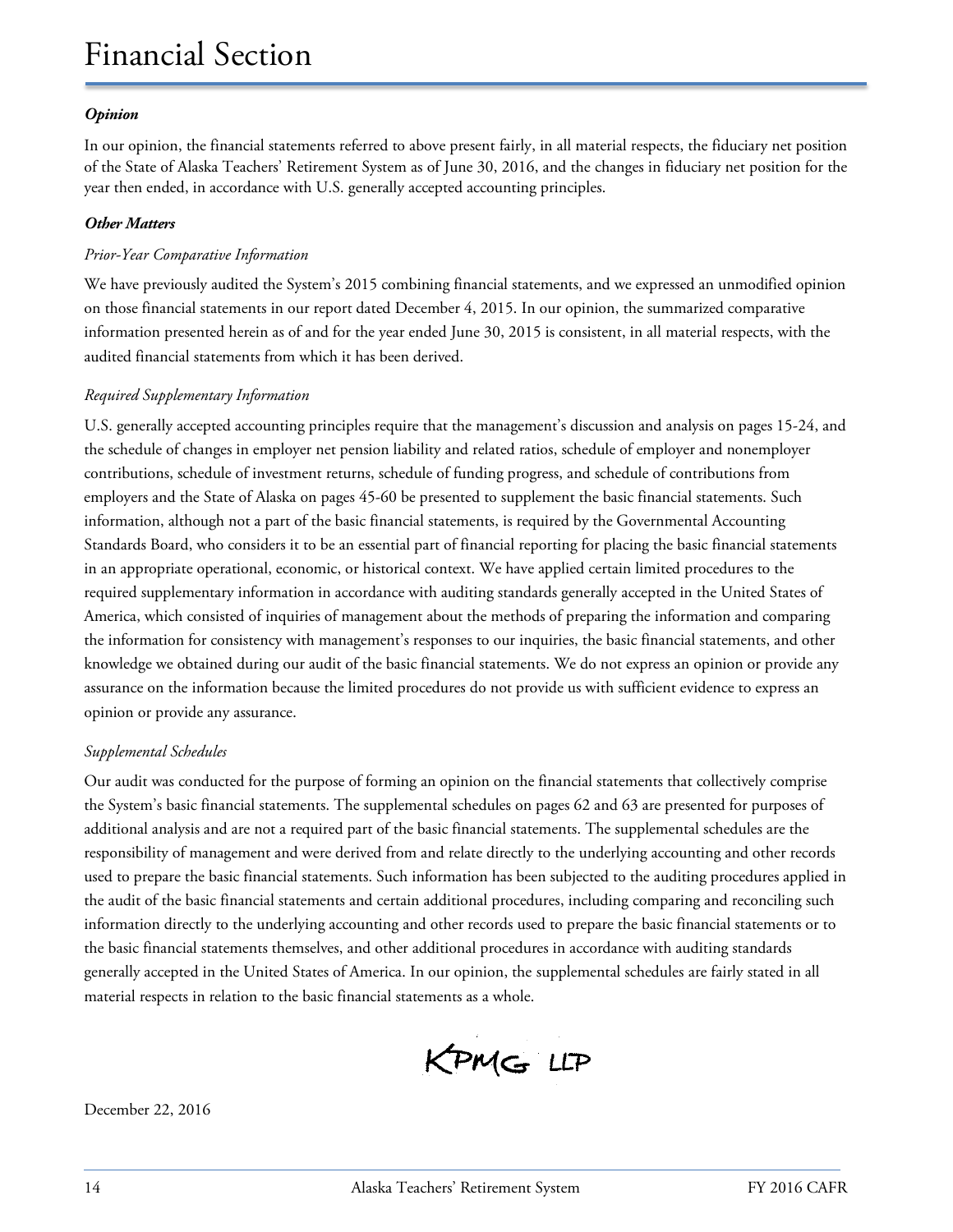# **Management's Discussion and Analysis (Unaudited)**

**June 30, 2016**

This section presents management's discussion and analysis (MD&A) of the Teachers' Retirement System's (System) financial position and performance for the year ended June 30, 2016. This section is presented as a narrative overview and analysis. Please read the MD&A in conjunction with the financial statements, notes to financial statements, required supplementary information, and supplemental schedules to better understand the financial condition and performance of the System during the fiscal year ended June 30, 2016.

### **Financial Highlights**

The System's financial highlights as of June 30, 2016 were as follows:

- The System's fiduciary net position restricted for pension and postemployment healthcare benefits decreased by \$317.2 million during fiscal year 2016.
- The System's plan member and employer contributions increased by \$570,000 during fiscal year 2016.
- The State of Alaska directly appropriated \$130.1 million during fiscal year 2016.
- The System's net investment income decreased \$279.4 million to a \$43.5 million loss during fiscal year 2016.
- The System's pension benefit expenditures totaled \$435.7 million during fiscal year 2016.
- The System's postemployment healthcare benefit expenditures totaled \$123.0 million in fiscal year 2016.

### **Overview of the Financial Statements**

This discussion and analysis is intended to serve as an introduction to the System's financial statements. The System's financial statements are composed of three components: (1) combining statement of fiduciary net position, (2) combining statement of changes in fiduciary net position, and (3) notes to the financial statements. This report also contains required supplementary information and other supplemental schedules.

*Combining Statement of Fiduciary Net Position* – This statement presents information regarding the System's assets, liabilities, and resulting net position held in trust for pension benefits, postemployment healthcare benefits, and individuals. This statement reflects the System's investments at fair value, along with cash and cash [equivalents,](https://www.google.com/search?espv=2&biw=1577&bih=766&q=equivalents&spell=1&sa=X&ved=0ahUKEwi56Kv-oL_QAhXBwlQKHbMmC88QvwUIGCgA) receivables, and other assets less liabilities at June 30, 2016.

*Combining Statement of Changes in Fiduciary Net Position* – This statement presents how the System's net position held in trust for pension and postemployment healthcare benefits changed during the fiscal years ended June 30, 2016. This statement presents contributions and investment income during the period. Deductions for pension and postemployment healthcare benefits, refunds, and operating deductions are also presented.

The above statements represent resources available for investment and payment of benefits as of June 30, 2016 and the sources and uses of those funds during fiscal year 2016.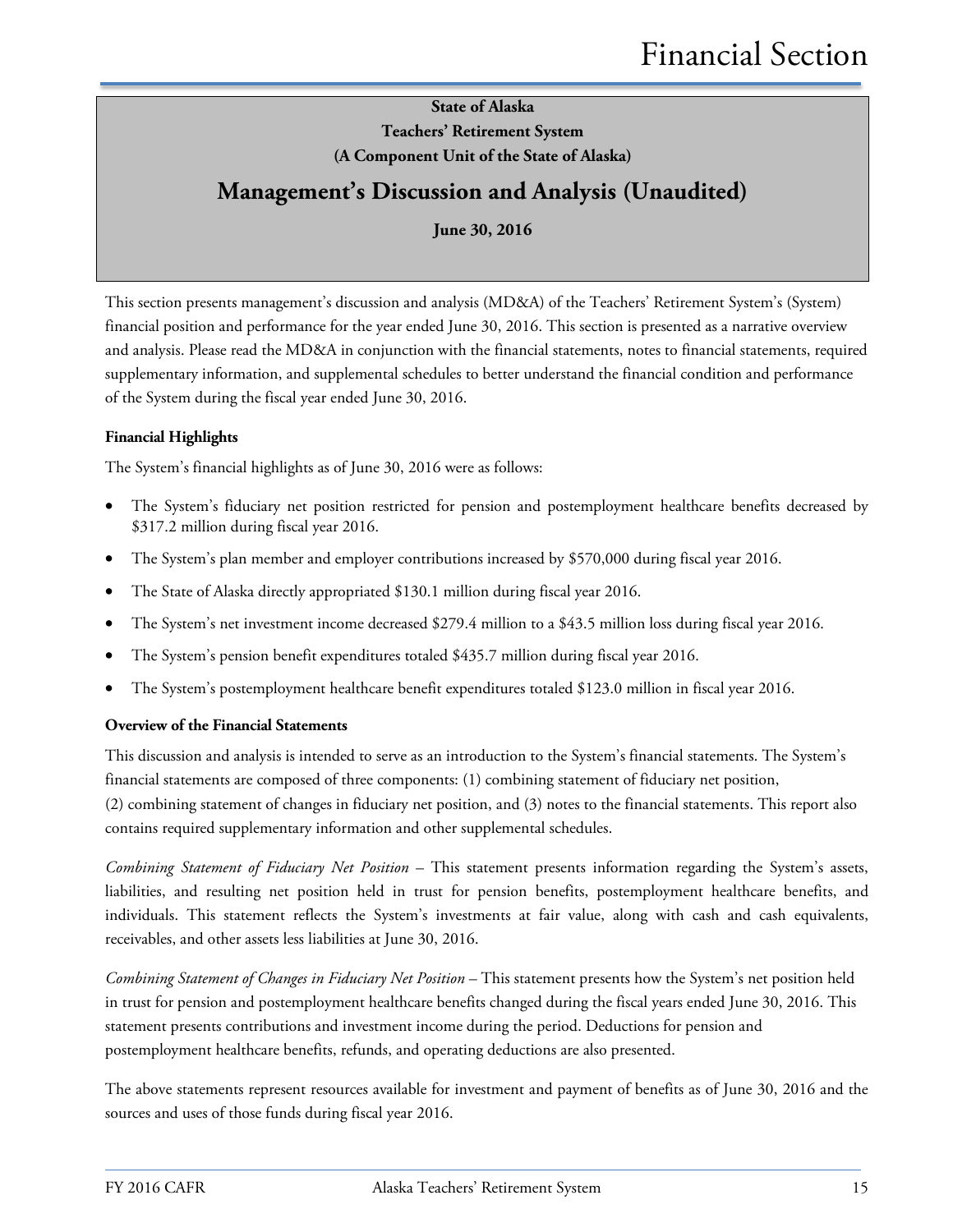# **Management's Discussion and Analysis (Unaudited)**

**June 30, 2016**

*Notes to Financial Statements* – The notes to the financial statements are an integral part of the financial statements and provide additional detailed information and schedules that are essential to a full understanding of the System's financial statements.

*Required Supplementary Information and Related Notes* – The required supplementary information consists of five schedules and related notes concerning the funded status of the system and actuarial assumptions and methods used in the actuarial valuation.

*Supplemental Schedules* – Supplemental schedules include detailed information on administrative and investment deductions incurred by the System and payments to consultants (other than investment advisors) for professional services.

### **Condensed Financial Information** (In thousands)

| System net position                 |    |           |           |                     |               |           |  |  |  |
|-------------------------------------|----|-----------|-----------|---------------------|---------------|-----------|--|--|--|
|                                     |    |           |           | Increase (decrease) |               |           |  |  |  |
| Description                         |    | 2016      | 2015      | Amount              | Percentage    | 2014      |  |  |  |
| Assets:                             |    |           |           |                     |               |           |  |  |  |
| Cash and cash equivalents           | \$ | 74,899    | 159,119   | (84,220)            | $(52.9)\%$ \$ | 204,330   |  |  |  |
| Due from State of Alaska            |    |           |           |                     |               |           |  |  |  |
| General Fund                        |    | 5,976     | 8,798     | (2,822)             | (32.1)        | 3,933     |  |  |  |
| Contributions receivable            |    | 4,757     | 4,039     | 718                 | 17.8          | 4,317     |  |  |  |
| Other receivables                   |    | 87        | 87        |                     |               | 3         |  |  |  |
| Due from Retiree Health Fund        |    |           |           |                     |               |           |  |  |  |
| Investments, at fair value          |    | 7,792,741 | 8,027,200 | (234, 459)          | (2.9)         | 6,113,985 |  |  |  |
| Other assets                        |    | 711       | 711       |                     |               | 1,497     |  |  |  |
| Total assets                        |    | 7,879,171 | 8,199,954 | (320, 783)          | (3.9)         | 6,328,065 |  |  |  |
| Liabilities:                        |    |           |           |                     |               |           |  |  |  |
| Accrued expenses                    |    | 4,693     | 4,748     | (55)                | (1.2)         | 3,989     |  |  |  |
| Claims payable                      |    | 13,924    | 14,451    | (527)               | (3.6)         | 18,979    |  |  |  |
| Forfeitures payable to employers    |    | 8,977     | 7,592     | 1,385               | 18.2          | 5,997     |  |  |  |
| Due to State of Alaska General Fund |    |           | 4,425     | (4, 425)            | (100.0)       | 374       |  |  |  |
| Total liabilities                   |    | 27,594    | 31,216    | (3,622)             | (11.6)        | 29,339    |  |  |  |
| Net position                        | \$ | 7,851,577 | 8,168,738 | (317, 161)          | $(3.9)\%$ \$  | 6,298,726 |  |  |  |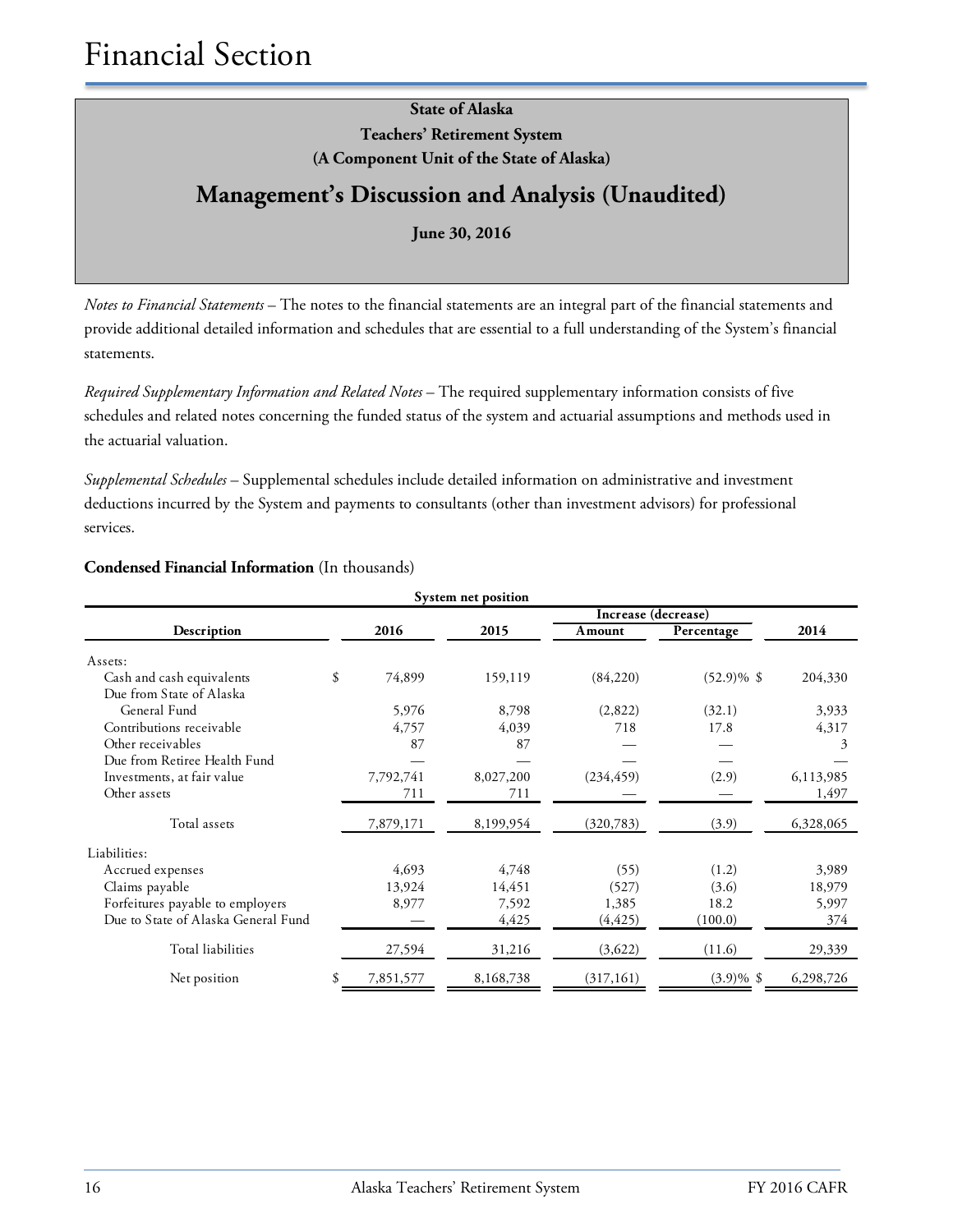**Teachers' Retirement System**

**(A Component Unit of the State of Alaska)**

# **Management's Discussion and Analysis (Unaudited)**

### **June 30, 2016**

| Changes in system net position           |                     |           |           |             |              |           |  |  |  |  |  |
|------------------------------------------|---------------------|-----------|-----------|-------------|--------------|-----------|--|--|--|--|--|
|                                          | Increase (decrease) |           |           |             |              |           |  |  |  |  |  |
| Description                              |                     | 2016      | 2015      | Amount      | Percentage   | 2014      |  |  |  |  |  |
| Net position, beginning of year          |                     | 8,168,738 | 6,298,726 | 1,870,012   | 29.7% \$     | 5,344,972 |  |  |  |  |  |
| Additions:                               |                     |           |           |             |              |           |  |  |  |  |  |
| Contributions                            |                     | 163,821   | 163,251   | 570         | 0.3          | 162,959   |  |  |  |  |  |
| Nonemployer contribution -               |                     |           |           |             |              |           |  |  |  |  |  |
| State of Alaska                          |                     | 130,108   | 2,000,000 | (1,869,892) | (93.5)       | 316,846   |  |  |  |  |  |
| Net investment income                    |                     | (43, 534) | 235,889   | (279, 423)  | (118.5)      | 997,262   |  |  |  |  |  |
| Other additions                          |                     | 9,848     | 15,441    | (5,593)     | (14.3)       | 6,254     |  |  |  |  |  |
| Total additions                          |                     | 260,243   | 2,414,581 | (2,154,338) | (89.2)       | 1,483,321 |  |  |  |  |  |
| Deductions:                              |                     |           |           |             |              |           |  |  |  |  |  |
| Pension and postemployment               |                     |           |           |             |              |           |  |  |  |  |  |
| healthcare benefits                      |                     | 558,653   | 526,094   | 32,559      | 6.2          | 513,395   |  |  |  |  |  |
| Refund of contributions                  |                     | 9,560     | 9,232     | 328         | 3.6          | 7,739     |  |  |  |  |  |
| Administrative                           |                     | 9,191     | 9,243     | (52)        | (0.6)        | 8,433     |  |  |  |  |  |
| Total deductions                         |                     | 577,404   | 544,569   | 32,835      | 6.0          | 529,567   |  |  |  |  |  |
| Less adjustment to beginning of position |                     |           |           |             |              |           |  |  |  |  |  |
| Increase in net position                 |                     | (317,161) | 1,870,012 | (2,187,173) | (117.0)      | 953,754   |  |  |  |  |  |
| Net position, end of year                | \$                  | 7,851,577 | 8,168,738 | (317, 161)  | $(3.9)\%$ \$ | 6,298,726 |  |  |  |  |  |

### **Financial Analysis of the System**

The statements of fiduciary net position as of June 30, 2016 and 2015 show net position restricted for pension benefits, postemployment healthcare benefits, and individuals of \$7,851,577,000 and \$8,168,738,000, respectively. The entire amount is available to cover the System's obligations to pay pension and postemployment healthcare benefits to its members and their beneficiaries, as well as administrative costs.

This represents a decrease in the System's net position restricted for pension benefits, postemployment healthcare benefits, and individuals of \$317,161,000 or 3.9% from fiscal year 2015 to 2016 and an increase of \$1,870,012,000 or 29.7% from fiscal year 2014 to 2015. Over the long term, plan member, employer, and nonemployer contributions, as well as investment income earned, are anticipated to sufficiently fund the pension benefit and postemployment healthcare costs of the System.

During the Twenty-Ninth Alaska State Legislature and as part of the State of Alaska Fiscal Year 2016 Operating Budget, House Bill 2001 appropriated \$130.1 million from the General Fund to the Department of Administration for deposit in the Defined Benefit Pension and the Alaska Retiree Healthcare Trust funds.

The investment of pension funds is a long-term undertaking. On an annual basis, the Alaska Retirement Management Board (the Board) reviews and adopts an asset allocation strategy to ensure the asset mix will remain at an optimal risk/return level given the System's constraints and objectives.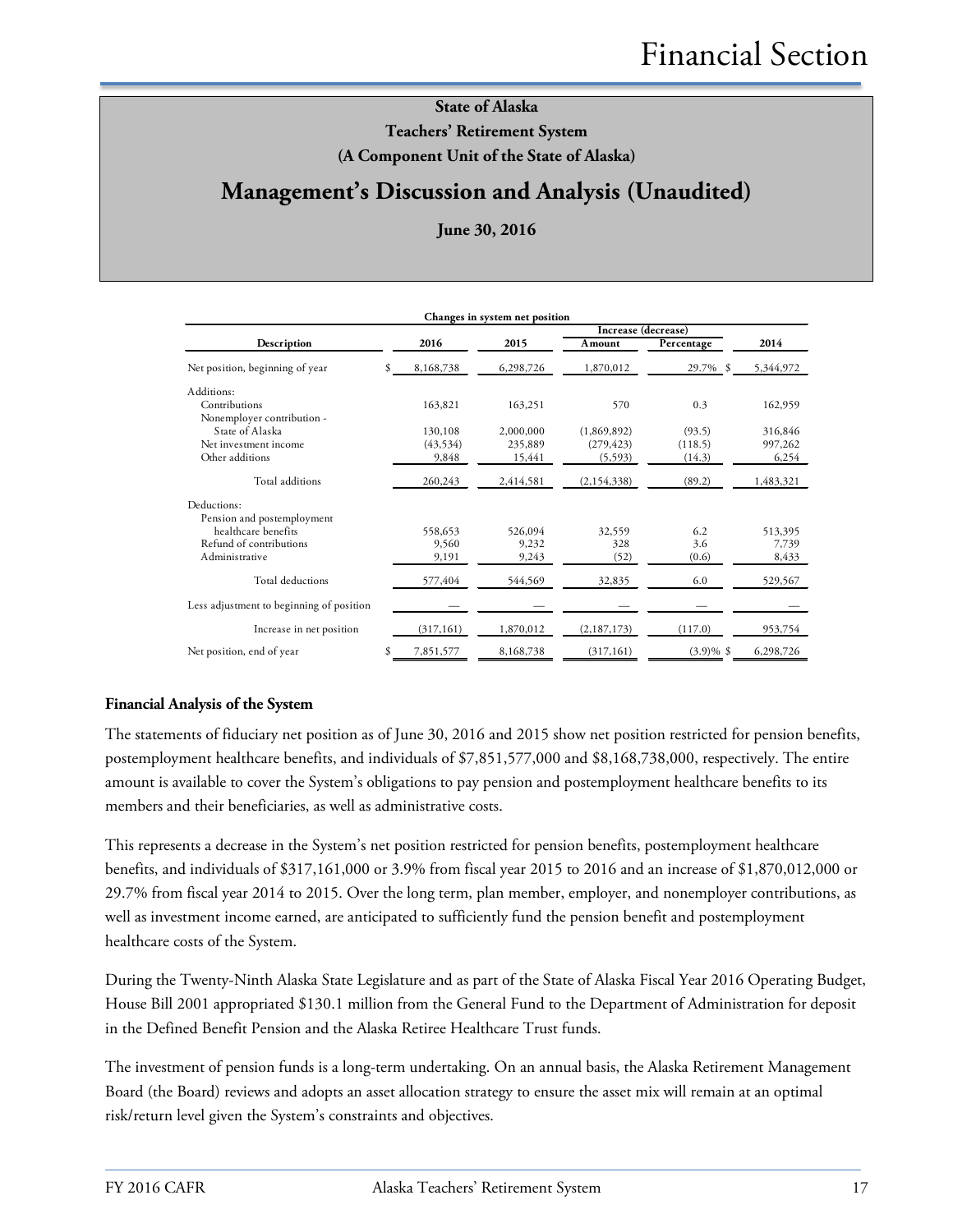# **Management's Discussion and Analysis (Unaudited)**

**June 30, 2016**

#### *System Asset Allocation*

During fiscal years 2016 and 2015, the Board adopted the following asset allocation for the Defined Benefit Pension Plan (DB Plan) and Defined Contribution Pension Plan's (DCR Plan) retiree major medical insurance fund, health reimbursement, and occupational death and disability fund:

|                                          | 2016                                |         |  |  |  |
|------------------------------------------|-------------------------------------|---------|--|--|--|
|                                          | Pension and Healthcare Trust        |         |  |  |  |
|                                          | <b>Allocation</b>                   | Range   |  |  |  |
| Broad domestic equity                    | 26.0%                               | $± 6\%$ |  |  |  |
| Global equity ex-U.S.                    | 25.0                                | ± 4     |  |  |  |
| Private equity                           | 9.0                                 | ± 5     |  |  |  |
| Real assets                              | 17.0                                | $+8$    |  |  |  |
| Absolute return                          | 5.0                                 | $+4$    |  |  |  |
| Fixed composite                          | 12.0                                | ± 5     |  |  |  |
| Alternative equity strategies            | 3.0                                 | ± 2     |  |  |  |
| Cash equivalents                         | 3.0                                 | ± 3     |  |  |  |
| Total                                    | 100.0%                              |         |  |  |  |
| Expected return five-year geometric mean | 7.20%                               |         |  |  |  |
| Projected standard deviation             | 15.30                               |         |  |  |  |
|                                          | 2015                                |         |  |  |  |
|                                          | <b>Pension and Healthcare Trust</b> |         |  |  |  |
|                                          | <b>Allocation</b>                   | Range   |  |  |  |
| Broad domestic equity                    | 26.0%                               | ± 6%    |  |  |  |
| Global equity ex-U.S.                    | 25.0                                | $+4$    |  |  |  |
| Private equity                           | 9.0                                 | ± 5     |  |  |  |
| Real assets                              | 17.0                                | ± 8     |  |  |  |
| Absolute return                          | 5.0                                 | ± 4     |  |  |  |
| Fixed composite                          | 12.0                                | ± 8     |  |  |  |
| Alternative equity strategies            | 3.0                                 | $-2/44$ |  |  |  |
| Cash equivalents                         | 3.0                                 | $-3/8$  |  |  |  |
| Total                                    | 100.0%                              |         |  |  |  |
| Expected return five-year geometric mean | 7.22%                               |         |  |  |  |
| Projected standard deviation             | 15.01                               |         |  |  |  |

For fiscal years 2016 and 2015, the DB Plan's investments generated a (0.36)% and 3.30% rate of return, respectively.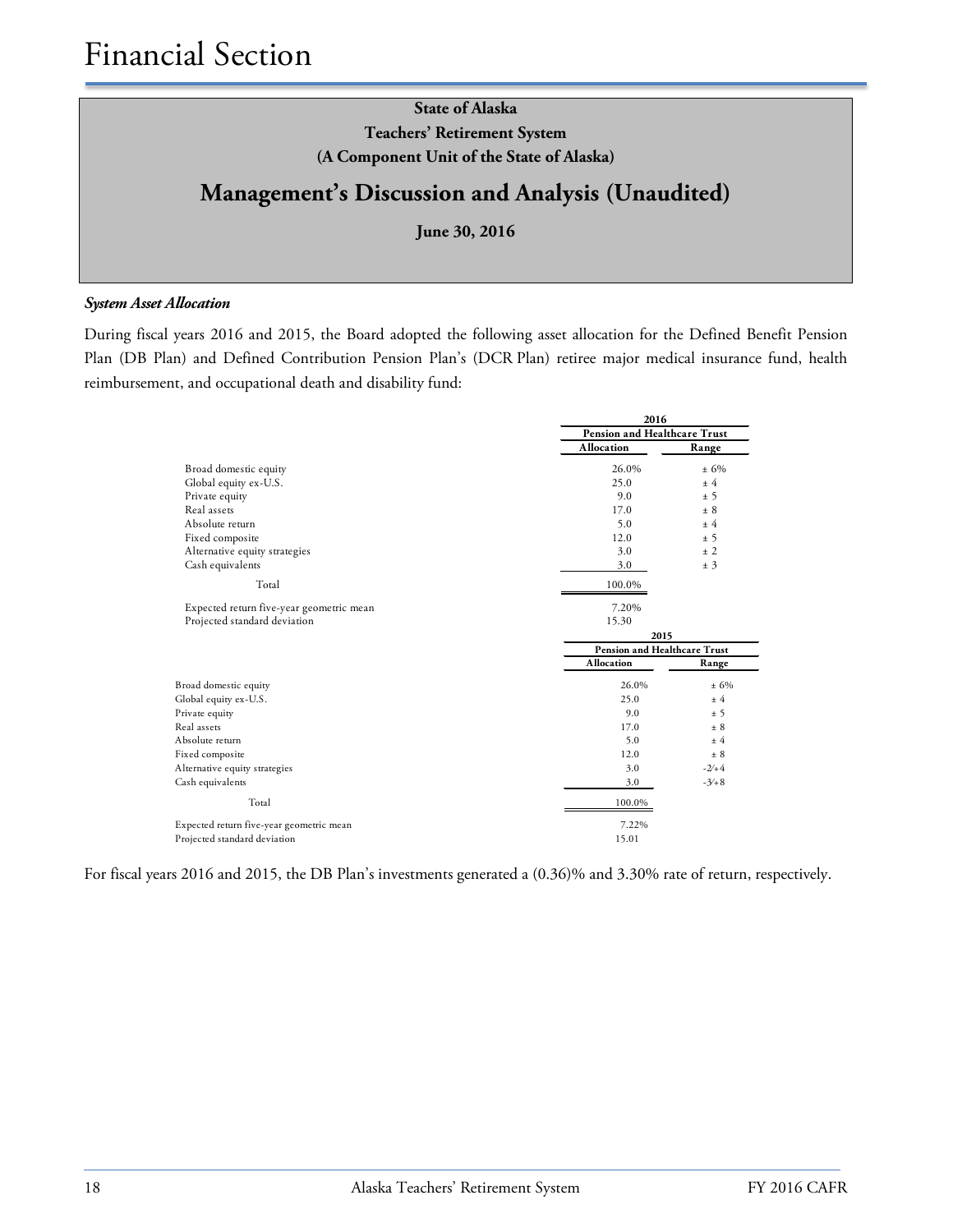# **Management's Discussion and Analysis (Unaudited)**

**June 30, 2016**

#### **Contributions, Investment Income, and Other Additions**

The additions required to fund retirement benefits are accumulated through a combination of employer and plan member contributions, State of Alaska appropriation, investment income, and other additions as follows:

|                                   | <b>Additions</b> (In thousands) |           |           |                     |            |           |  |  |
|-----------------------------------|---------------------------------|-----------|-----------|---------------------|------------|-----------|--|--|
|                                   |                                 |           |           | Increase (decrease) |            |           |  |  |
|                                   |                                 | 2016      | 2015      | Amount              | Percentage | 2014      |  |  |
| Plan member contributions         | \$                              | 67,864    | 68,002    | (138)               | $(0.2)\%$  | 68,313    |  |  |
| Employer contributions            |                                 | 95,957    | 95,249    | 708                 | 0.7        | 94,646    |  |  |
| Nonemployer contributions – State |                                 |           |           |                     |            |           |  |  |
| of Alaska                         |                                 | 130,108   | 2,000,000 | (1,869,892)         | (93.5)     | 316,846   |  |  |
| Net investment income (loss)      |                                 | (43, 534) | 235,889   | (279, 423)          | (118.5)    | 997,262   |  |  |
| Other additions                   |                                 | 9.848     | 15,441    | (5,593)             | (36.2)     | 6,254     |  |  |
| Total                             |                                 | 260,243   | 2,414,581 | (2,154,338)         | $(89.2)\%$ | 1,483,321 |  |  |

The System's employer contributions increased from \$95,249,000 in fiscal year 2015 to \$95,957,000 in fiscal year 2016, an increase of \$708,000 or 0.7%. The System's employer contributions increased from \$94,646,000 in fiscal year 2014 to \$95,249,000 in fiscal year 2015, an increase of \$603,000 or 0.6%. The increase in employer contributions is attributable to increased contributions from the defined benefit unfunded liability portion of DCR Plan salaries.

The State of Alaska provided \$130,108,000 for fiscal year 2016 and \$2 billion for fiscal year 2015 in nonemployer contributions per Alaska Statute (AS) 14.25.085. The employer on-behalf amount (or additional state contribution as defined in AS 14.25.085) is calculated by the System's actuary. It is based on projected payroll and the difference between the actuarially determined contribution rate and the statutory effective rate. The employer effective contribution rate of 12.56% is established in AS 14.25.070(a). In fiscal year 2015, in an effort to bolster the funding levels of both pension and healthcare defined benefit plans, the Alaska legislature appropriated an amount in excess of the actuarially determined contribution rate, in anticipation that this additional funding would decrease future nonemployer contributions.

The System's net investment income in fiscal year 2016 decreased by \$279,423,000 or 118.5% from amounts recorded in fiscal year 2015. The System's net investment income in fiscal year 2015 decreased by \$761,373,000 or 76.3% from amounts recorded in fiscal year 2014. Over the long term, investment earnings play a significant role in funding plan benefits. Over the last two years, the investment environment has been challenging to plans across the country. The Board continues to look at investment classes and strategies best suited to meet the expected earnings returns to meet future benefit payments.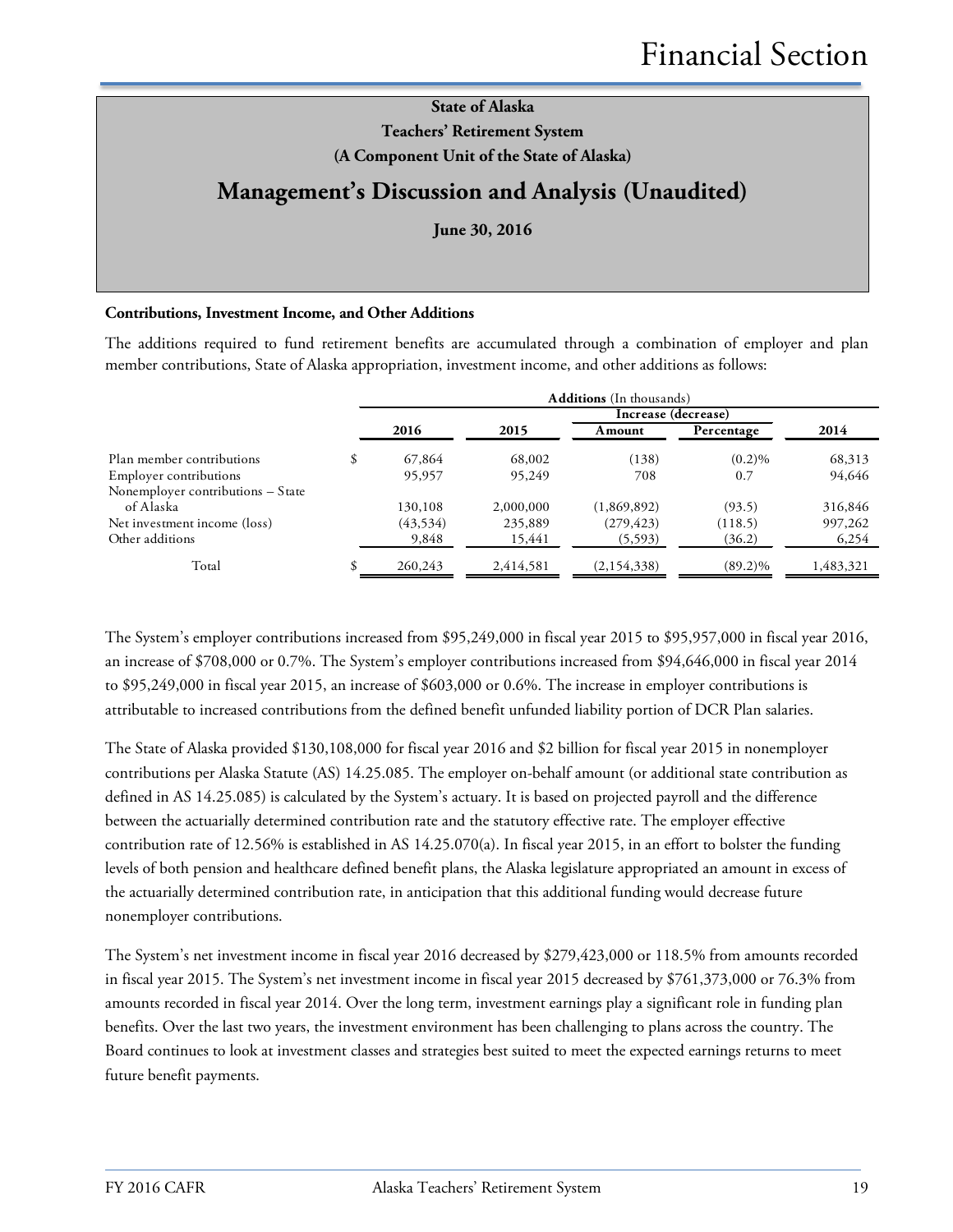# **Management's Discussion and Analysis (Unaudited)**

**June 30, 2016**

The System's investment rates of return at June 30 are as follows:

|                          | Year ended |        |        |  |  |  |  |
|--------------------------|------------|--------|--------|--|--|--|--|
|                          | 2016       | 2015   | 2014   |  |  |  |  |
| System returns           | $(0.36)\%$ | 3.30%  | 18.46% |  |  |  |  |
| Domestic equities        | 0.58       | 7.85   | 25.45  |  |  |  |  |
| International equities   | (9.15)     | (3.28) | 23.41  |  |  |  |  |
| Private equity           | 4.71       | 13.77  | 24.19  |  |  |  |  |
| Real assets              | 4.76       | 3.69   | 12.71  |  |  |  |  |
| Absolute return          | (3.09)     | 9.24   | 6.51   |  |  |  |  |
| Fixed income             | 5.15       | (0.73) | 5.14   |  |  |  |  |
| Alternative equity       | 3.41       | (0.88) | 24.55  |  |  |  |  |
| Cash equivalents         | 0.55       | 0.27   | 0.26   |  |  |  |  |
| Actuarial rate of return | 8.00       | 8.00   | 8.00   |  |  |  |  |

### **Benefits and Other Deductions**

The primary deduction of the DB Plan is the payment of pension and other postemployment benefits, primarily healthcare. The primary deduction of the DCR Plan is the refund of contributions. These benefit payments, healthcare claims paid, refunds of contributions, and the cost of administering the System comprise the cost of operations as follows:

|                                    | <b>Deductions</b> (In thousands) |         |                     |            |         |  |  |  |
|------------------------------------|----------------------------------|---------|---------------------|------------|---------|--|--|--|
|                                    |                                  |         | Increase (decrease) |            |         |  |  |  |
|                                    | 2016                             | 2015    | Amount              | Percentage | 2014    |  |  |  |
| Pension benefits                   | \$<br>435,699                    | 416,354 | 19,345              | $4.6\%$ \$ | 396,614 |  |  |  |
| Postemployment healthcare benefits | 122,954                          | 109,740 | 13,214              | 12.0       | 116,781 |  |  |  |
| Refund of contributions            | 9,560                            | 9,232   | 328                 | 3.6        | 7,739   |  |  |  |
| Administrative                     | 9,191                            | 9,243   | (52)                | (0.6)      | 8,433   |  |  |  |
| Total                              | 577,404                          | 544,569 | 32,835              | $6.0\%$    | 529,567 |  |  |  |

The System's pension benefit payments in 2016 increased \$19,345,000 or 4.6% from fiscal year 2015 and increased \$19,740,000 or 5.0% from fiscal year 2014. The increase in pension benefits in fiscal year 2016 is the result of an increase in the number of retirees.

The System's postemployment healthcare benefit payments in fiscal year 2016 increased \$13,214,000 or 12.0% from fiscal year 2015 and decreased \$7,041,000 or 6.0% from fiscal year 2014 to 2015. The System has seen an increase in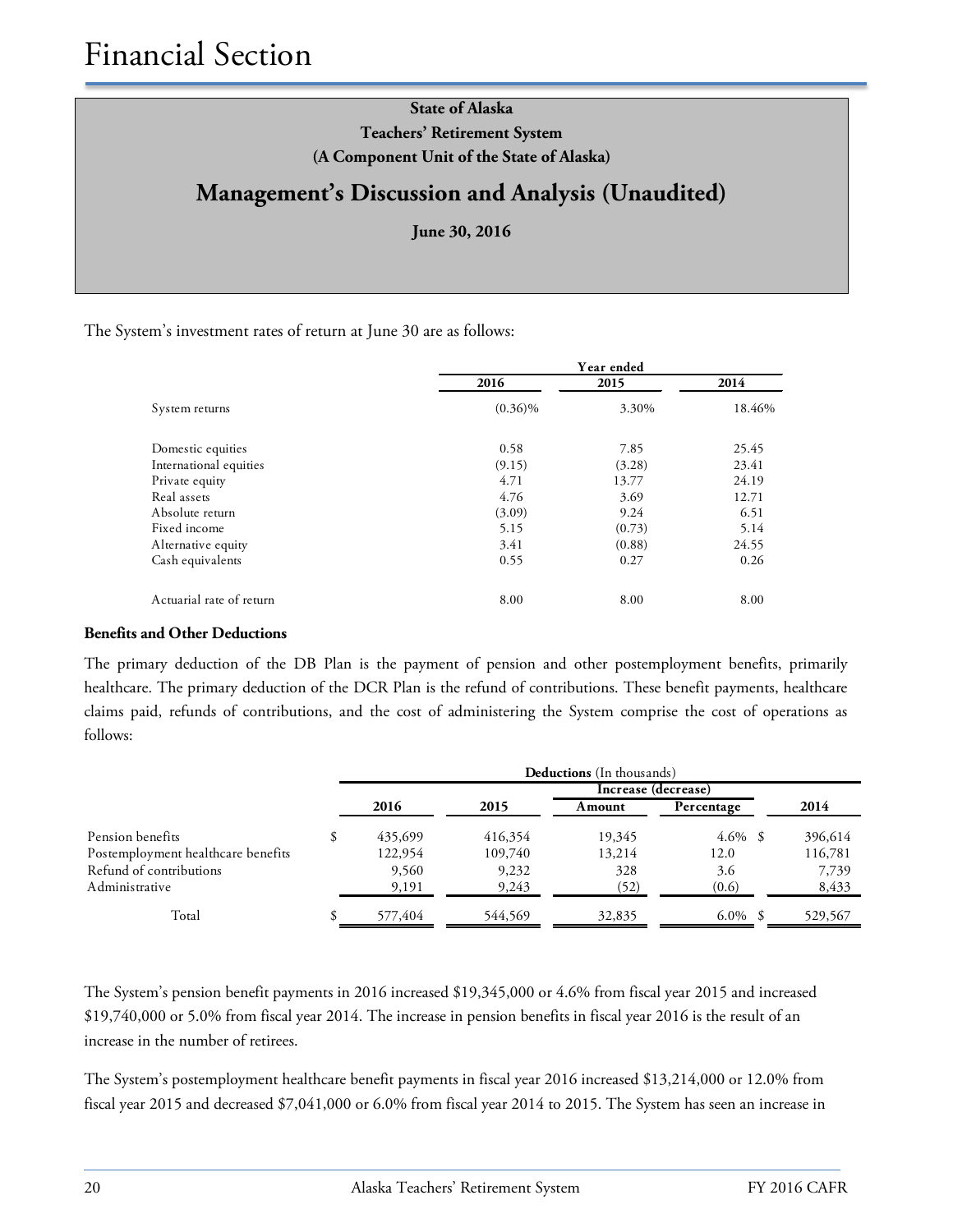# **Management's Discussion and Analysis (Unaudited)**

**June 30, 2016**

plan utilization for healthcare as the number of retirees in the DB Plan continue to increase. The System continues to look at ways for cost containment while providing benefits applicable to the plan.

The System's refund of contributions increased \$328,000 or 3.6% from fiscal year 2015 and increased \$1,493,000 or 19.3% from fiscal year 2014. The increase in refunds is entirely in the DCR Plan, where refunds increased \$636,000 between fiscal year 2015 to 2016, and increased \$1,689,000 from fiscal year 2014 to 2015. The System continues to look at ways to retain member contributions by emphasizing the low investment costs to members to maintain funds within the DCR Plan, with a number of investment options available.

The System's administrative deductions in 2016 decreased \$52,000 or 0.6% from fiscal year 2015 and increased \$810,000 or 9.6% from fiscal year 2014. The decrease in administrative costs in fiscal year 2015 is related to increases in management, consulting, and other professional services, offset by a decrease in Patient Protection Affordable Care Act transitional reinsurance program fees.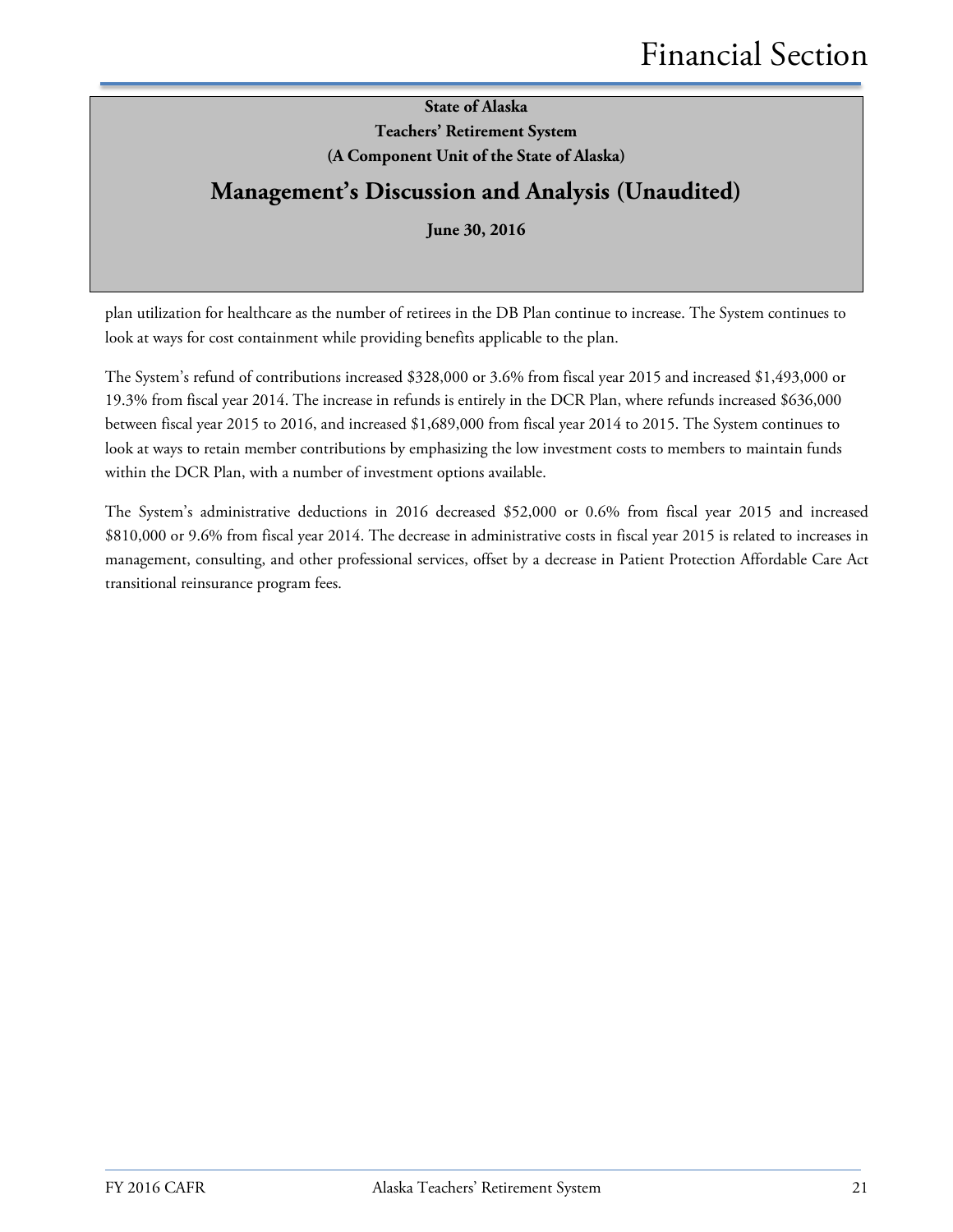# **Management's Discussion and Analysis (Unaudited)**

**June 30, 2016**

### **Net Pension Liability**

Governmental Accounting Standards Board Statement (GASB) No. 67, requires the DB Plan to report the Total Pension Liability (TPL), Fiduciary Net Position (FNP), and the Net Pension Liability (NPL). The TPL determines the total obligation for the DB Plan's pension benefits related to costs incurred as a result of years of service, changes in benefit terms, changes in actuarial assumptions, and any differences between the actuarial assumptions and actual experience. The DB Plan's FNP determines the assets available to pay the DB Plan's future payment stream. The assets are derived from contributions received from participating employers, plan members, and nonemployer contributions, as well as investment earnings, less benefit payments during the year and the related costs to administer the DB Plan. The difference between the TPL and FNP is the NPL, or the unfunded portion of the TPL.

The components of the NPL of the participating employers were as follows (in thousands):

|                                                                               | 2016            | 2015        |
|-------------------------------------------------------------------------------|-----------------|-------------|
| Total pension liability                                                       | \$<br>7,225,545 | 7,107,406   |
| Plan fiduciary net position                                                   | (4,942,201)     | (5,246,955) |
| Employers' net pension<br>liability                                           | \$<br>2,283,344 | 1,860,451   |
| Plan fiduciary net position as a percentage<br>of the total pension liability | 68.40%          | 73.82%      |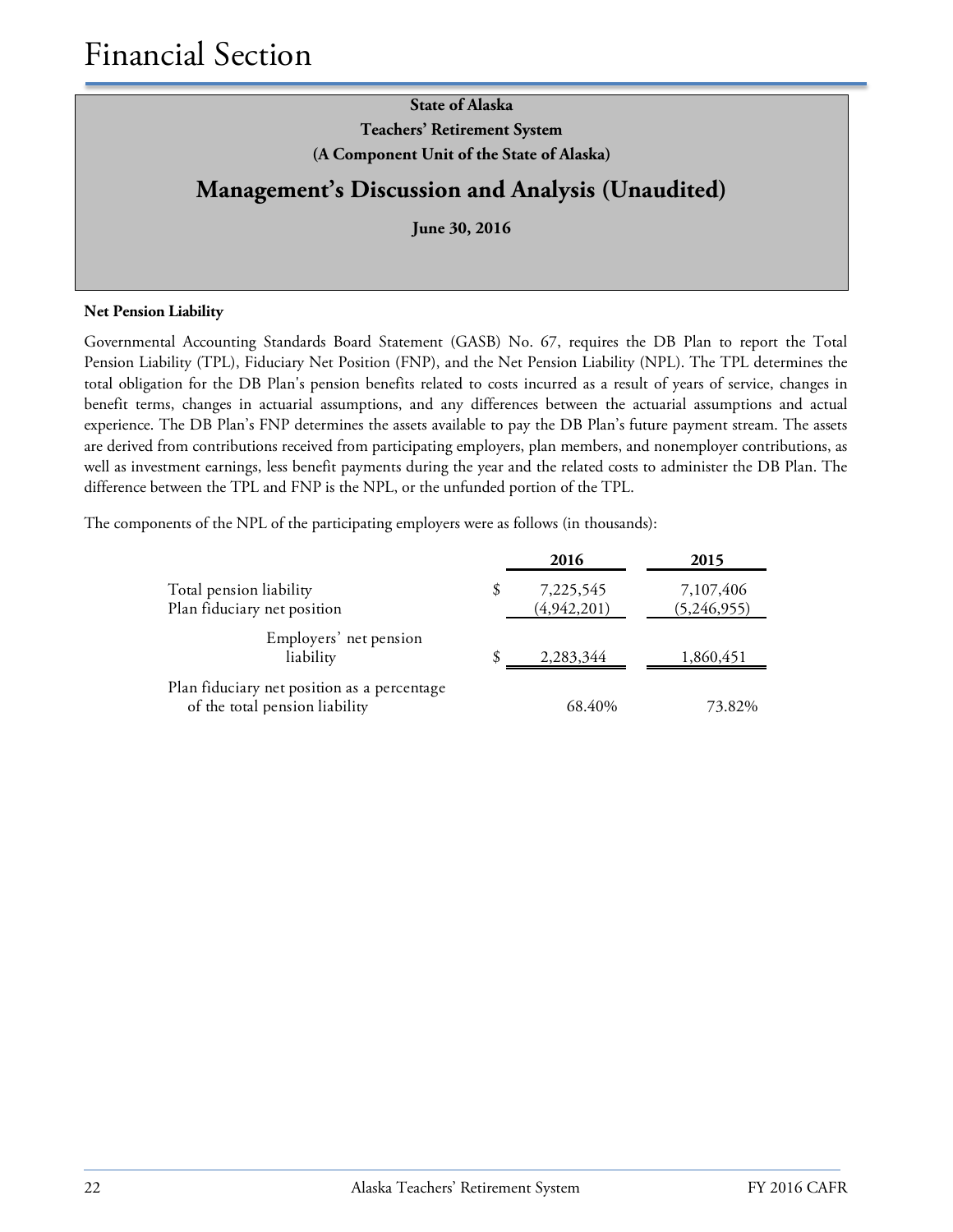### **Teachers' Retirement System**

**(A Component Unit of the State of Alaska)**

# **Management's Discussion and Analysis (Unaudited)**

**June 30, 2016**

### **Funding**

Retirement benefits are financed by accumulations from employers, plan members, State of Alaska nonemployer contributions, and income earned on System investments.

- The employer contribution rate is adopted and set by the Board annually based on actuarial determinations made by the System's consulting actuary as reviewed by the Board's contracted actuary. AS 14.25.070(a) sets the employer effective contribution rate at 12.56%. The difference between the actuarially determined contribution rate adopted by the Board and the statutory employer effective rate is paid by the State of Alaska as a direct nonemployer contribution per AS 14.25.085.
- AS 14.25.085 provides that additional state contributions are made each July 1 or as soon after July 1 for the ensuing fiscal year that when combined with the total employer contributions are sufficient to pay the System's past service liability at the contribution rate adopted by the Board for that fiscal year.
- Plan member contributions are established by AS14.25.050 for the DB Plan and AS 14.25.340 for the DCR Plan.
- The Board works with an external consultant to determine the proper asset allocation strategy.

#### **Legislation**

During fiscal year 2016, the Twenty-Ninth Alaska State Legislature enacted one law that affects the System:

House Bill 256, Section 28(b) appropriates \$116.7 million from the General Fund and the Alaska Higher Education Investment Fund to the Department of Administration for deposit in the System's defined benefit pension fund and the retiree healthcare trust as partial payment of the participating employers' contribution for fiscal year ending June 30, 2017. This appropriation is to fund the difference between the statutory required contribution of 12.56% paid by participating employers for both defined benefit and defined contribution members, and the actuarially determined contribution rate adopted by the Board for that fiscal year, and is specified in Alaska Statute 14.25.085 – Additional State Contributions.

#### **Economic Conditions, Future Contribution Rates, and Status of Unfunded Liability**

Fiscal year 2016 was a year of negative investment returns. Net investment income decreased from \$235,889,000 in fiscal year 2015 to a loss of \$43,534,000 in fiscal year 2016, a decrease of \$279,423,000 or negative 118.5%. The return on the System's investments was significantly below the 8.00% actuarially assumed rate of return with the System's rate of return of (0.36)% at June 30, 2016. In fiscal year 2015, the System's investments returned 3.30%, less than the actuarially assumed return of 8.00%. The Board continues to work with its investment counsel and the Alaska Department of Revenue, Treasury Division, to diversify the portfolio of the System to maintain an optimal risk/return ratio.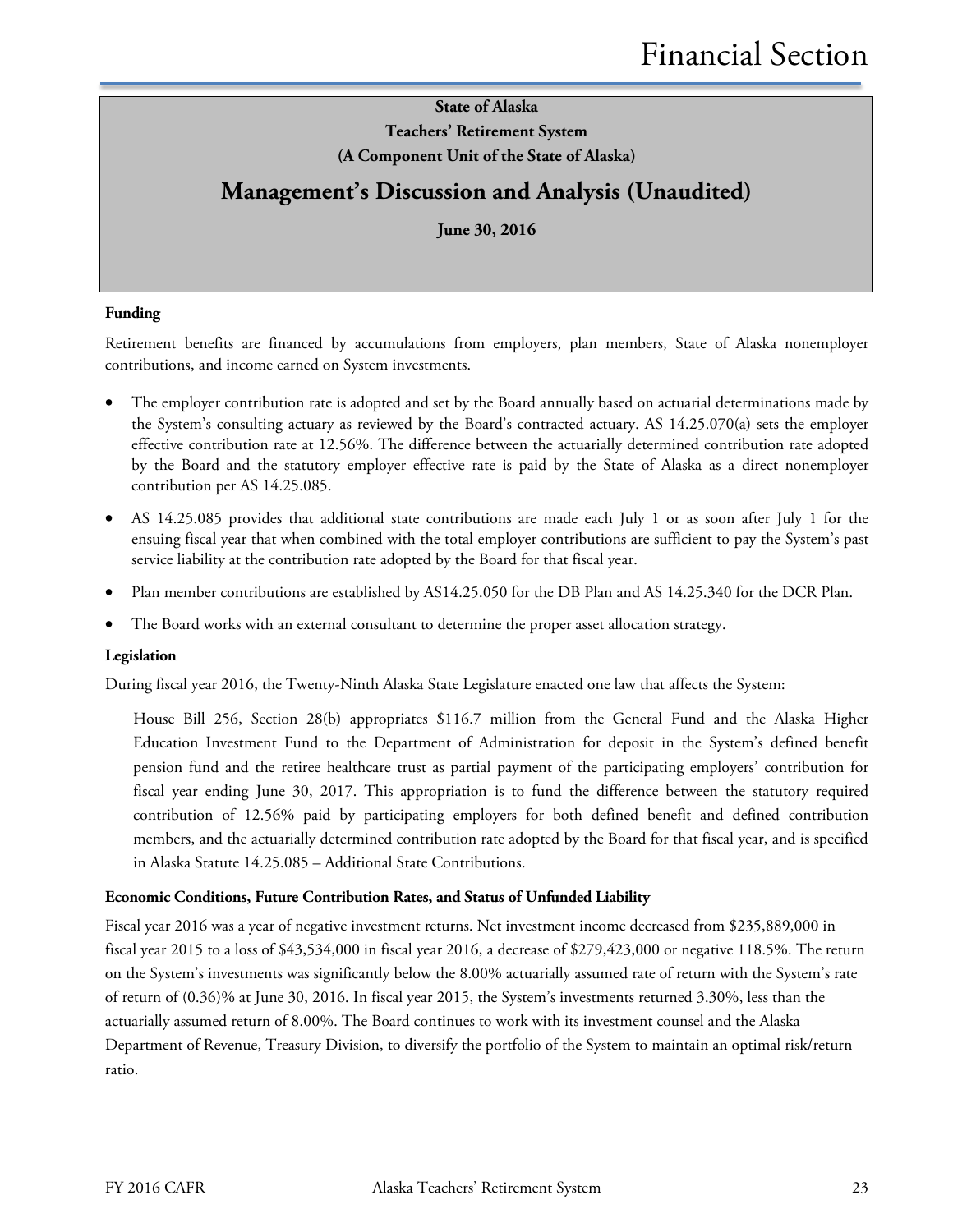# **Management's Discussion and Analysis (Unaudited)**

**June 30, 2016**

The consulting actuary recommended a decrease from the System's actuarially determined contribution rate of 70.75% in fiscal year 2015 to 29.27% in fiscal year 2016. The Board adopted the fiscal year 2016 actuarially determined contribution rate of 29.27%, which represented a decrease of 42.73%. The statutory employer effective contribution rate remained at 12.56% for fiscal years 2016 and 2015.

The June 30, 2015 and 2014 actuarial valuation reports for the DB Plan reported funding ratios based on valuation assets of 83.3% and 61.2%, respectively, as well as unfunded liabilities of \$1.6 billion and \$3.8 billion, respectively.

The System expected this decrease in the DB Plan's recommended actuarially determined contribution rate and the corresponding increase in the pension and healthcare funding ratios as of the June 30, 2015 actuarial valuation report with the infusion of the \$2 billion appropriated from the Constitutional Budget Reserve Fund during fiscal year 2015. Additionally, due to statutory changes implemented by the Alaska Legislature in conjunction with the \$2 billion infusion to the DB Plan, the statute (1) established the level percentage of pay approach as a replacement to the level dollar approach and (2) reset the 25-year amortization period beginning July 1, 2014. Actuarial projections reflect that the additional State contribution would be significantly reduced for a period of time.

For fiscal years 2016 and 2015, the DCR Plan's employer contribution rate was established by Alaska statute at 12.56%. The DCR Plan's actuarially determined occupational death and disability rate was adopted by the Board to be 0.00%. The DCR Plan retiree medical plan actuarially determined contribution rate was adopted by the Board to be 1.05% and 2.04%, respectively.

### **Requests for Information**

This financial report is designed to provide a general overview of the finances for all those with interest in the finances. Questions concerning any of the information provided in this report or requests for additional information should be addressed to:

State of Alaska Teachers' Retirement System Division of Retirement and Benefits, Finance Section P.O. Box 110203 Juneau, Alaska 99811-0203

Questions concerning any of the investment information provided in this report or requests for additional investment information should be addressed to:

State of Alaska Department of Revenue, Treasury Division P.O. Box 110405 Juneau, Alaska 99811-0405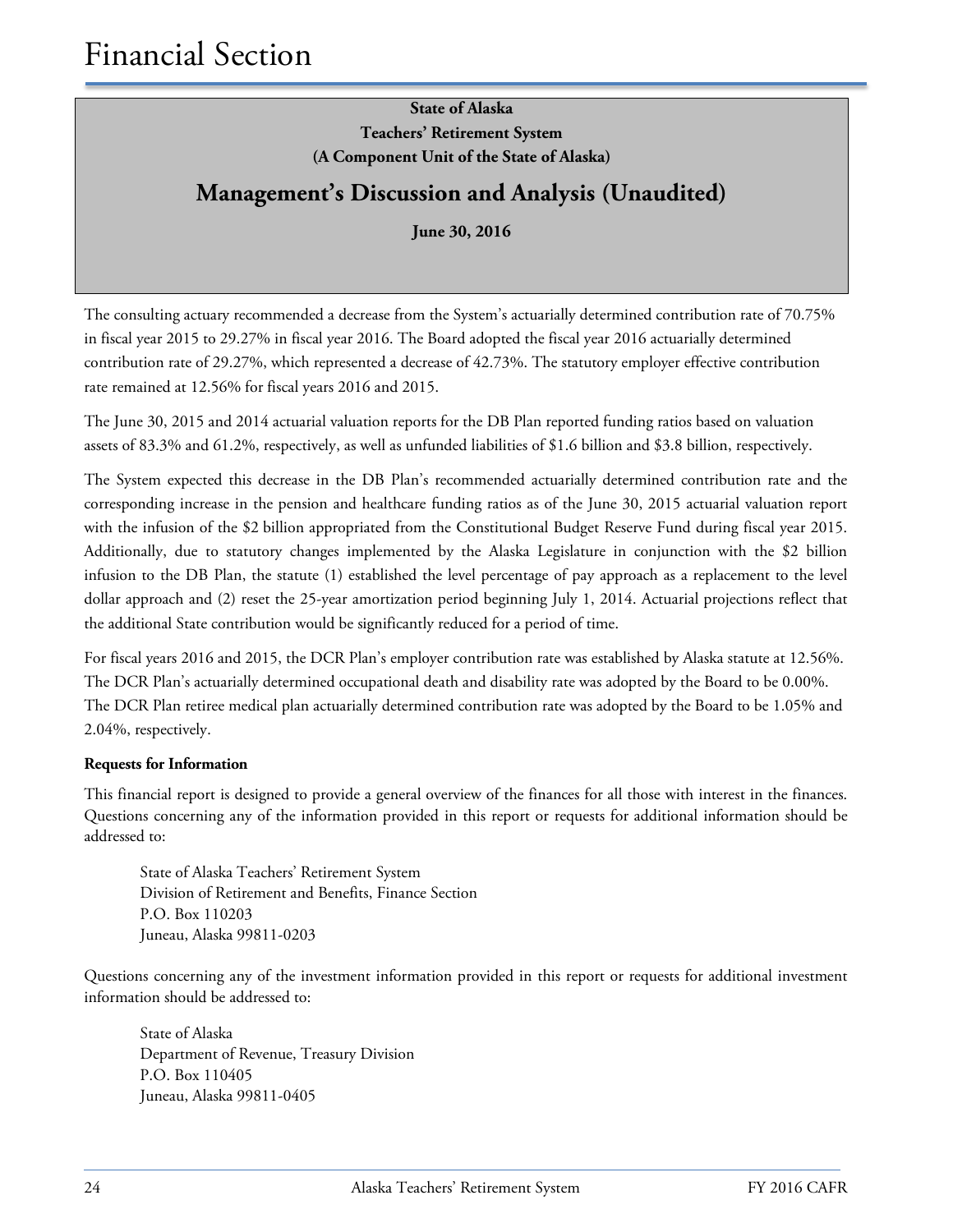**Teachers' Retirement System**

**(A Component Unit of the State of Alaska)**

# **Combining Statement of Fiduciary Net Position**

**June 30, 2016**

**(With comparative totals for June 30, 2015)**

**(In thousands)**

|                                                                                     | Other Postemployment Benefit Plans<br>Defined<br><b>Defined</b><br><b>Alaska Retiree</b> |                                                      |                     |                                         |                    |                                            |                                  |                                  |
|-------------------------------------------------------------------------------------|------------------------------------------------------------------------------------------|------------------------------------------------------|---------------------|-----------------------------------------|--------------------|--------------------------------------------|----------------------------------|----------------------------------|
|                                                                                     | Benefit<br>Pension                                                                       | Contribution<br>Pension                              | Healthcare<br>Trust | Occupational<br>Death and<br>Disability | Retiree<br>Medical | Healthcare<br>Reimbursement<br>Arrangement | System<br>Total<br>June 30, 2016 | System<br>Total<br>June 30, 2015 |
| Assets:                                                                             |                                                                                          |                                                      |                     |                                         |                    |                                            |                                  |                                  |
| Cash and cash equivalents (note 3):                                                 |                                                                                          |                                                      |                     |                                         |                    |                                            |                                  |                                  |
| Short-term fixed income pool<br>Empower money market fund - nonparticipant directed | Ś<br>37,839                                                                              | 5,947<br>3,155                                       | 24,703              | 34                                      | 1,217              | 2,004                                      | 71,744<br>3,155                  | 157,658<br>1,461                 |
|                                                                                     | 37,839                                                                                   | 9,102                                                | 24,703              | 34                                      | 1,217              | 2,004                                      | 74,899                           | 159,119                          |
| Total cash and cash equivalents<br>Receivables:                                     |                                                                                          |                                                      |                     |                                         |                    |                                            |                                  |                                  |
| Contributions                                                                       | 4,729                                                                                    | 13                                                   | 10                  |                                         | $\overline{2}$     | 3                                          | 4,757                            | 4,039                            |
| Due from State of Alaska General Fund                                               | 322                                                                                      | 3,413                                                | 1,157               |                                         | 465                | 619                                        | 5,976                            | 8,798                            |
| Other account receivable                                                            | 87                                                                                       |                                                      |                     |                                         |                    |                                            | 87                               | 87                               |
| Total receivables                                                                   | 5,138                                                                                    | 3,426                                                | 1.167               |                                         | 467                | 622                                        | 10.820                           | 12.924                           |
| Investments (note 3), at fair value:<br>Fixed income securities:                    |                                                                                          |                                                      |                     |                                         |                    |                                            |                                  |                                  |
| U.S. Treasury fixed income pool                                                     | 227.541                                                                                  |                                                      | 116,519             | 144                                     | 1.032              | 3,069                                      | 348,305                          | 437.297                          |
| Taxable municipal bonds                                                             | 55,950                                                                                   | -                                                    | 28,651              | 35                                      | 254                | 755                                        | 85,645                           | 75,307                           |
| Tactical fixed income pool                                                          | 33,088                                                                                   |                                                      | 19,816              | 26                                      | 330                | 687                                        | 53,947                           | 40,454                           |
| High yield fixed income pool<br>International fixed income pool                     | 173,939<br>78,664                                                                        |                                                      | 89,071<br>40,282    | 110<br>50                               | 788<br>356         | 2,346<br>1,061                             | 266,254<br>120,413               | 206,320<br>127,353               |
| Emerging markets debt pool                                                          | 33,705                                                                                   |                                                      | 17,260              | 21                                      | 153                | 455                                        | 51,594                           | 53,978                           |
| Total fixed income securities                                                       | 602,887                                                                                  | $\overline{\phantom{a}}$                             | 311,599             | 386                                     | 2,913              | 8,373                                      | 926,158                          | 940,709                          |
| Broad domestic equity:                                                              |                                                                                          |                                                      |                     |                                         |                    |                                            |                                  |                                  |
| Large cap pool                                                                      | 1,062,684                                                                                |                                                      | 544,181             | 672                                     | 4,819              | 14,335                                     | 1,626,691                        | 1,768,356                        |
| Small cap pool                                                                      | 226,057                                                                                  |                                                      | 115,759             | 143                                     | 1,025              | 3,049                                      | 346,033                          | 382,597                          |
| Total broad domestic equity                                                         | 1,288,741                                                                                |                                                      | 659,940             | 815                                     | 5,844              | 17,384                                     | 1,972,724                        | 2,150,953                        |
| Broad international equity:                                                         |                                                                                          |                                                      |                     |                                         |                    |                                            |                                  |                                  |
| International equity pool                                                           | 983,607                                                                                  |                                                      | 503,687             | 622                                     | 4,460              | 13,268                                     | 1,505,644                        | 1,648,254                        |
| International equity small cap pool<br>Frontier market pool                         | 66,801                                                                                   |                                                      | 34,207              | 42<br>$\overline{\phantom{a}}$          | 303                | 901<br>$\overline{\phantom{a}}$            | 102,254                          | 107,781<br>1,805                 |
| Emerging markets equity pool                                                        | 141,355                                                                                  |                                                      | 72,385              | 89                                      | 641                | 1,907                                      | 216,377                          | 209,231                          |
| Total broad international equity                                                    | 1,191,763                                                                                |                                                      | 610,279             | 753                                     | 5,404              | 16,076                                     | 1,824,275                        | 1,967,071                        |
| Alternative equity:                                                                 |                                                                                          |                                                      |                     |                                         |                    |                                            |                                  |                                  |
| Alternative equity                                                                  | 168,091                                                                                  |                                                      | 86,076              | 106                                     | 762                | 2,267                                      | 257,302                          | 228,880                          |
| Convertible bond pool                                                               | 42,259                                                                                   |                                                      | 21,640              | 27                                      | 192                | 570                                        | 64,688                           | 65,684                           |
| Total alternative equity                                                            | 210,350                                                                                  | $\overline{\phantom{0}}$                             | 107,716             | 133                                     | 954                | 2,837                                      | 321,990                          | 294,564                          |
| Private equity pool                                                                 | 394,247                                                                                  | $\overline{\phantom{a}}$                             | 201,887             | 249                                     | 1,788              | 5,318                                      | 603,489                          | 609,257                          |
| Absolute return pool                                                                | 325,343                                                                                  |                                                      | 166,602             | 206                                     | 1,475              | 4,389                                      | 498,015                          | 450,342                          |
| Real assets:                                                                        |                                                                                          |                                                      |                     |                                         |                    |                                            |                                  |                                  |
| Real estate pool                                                                    | 314,200                                                                                  |                                                      | 160,649             | 198                                     | 1,422              | 4,232                                      | 480,701                          | 438,844                          |
| Real estate investment trust pool<br>Infrastructure private pool                    | 75,450<br>68,611                                                                         | -                                                    | 38,637<br>35,134    | 48<br>43                                | 342<br>311         | 1,018<br>925                               | 115,495<br>105,024               | 108,619<br>95,753                |
| Infrastructure public pool                                                          | 44,420                                                                                   |                                                      | 22,747              | 28                                      | 201                | 599                                        | 67,995                           | 83,565                           |
| Master limited partnership pool                                                     | 104,493                                                                                  |                                                      | 53,509              | 66                                      | 474                | 1,410                                      | 159,952                          | 174,984                          |
| Energy pool<br>Farmland pool                                                        | 15,357<br>173,323                                                                        | $\overline{\phantom{a}}$<br>$\overline{\phantom{a}}$ | 7,864<br>88,756     | 10<br>110                               | 70<br>786          | 207<br>2,338                               | 23,508<br>265,313                | 33,898<br>256,376                |
| Timber pool                                                                         | 80,837                                                                                   |                                                      | 41,395              | 51                                      | 367                | 1,090                                      | 123,740                          | 127,800                          |
| Treasury inflation protected securities pool                                        | 11,923                                                                                   |                                                      | 6,105               | $\overline{7}$                          | 54                 | 161                                        | 18,250                           | 44,379                           |
| Total real assets                                                                   | 888,614                                                                                  |                                                      | 454,796             | 561                                     | 4,027              | 11,980                                     | 1,359,978                        | 1,364,218                        |
| Other investment funds, at fair value:                                              |                                                                                          |                                                      |                     |                                         |                    |                                            |                                  |                                  |
| Pooled investment funds                                                             |                                                                                          | 159,045                                              |                     |                                         |                    |                                            | 159,045                          | 132,377                          |
| Collective investment funds                                                         |                                                                                          | 127,067                                              |                     |                                         |                    | -                                          | 127,067                          | 117,709                          |
| Total other investment funds                                                        | $\overline{\phantom{a}}$                                                                 | 286,112                                              |                     | $\overline{\phantom{0}}$                |                    |                                            | 286,112                          | 250,086                          |
| Total investments                                                                   | 4,901,945                                                                                | 286,112                                              | 2,512,819           | 3,103                                   | 22,405             | 66,357                                     | 7,792,741                        | 8,027,200                        |
| Other assets                                                                        |                                                                                          |                                                      | 711                 |                                         |                    | $\overline{\phantom{a}}$                   | 711                              | 711                              |
| Total assets                                                                        | 4,944,922                                                                                | 298,640                                              | 2,539,400           | 3,137                                   | 24,089             | 68,983                                     | 7,879,171                        | 8,199,954                        |
| Liabilities:                                                                        |                                                                                          |                                                      |                     |                                         |                    |                                            |                                  |                                  |
| Accrued expenses                                                                    | 2,721                                                                                    | 65                                                   | 1,896               |                                         | 10                 | $\mathbf{1}$                               | 4,693                            | 4,748                            |
| Claims payable (note 6)<br>Forfeiture payable                                       | $\overline{\phantom{a}}$                                                                 | 8,977                                                | 13,924              | -                                       | -                  | -                                          | 13,924<br>8,977                  | 14,451<br>7.592                  |
| Due to State of Alaska General Fund                                                 |                                                                                          |                                                      |                     |                                         |                    |                                            |                                  | 4,425                            |
| <b>Total</b> liabilities                                                            | 2,721                                                                                    | 9,042                                                | 15,820              |                                         | $10\,$             | $\,1\,$                                    | 27,594                           | 31,216                           |
| Net position held in trust for pension benefits,                                    |                                                                                          |                                                      |                     |                                         |                    |                                            |                                  |                                  |
| postemployment healthcare benefits, and individuals                                 | 4,942,201<br>s                                                                           | 289,598                                              | 2,523,580           | 3,137                                   | 24,079             | 68,982                                     | 7,851,577                        | 8,168,738                        |

See accompanying notes to financial statements.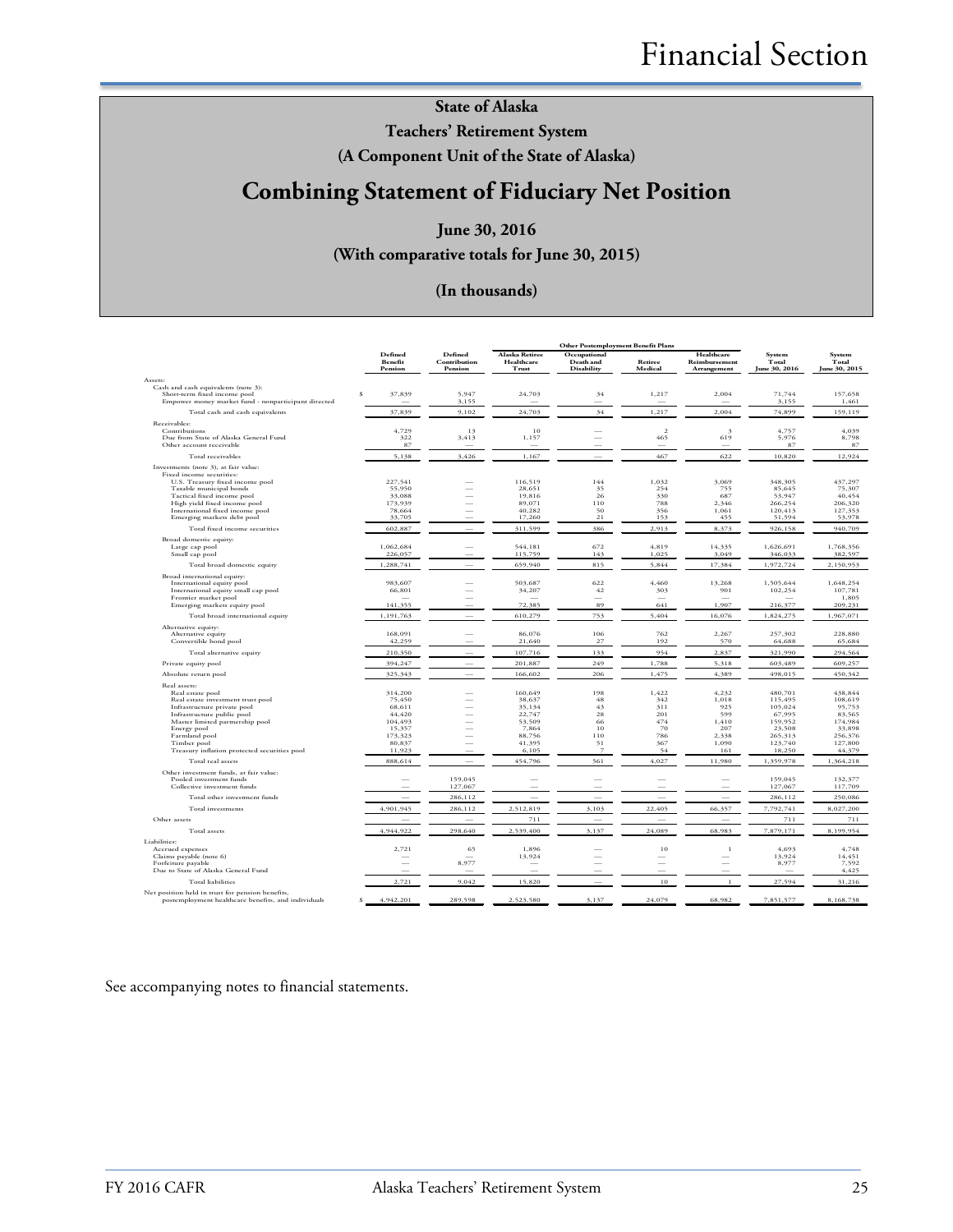**Teachers' Retirement System**

**(A Component Unit of the State of Alaska)**

# **Combining Statement of Changes in Fiduciary Net Position**

**Year Ended June 30, 2016 (With comparative totals for June 30, 2015)**

**(In thousands)**

|                                                                                                                                        | Other Postemployment Benefit Plans |                                             |                                                |                                       |                                                |                    |                                                   |                                 |                                  |
|----------------------------------------------------------------------------------------------------------------------------------------|------------------------------------|---------------------------------------------|------------------------------------------------|---------------------------------------|------------------------------------------------|--------------------|---------------------------------------------------|---------------------------------|----------------------------------|
|                                                                                                                                        |                                    | <b>Defined</b><br><b>Benefit</b><br>Pension | Defined<br>Contribution<br>Pension             | Alaska Retiree<br>Healthcare<br>Trust | Occupational<br>Death and<br><b>Disability</b> | Retiree<br>Medical | Healthcare<br><b>Reimbursement</b><br>Arrangement | System<br>Total<br>une 30, 2016 | System<br>Total<br>June 30, 2015 |
| Additions:<br>Contributions:<br>Employers<br>Plan members<br>Nonemployer State of Alaska                                               | s.                                 | 33,478<br>42,654<br>90,589                  | 20,280<br>24,904                               | 26,580<br>306<br>39,519               |                                                | 6.317              | 9.301                                             | 95,957<br>67,864<br>130,108     | 95.249<br>68,002<br>2,000,000    |
| Total contributions                                                                                                                    |                                    | 166,721                                     | 45,184                                         | 66,405                                |                                                | 6,317              | 9,301                                             | 293,929                         | 2,163,251                        |
| Investment income (loss):<br>Net appreciation (depreciation) in fair value<br>Interest<br>Dividends                                    |                                    | (112,740)<br>19,281<br>72,980               | 1,567<br>49<br>$\hspace{0.1mm}-\hspace{0.1mm}$ | (54, 159)<br>9.723<br>36,921          | (66)<br>12<br>45                               | (275)<br>75<br>286 | (1,095)<br>238<br>903                             | (166,768)<br>29.378<br>111,135  | 117,838<br>27,979<br>105,189     |
| Total investment income (loss)                                                                                                         |                                    | (20, 479)                                   | 1.616                                          | (7,515)                               | (9)                                            | 86                 | 46                                                | (26, 255)                       | 251,006                          |
| Less investment expense                                                                                                                |                                    | 10.861                                      | 843                                            | 5,555                                 |                                                | 4                  | 15                                                | 17,279                          | 15.117                           |
| Net investment income (loss)                                                                                                           |                                    | (31,340)                                    | 773                                            | (13,070)                              | (10)                                           | 82                 | 31                                                | (43,534)                        | 235,889                          |
| Other:<br>Other<br>Total additions                                                                                                     |                                    | 95<br>135,476                               | 8<br>45,965                                    | 9.744<br>63,079                       | (8)                                            | 6,399              | 9,332                                             | 9,848<br>260,243                | 15.441<br>2,414,581              |
| Deductions:                                                                                                                            |                                    |                                             |                                                |                                       |                                                |                    |                                                   |                                 |                                  |
| Pension and postemployment benefits<br>Refunds of contributions<br>A dministrative                                                     |                                    | 435,699<br>1,883<br>2.648                   | 7,677<br>938                                   | 122,954<br>-<br>5.511                 | 8                                              | 86                 |                                                   | 558,653<br>9,560<br>9,191       | 526,094<br>9,232<br>9.243        |
| Total deductions                                                                                                                       |                                    | 440,230                                     | 8,615                                          | 128,465                               | 8                                              | 86                 |                                                   | 577,404                         | 544,569                          |
| Net increase (decrease)                                                                                                                |                                    | (304,754)                                   | 37,350                                         | (65,386)                              | (16)                                           | 6,313              | 9,332                                             | (317,161)                       | 1,870,012                        |
| Net position held in trust for pension benefits,<br>postemployment healthcare benefits, and individuals:<br>Balance, beginning of year |                                    | 5.246.955                                   | 252,248                                        | 2,588,966                             | 3,153                                          | 17.766             | 59,650                                            | 8,168,738                       | 6.298.726                        |
| Balance, end of year                                                                                                                   |                                    | 4,942,201                                   | 289,598                                        | 2,523,580                             | 3,137                                          | 24,079             | 68,982                                            | 7,851,577                       | 8,168,738                        |

See accompanying notes to financial statements.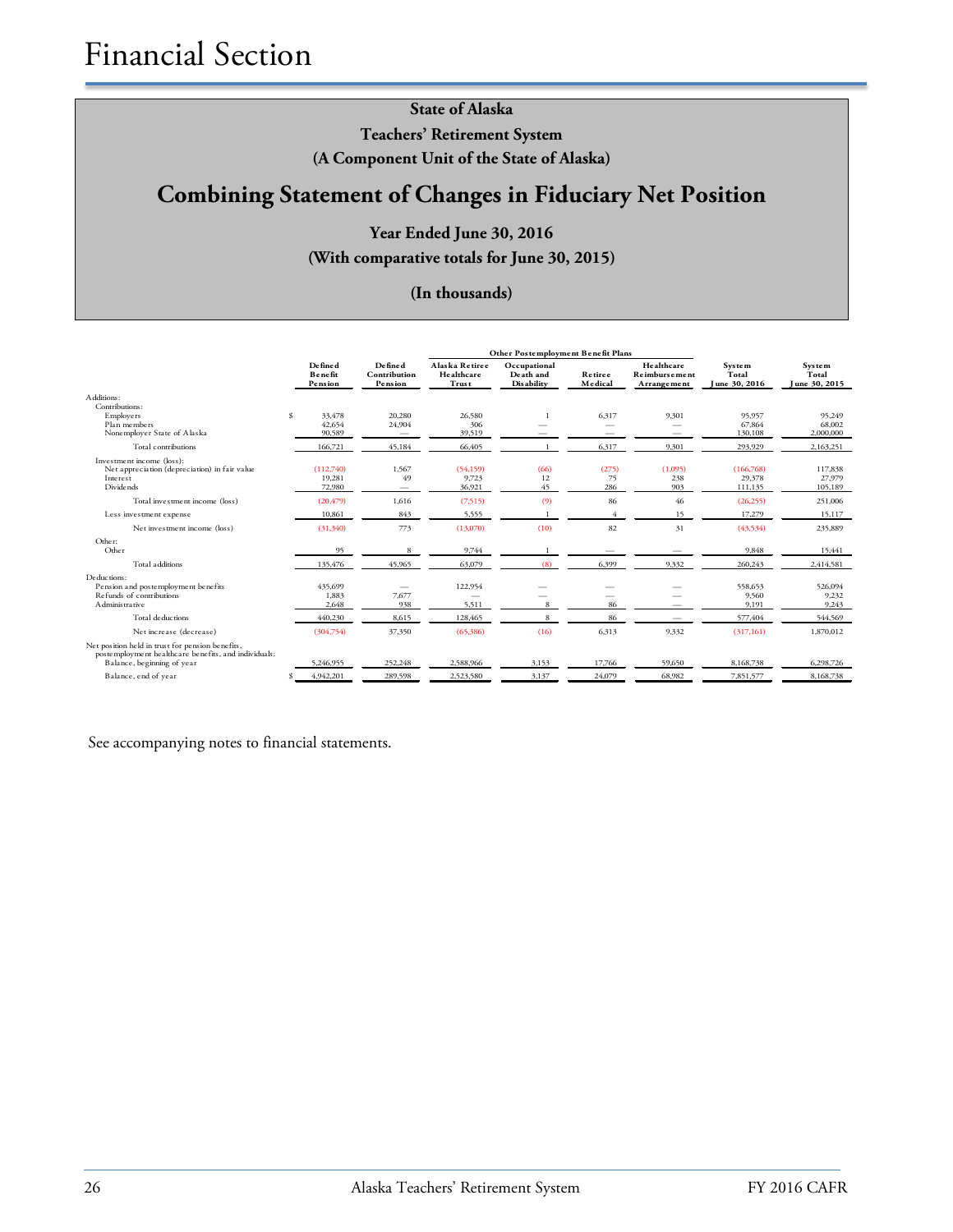**Teachers' Retirement System**

**(A Component Unit of the State of Alaska)**

### **Notes to Financial Statements**

**June 30, 2016**

### **(With summarized financial information for June 30, 2015)**

#### **(1) Description**

The State of Alaska Teachers' Retirement System (TRS or the System) is a component unit of the State of Alaska (the State). The System is governed by the Alaska Retirement Management Board (the Board), which consists of nine trustees, as follows: two members, consisting of the commissioner of administration and the commissioner of revenue; two trustees who are members of the general public; one trustee who is employed as a finance officer for a political subdivision participating in either the Public Employees' Retirement System (PERS) or TRS; two trustees who are members of PERS; and two trustees who are members of TRS.

TRS acts as the common investment and administrative agency for the following multiple-employer plans:

| Plan name                                                                                       | Type of plan                          |
|-------------------------------------------------------------------------------------------------|---------------------------------------|
| Defined Benefit Pension                                                                         | Cost-sharing, Defined Benefit Pension |
| Defined Contribution Retirement Pension                                                         | Defined Contribution Pension          |
| Defined Benefit Other Postemployment Benefits                                                   |                                       |
| Alaska Retiree Healthcare Trust Plan                                                            | Cost-sharing, Defined Benefit OPEB    |
| Occupational Death and Disability Plan                                                          | Cost-sharing, Defined Benefit OPEB    |
| Retiree Medical Plan                                                                            | Cost-sharing, Defined Benefit OPEB    |
| Defined Contribution Other Postemployment Benefits<br>Healthcare Reimbursement Arrangement Plan | Defined Contribution OPEB             |

At June 30, 2016 and 2015, the number of participating local government employers and public organizations including the State was as follows:

| State of Alaska  |    |
|------------------|----|
| School districts | 53 |
| Other            |    |
| Total employers  |    |

Inclusion in the Defined Benefit Pension Plan (DB Plan) and Defined Contribution Retirement Pension Plan (DCR Plan) is a condition of employment for permanent school district, University of Alaska, and State Department of Education employees who meet the eligibility requirements for participation.

#### **Defined Benefit Pension Plan**

### *General*

The DB Plan provides pension benefits for teachers and other eligible members. Benefit and contribution provisions are established by State law and may be amended only by the State Legislature. With the passage of Senate Bill (SB) 141, the DB Plan is closed to all new members effective July 1, 2006.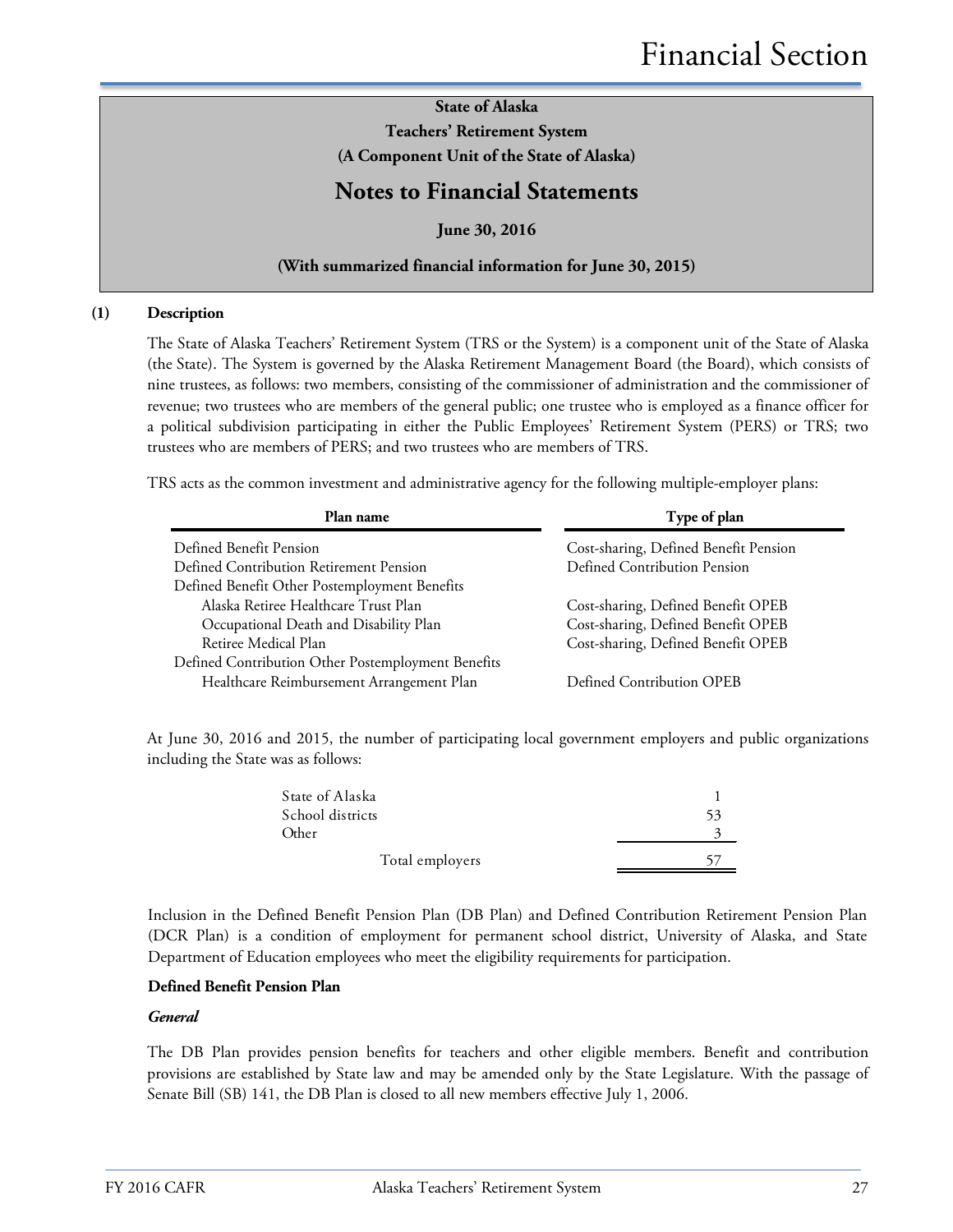### **Notes to Financial Statements**

**June 30, 2016 (With summarized financial information for June 30, 2015)**

The DB Plan's membership consisted of the following at June 30, 2016:

| Inactive plan members or beneficiaries currently receiving benefits | 12,444 |
|---------------------------------------------------------------------|--------|
| Inactive plan members entitled to but not yet receiving benefits    | 2.913  |
| A ctive plan members                                                | 5,181  |
| Total DB Plan members hip                                           | 20,538 |

### *Pension Benefits*

Vested members hired prior to July 1, 1990 are entitled to pension benefits beginning at normal retirement age, 55, or early retirement age, 50. For members hired after June 30, 1990, the normal and early retirement ages are 60 and 55, respectively. Members may also retire at any age and receive a normal benefit when they accumulate the required credited service.

The normal annual pension benefit is based on years of service and average base salary. The average base salary is based upon the members' three highest contract years' salaries.

The benefit related to all years of credited service prior to July 1, 1990 and for years of service through a total of 20 years is equal to 2% of the employee's average base salary. The benefit for each year over 20 years of service subsequent to June 30, 1990 is equal to 2.5% of the employee's base salary.

Minimum benefits for members eligible for retirement are \$25 per month for each year of credited service.

Married members must receive their benefits in the form of a joint and survivor annuity unless their spouse consents to another form of benefit or benefits are payable under the 1% supplemental contributions provision.

The DB Plan has two types of postretirement pension adjustments (PRPA). The automatic PRPA is issued annually to all eligible benefit recipients, when the cost of living increases in the previous calendar year. The automatic PRPA increase is paid beginning July 1 of each year. The discretionary PRPA may be granted to eligible recipients by the DB Plan's administrator if the funding ratio of the DB Plan meets or exceeds 105%. If both an automatic and discretionary PRPA are granted, and a retiree is eligible for both adjustments, the one that provides the retiree the greater increase will be paid.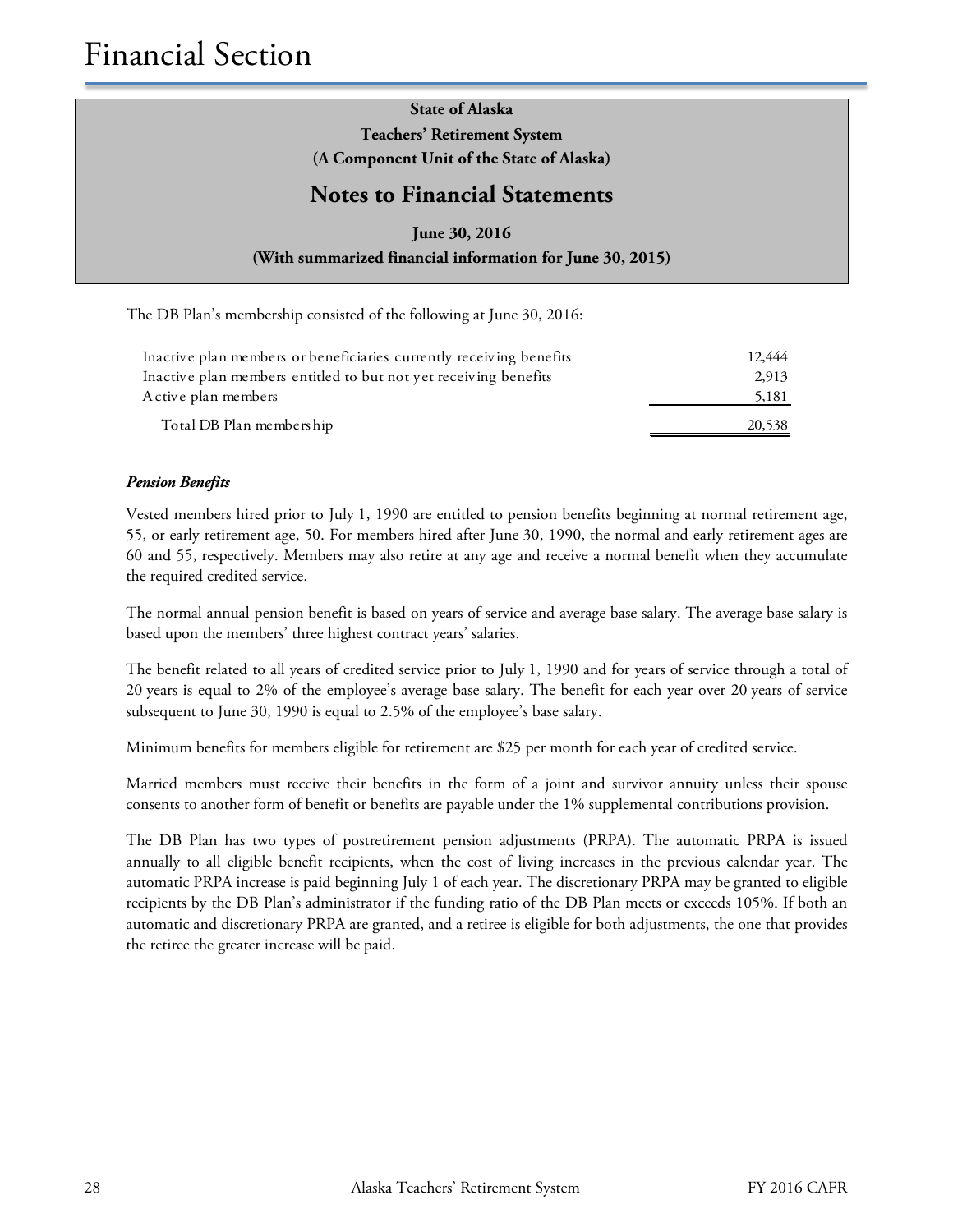### **Notes to Financial Statements**

**June 30, 2016 (With summarized financial information for June 30, 2015)**

#### *Contributions*

Contributions requirements of the active plan members and the participating employers are actuarially determined and approved by the Board as an amount that, when combined, is expected to finance the costs of benefits earned by plan members during the year, with an additional amount to finance any unfunded accrued liability. The DB Plan members contribute 8.65% of their base salary as required by statute. Employer effective contribution rates are 12.56% of annual payroll. Alaska Statute 14.25.085 provides that additional State contributions be made each July 1, or as soon after July 1, for the ensuing fiscal year that when combined with the total employer contributions are sufficient to pay the System's past service liability at the actuarially determined contribution rate adopted by the Board for that fiscal year. Additionally, there is a Defined Benefit Unfunded Liability (DBUL) amount levied against the DCR Plan payroll. The DBUL amount is computed as the difference between:

- (A) The amount calculated for the statutory employer contribution rate of 12.56% on eligible salary less
- (B) The total of the employer contributions for:
	- (1) The defined contribution employer matching amount
	- (2) Major medical
	- (3) Occupational death and disability
	- (4) Health reimbursement arrangement.

The difference is deposited based on an actuarial allocation into the DB Plan's pension and healthcare funds.

### *Refunds*

DB Plan member contributions may be voluntarily or, under certain circumstances, involuntarily refunded to the employee or a garnishing agency 60 days after termination of employment. Voluntary refund rights are forfeited on July 1 following the member's 75th birthday or within 50 years of the member's last termination date. Members who have had contributions refunded forfeit all retirement benefits, including postemployment healthcare benefits. Members are allowed to reinstate refunded service due to involuntary refunds by repaying the total involuntary refunded balance and accrued interest. Members are allowed to reinstate voluntarily refunded service by repaying the voluntarily refunded balance and accrued interest, as long as they reestablish an employee relationship with a participating DB Plan employer before July 1, 2010. Members who have not reestablished an employee relationship with a participating DB Plan employer by June 30, 2010 will not be eligible to reinstate voluntarily refunded service and will forfeit any claim to DB Plan membership rights. Balances previously refunded to members accrue interest at the rate of 7.0% per annum, compounded semiannually.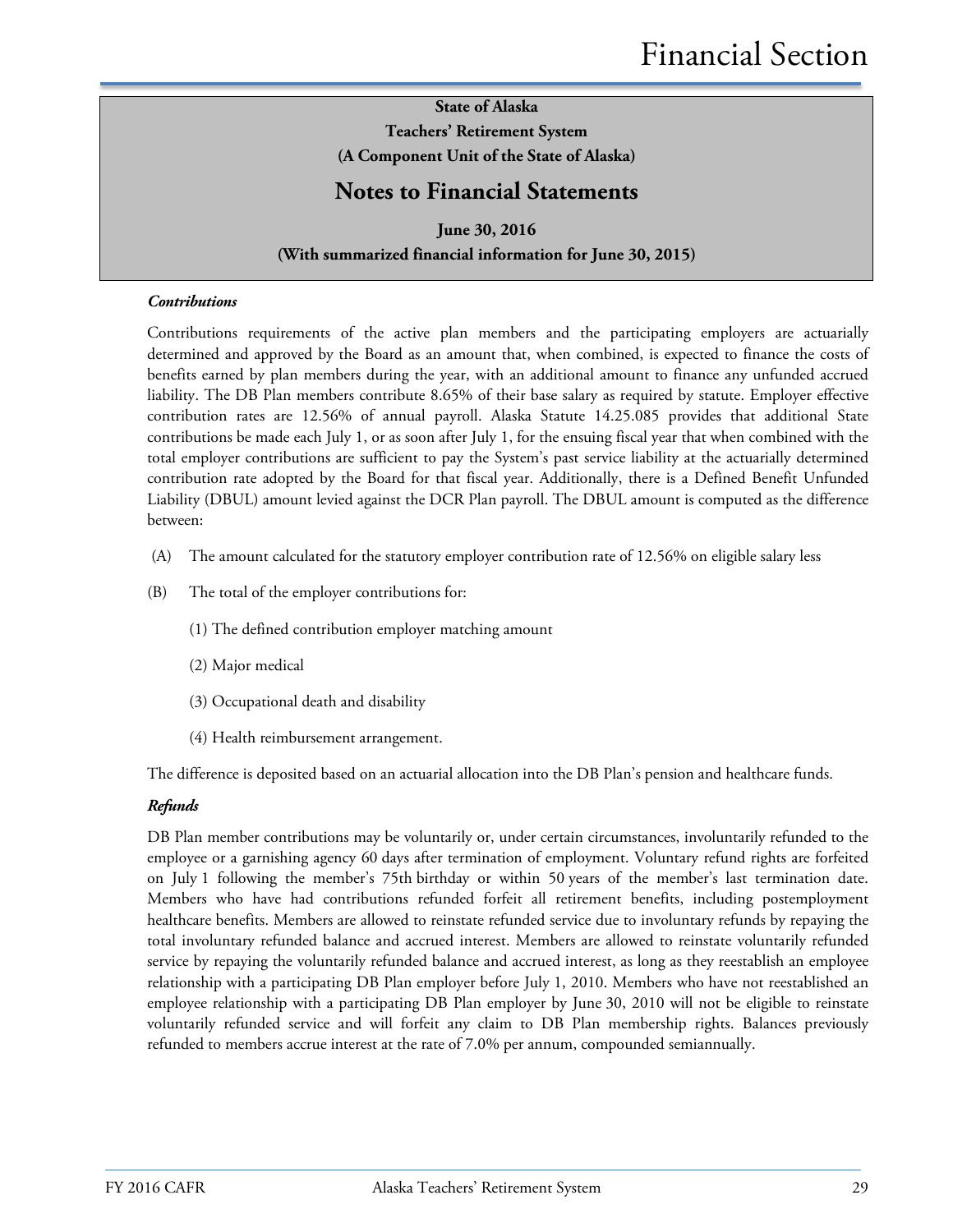## **Notes to Financial Statements**

**June 30, 2016 (With summarized financial information for June 30, 2015)**

### **Defined Contribution Retirement Plan**

#### *General*

The DCR Plan provides retirement benefits for eligible employees hired after July 1, 2006. Additionally, certain active members of the DB Plan were eligible to transfer to the DCR Plan if that member had not vested in the DB Plan. Benefit and contribution provisions are established by State law and may be amended only by the State Legislature.

At June 30, 2016, membership in the DC Plan consisted of 4,378 members.

### *Retirement Benefits*

A participating member is immediately and fully vested in that member's contributions and related earnings (losses). A member shall be fully vested in the employer contributions made on that member's behalf, and related earnings (losses), after five years of service. A member is partially vested in the employer contributions made on that member's behalf, and the related earnings, in the ratio of (a) 25% with two years of service; (b) 50% with three years of service; (c) 75% with four years of service; and (d) 100% with five years of service.

#### *Contributions*

State statutes require an 8.0% contribution rate for DCR Plan members. Employers are required to contribute 7.0% of the member's compensation.

### *Participant Distributions and Refunds of Contributions*

A member is eligible to elect a refund of contributions from their account 60 days after termination of employment.

#### *Participant Accounts*

Participant accounts under the DCR Plan are self-directed with respect to investment options. Investment options are disclosed in note 3.

Each participant designates how contributions are to be allocated among the investment options. Each participant's account is credited with the participant's contributions and the appreciation or depreciation in unit value for the investment funds.

Record-keeping/administrative fees consisting of a fixed amount, applied in a lump sum each calendar year, and a variable amount, applied monthly, are deducted from each participant's account, and applied pro rata to all the funds in which the employee participates. This fee is for all costs incurred by the record keeper and by the State. The investment management fees are netted out of the funds' performance.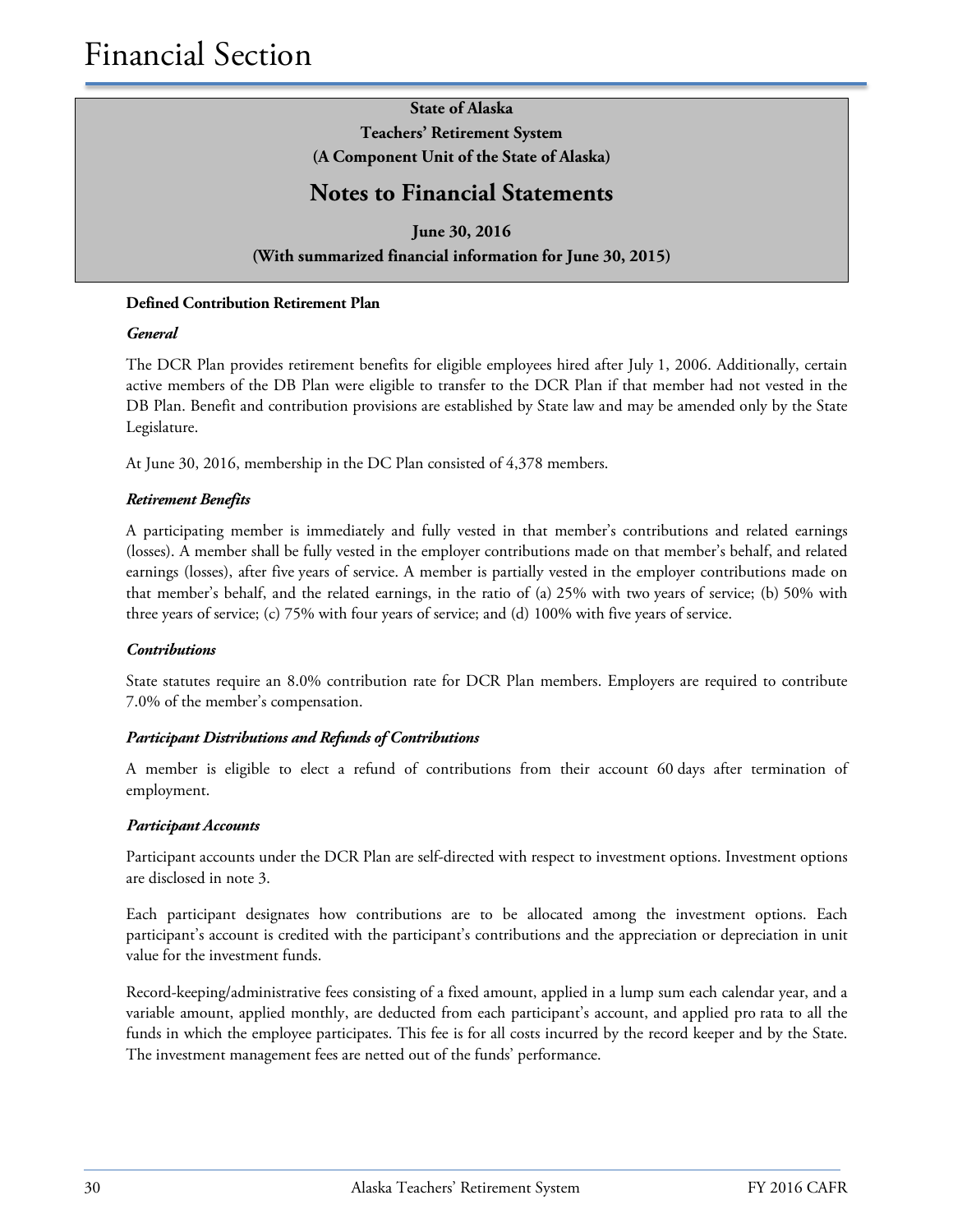**Teachers' Retirement System**

**(A Component Unit of the State of Alaska)**

### **Notes to Financial Statements**

**June 30, 2016**

### **(With summarized financial information for June 30, 2015)**

#### **Defined Benefit Other Postemployment Benefit Plans**

#### *Alaska Retiree Healthcare Trust Plan*

Beginning July 1, 2007, the Alaska Retiree Healthcare Trust Plan (ARHCT), a healthcare trust fund of the State, was established. The ARHCT is self-funded and provides major medical coverage to retirees of the System. The System retains the risk of loss of allowable claims for eligible members. The ARHCT began paying member healthcare claims on March 1, 2008. Prior to that, healthcare claims were paid for by the Retiree Health Fund (RHF).

Membership in the plan was as follows as of June 30, 2016:

| Inactive plan members or beneficiaries currently receiving benefits | 12,444 |
|---------------------------------------------------------------------|--------|
| Inactive plan members entitled to but not yet receiving benefits    | 2.913  |
| A ctive plan members                                                | 5,181  |
| Total DB Plan membership                                            | 20,538 |

#### **OPEB Benefits**

When pension benefits begin, major medical benefits are provided without cost to (1) all members first hired before July 1, 1990, (2) members hired after July 1, 1990 with 25 years of membership service, and (3) members who are disabled or age 60 or older, regardless of their initial hire dates. Members first hired after June 30, 1990 may receive major medical benefits prior to age 60 by paying premiums.

#### **Contributions**

Employer contribution rates are actuarially determined and adopted by the Board. The 2016 employer effective contribution rate is 12.56% of member's compensation.

### *Occupational Death and Disability Plan*

The Occupational Death and Disability Plan provides death benefits for beneficiaries of plan participants and long-term disability benefits to all active members with the System. Members in the Death and Disability Plan consisted of the following at June 30, 2016:

| Active plan members     | 4.378 |
|-------------------------|-------|
| Participating employers |       |
| Open claims             |       |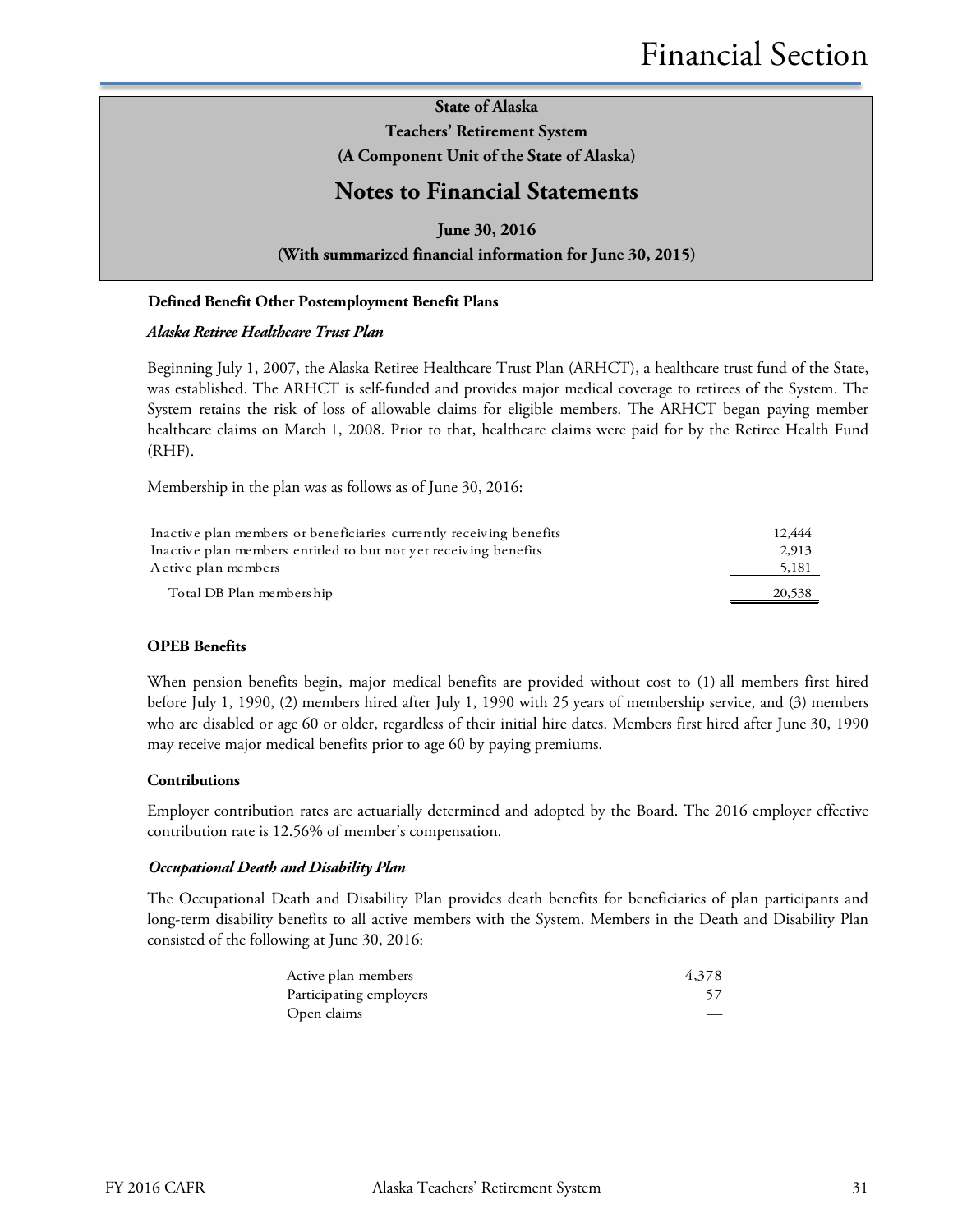## **Notes to Financial Statements**

**June 30, 2016 (With summarized financial information for June 30, 2015)**

### **Death Benefits**

If (1) the death of an employee occurs before the employee's retirement and before the employee's normal retirement date, (2) the proximate cause of death is a bodily injury sustained or a hazard undergone while in the performance and within the scope of the employee's duties, and (3) the injury or hazard is not the proximate result of willful negligence of the employee, a monthly survivor's pension shall be paid to the surviving spouse. If there is no surviving spouse or if the spouse later dies, the monthly survivor's pension shall be paid in equal parts to the dependent children of the employee.

When benefits are payable under the 1% supplemental contribution provision, the DB Plan member's spouse is eligible for a spouse's pension if there is/are no dependent child(ren). If there is/are dependent child(ren), a survivor's allowance may be payable to the DB Plan member's spouse, or guardian of the dependent child(ren). The amount of the pension or allowance is determined by the DB Plan member's base salary. DB Plan members first hired after June 30, 1982 are not eligible to participate in this provision.

If an active DB Plan member dies from occupational causes, the spouse may receive a monthly pension from the DB Plan. When death is due to occupational causes and there is no surviving spouse, the DB Plan member's dependent child(ren) may receive a monthly pension until the child(ren) is(are) no longer dependents. If the member does not have a spouse or dependent children at the time of death, a lump-sum death benefit is payable to the named beneficiary(ies). The amount of the occupational death pension is 40% of the member's base salary at the time of death. The amount of the occupational death pension changes on the date the DB Plan member's normal retirement would have occurred if the DB Plan member had lived. The new benefit is based on the DB Plan member's average base salary at the time of death and the credited service that would have accrued had the DB Plan member lived and continued to work until normal retirement. If benefits are payable under the 1% supplemental contribution provision, benefits are not payable under this provision. If the death was from nonoccupational causes, and the DB Plan member was vested, the spouse may receive a monthly 50% joint and survivor option benefit based on the member's credited service and average base salary at the time of death. If the DB Plan member is not married or vested, a lump-sum death benefit is payable to the named beneficiary(ies).

The monthly survivor's pension section for survivors of DCR Plan employees is 40% of the employee's monthly compensation in the month in which the employee dies. While the monthly survivor's pension is being paid, the employer shall make contributions on behalf of the employee's beneficiaries based on the deceased employee's gross monthly compensation at the time of occupational death.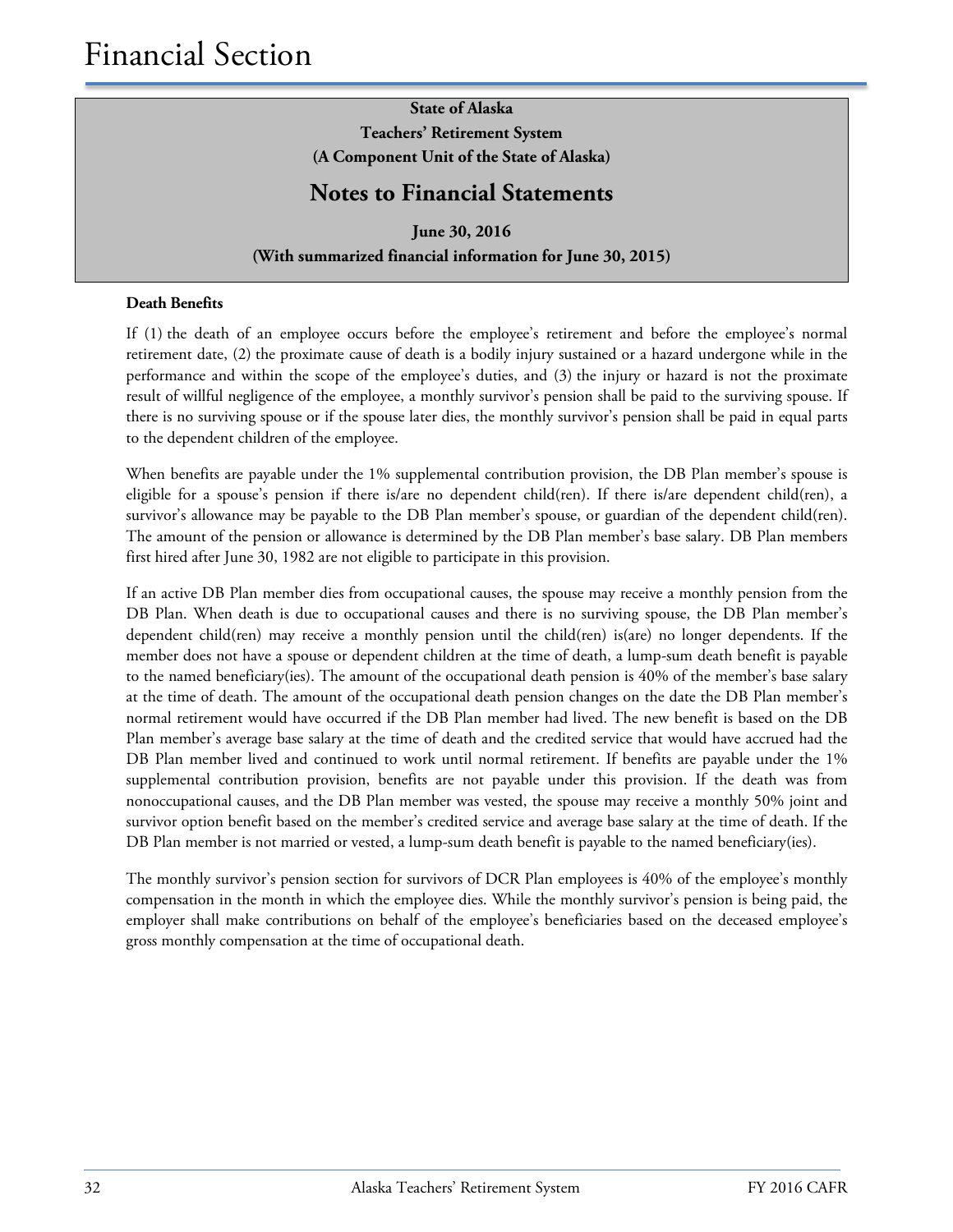### **Notes to Financial Statements**

**June 30, 2016 (With summarized financial information for June 30, 2015)**

#### **Disability Benefits**

If a DB Plan member has been in membership service for five or more years for which contributions have been made, is not eligible for normal retirement benefits, and becomes permanently disabled, the DB Plan member is entitled to a monthly benefit. The annual disability benefit is equal to 50% of the base salary at the time of the disability plus an additional 10% of his/her base salary for each dependent child up to a maximum of four children. At normal retirement age, a disabled System member receives normal retirement benefits.

A DCR Plan member is eligible for an occupational disability benefit if employment is terminated because of a total and apparently permanent occupational disability before the employee's normal retirement date. The occupational disability benefits accrue beginning the first day of the month following termination of employment as a result of the disability and are payable the last day of the month. If a final determination granting the benefit is not made in time to pay the benefit when due, a retroactive payment shall be made to cover the period of deferment.

#### **Contributions**

An employer shall contribute to each member's account based on the member's compensation. For fiscal year 2016, the rate is 7.00%.

### *Retiree Medical Plan*

The retiree medical plan is established under AS 14.25.480 – Medical benefits. The Department of Administration, Division of Retirement & Benefits, who administers the System's health plans, is in the process of formalizing and finalizing the retiree medical plan. Members will be eligible for the DC Plan's health benefits plan beginning in June 2016. Currently, no members are eligible to use this plan until they have at least 10 years of service.

### **Defined Contribution Other Postemployment Benefit Plan**

The Healthcare Reimbursement Arrangement Plan was established to allow medical expenses to be reimbursed from individual savings accounts established for eligible participants. For each member of the plan, an employer shall contribute an amount equal to 3.0% of the average annual compensation of all employees of all employers in the System. As of June 30, 2016, there were 6,842 members and 57 participating employers.

### **(2) Summary of Significant Accounting Policies**

### *Basis of Accounting*

The accompanying financial statements have been prepared using the economic resources measurement focus and on the accrual basis of accounting in conformity with U.S. generally accepted accounting principles (GAAP), as prescribed by the Governmental Accounting Standards Board (GASB). Contributions are due to the System when employee services have been performed and paid. Contributions are recognized as revenues when due pursuant to statutory requirements. Benefits and refunds are recognized when due and payable and expenses are recorded when the corresponding liabilities are incurred, regardless of when contributions are received or payment is made.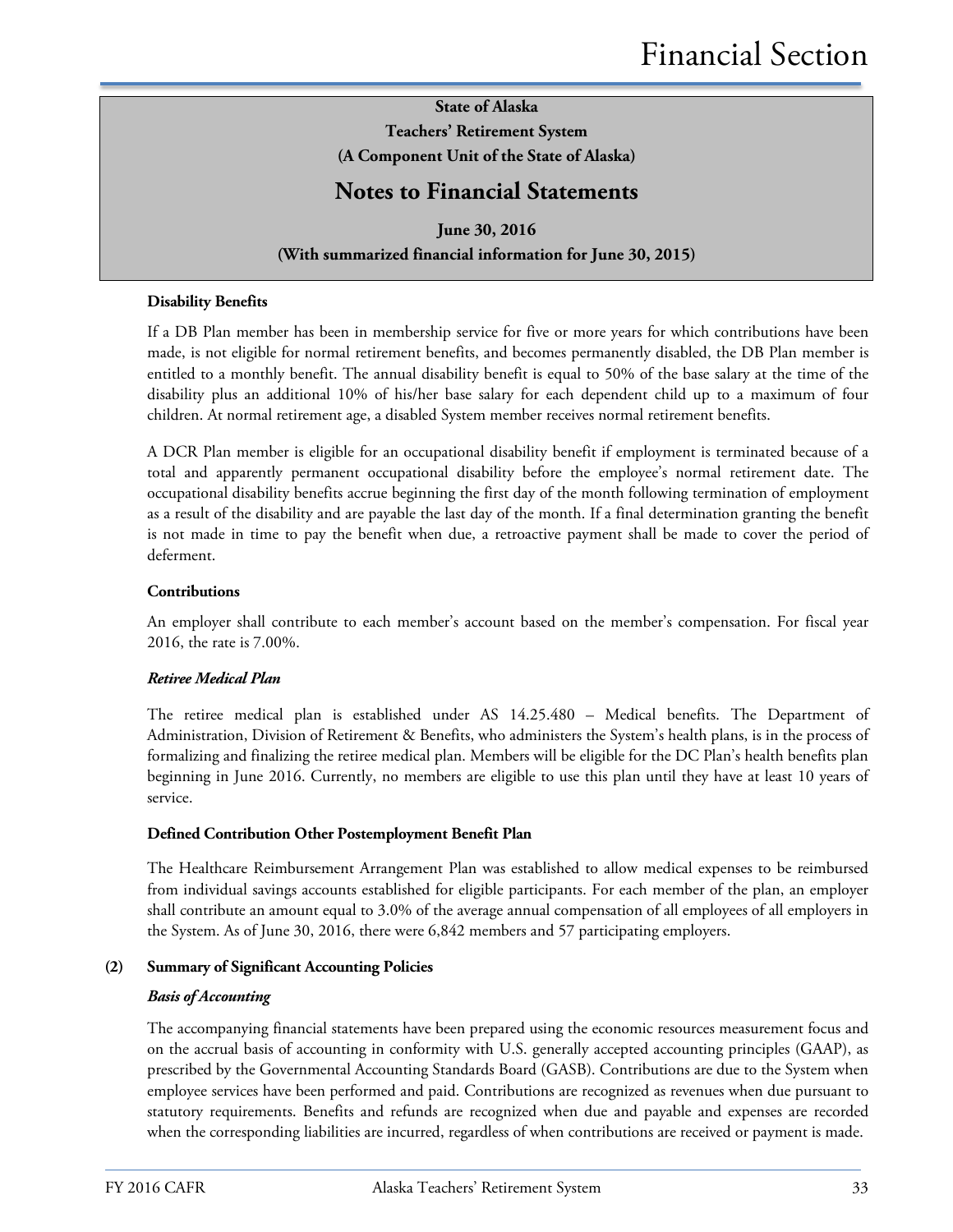# **Notes to Financial Statements**

**June 30, 2015 (With summarized financial information for June 30, 2014)**

### *Use of Estimates*

The preparation of financial statements in conformity with U.S. GAAP requires management to make estimates and assumptions that affect the reported amounts of assets and liabilities and disclosure of contingent assets and liabilities at the date of the financial statements and the reported amounts of additions and deductions during the reporting period. Actual results could differ from those estimates.

### *Defined Benefit Pension and OPEB Investments*

The System owns shares in various investment pools that are administered by the State of Alaska Department of Revenue, Division of Treasury (Treasury). The System's investment in the pools, except for the Short-term Fixed Income Pool, is reported at fair value based on the net asset value reported by the Treasury.

The Short-term Fixed Income Pool maintains a share price of \$1. Each participant owns shares in the pool, the number of which fluctuates daily with contributions and withdrawals.

### *Defined Contribution Participant – Directed Investments*

The Board contracts with an external investment manager who is given the authority to invest in a wholly owned pooled environment to accommodate 13 participant-directed funds. Additionally, the Board contracts with external managers who manage a mix of collective investment funds. Income for the Pooled Investment and Collective Investment Funds is credited to the fund's net asset value on a daily basis and allocated to pool participants daily on a pro rata basis.

Pooled Participant-directed Investment Funds, held in trust, are stated at fair value based on the unit value as reported by the Trustees multiplied by the number of units held by the Plan. The unit value is determined by the Trustees based on fair value of the underlying assets. Purchases and sales of securities are recorded on a trade-date basis. Underlying assets comprise domestic and international stocks, investment-grade bonds, federally guaranteed mortgages, money market instruments, and other cash equivalent instruments with maturities of less than one year, which include but are not limited to commercial paper, asset-backed securities, banker acceptances, certificates of deposit with ratings of A1/P1 or better, as well as obligations of the U.S. government and its agencies, and repurchase agreements collateralized by U.S. Treasury instruments.

Collective Investment Funds, held in trust, are stated at fair value based on the unit value as reported by the Trustees multiplied by the number of units held by the Plan. The unit value is determined by the Trustees based on fair value of the underlying assets. Purchases and sales of securities are recorded on a trade-date basis. Underlying assets are comprised of commingled investment funds, alongside other investors, through ownership of equity shares.

### *Contributions Receivable*

Contributions from the System's members and employers for service through June 30 are accrued. These contributions are considered fully collectible, and accordingly, no allowance for uncollectible receivables is reflected in the financial statements.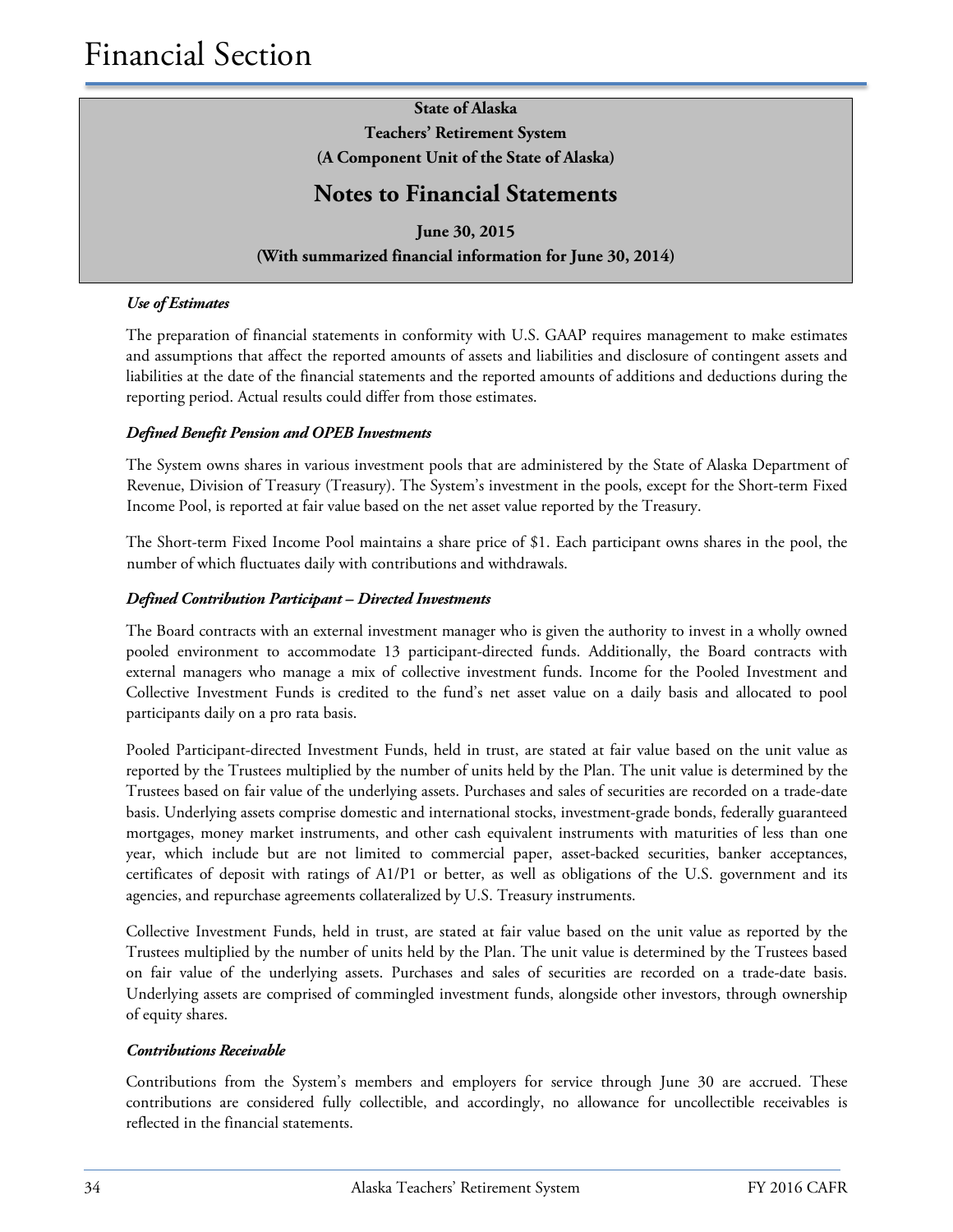**Teachers' Retirement System (A Component Unit of the State of Alaska)**

### **Notes to Financial Statements**

**June 30, 2016 (With summarized financial information for June 30, 2015)**

#### *Administrative Costs*

Administrative costs are paid from investment earnings.

### *Due from (to) State of Alaska General Fund*

Amounts due from (to) the State of Alaska General Fund represent the amounts paid by the System on behalf of others and amounts paid by others on behalf of the System.

### *Federal Income Tax Status*

The DB Plan and DCR Plan are qualified plans under Section 401(a) and 414(d) of the Internal Revenue Code and are exempt from federal income taxes under Section 501(a).

### *GASB Statement No. 67*

GASB Statement No. 67, Financial Reporting for Pension Plans, requires the disclosures of the total pension liability, fiduciary net position, and net pension liability for single-employer and cost-sharing multiple-employer defined benefit pension plans. GASB Statement No. 67 also requires certain additional note disclosures for defined benefit pension plans including the annual money-weighted rate of return on plan investments. GASB Statement No. 67 revised the reporting requirements for required supplementary information to include schedules that provide trend information related to (1) changes in the net pension liability, (2) the actuarially and contractually determined contributions of employer contributing entities, and (3) the annual money-weighted rate of return on plan investments.

#### **(3) Investments**

The Board is the investment oversight authority of the System's investments. As the fiduciary, the Board has the statutory authority to invest the assets under the Prudent Investor Rule. Fiduciary responsibility for the Board's Invested Assets is pursuant to Alaska Statute 37.10.210-390.

Alaska Statute 37.10.071 provides that investments shall be made with the judgment and care under circumstances then prevailing that an institutional investor of ordinary professional prudence, discretion, and intelligence exercises in managing large investment portfolios.

Treasury provides staff for the Board. Treasury has created a pooled environment by which it manages investments of the Board. Additionally, Treasury manages a mix of Pooled Investment Funds and Collective Investment Funds for the DC Participant-directed Pension Plans under the Board's fiduciary responsibility.

Actual investing is performed by investment officers in Treasury or by contracted external investment managers. The Board has developed investment guidelines, policies, and procedures for Treasury staff and external investment managers to adhere to when managing investments. Treasury manages the U.S. Treasury Fixed Income Pool, Dow Jones Dividend 100 Index Fund in the Alternative Equity Strategies Pool, Real Estate Investment Trust Pool, Treasury Inflation Protected Securities (TIPS) Pool, and cash holdings of certain external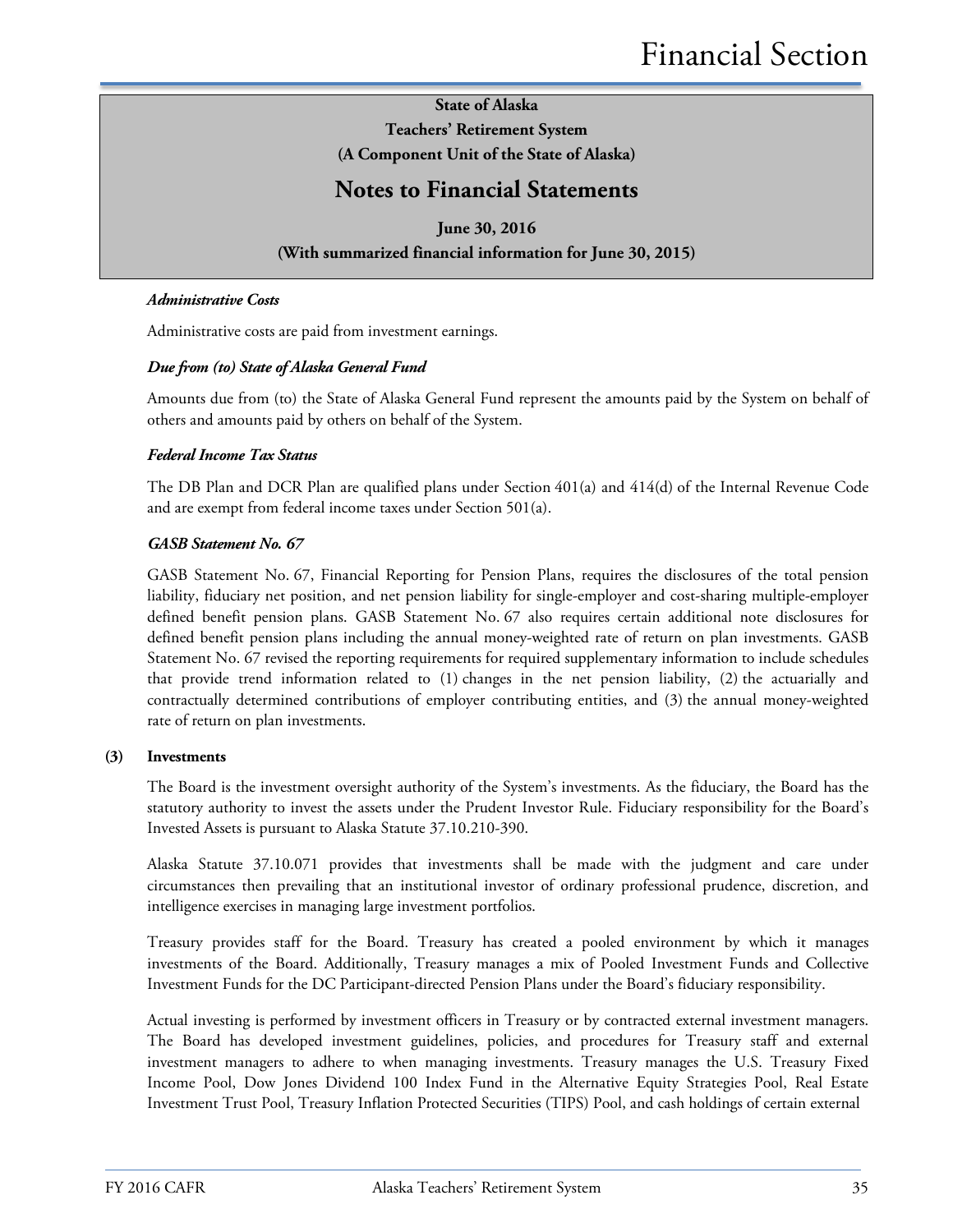# **Notes to Financial Statements**

**June 30, 2016 (With summarized financial information for June 30, 2015)**

managers in addition to acting as oversight manager for all externally managed investments. All other investments are managed by external management companies.

The Short-Term Fixed Income Pool is a State pool managed by Treasury that holds investments on behalf of the Board as well as other state funds.

### *Rate of Return*

The money-weighted rate of return expresses investment performance, net of investment expense, adjusted for the changing amounts actually invested. The annual money-weighted rate of return, net of investment expense, for the year ended June 30, 2016 for the defined benefit pension plan is -0.67%.

For additional information on interest rate risk, credit risk, foreign exchange, derivatives, fair value, and counterparty credit risk, see the separately issued report on the Invested Assets of the State of Alaska Retirement and Benefits Plans at http://treasury.dor.alaska.gov/armb/Reports-and-Policies/Annual-Audited-Financial-Schedules.aspx.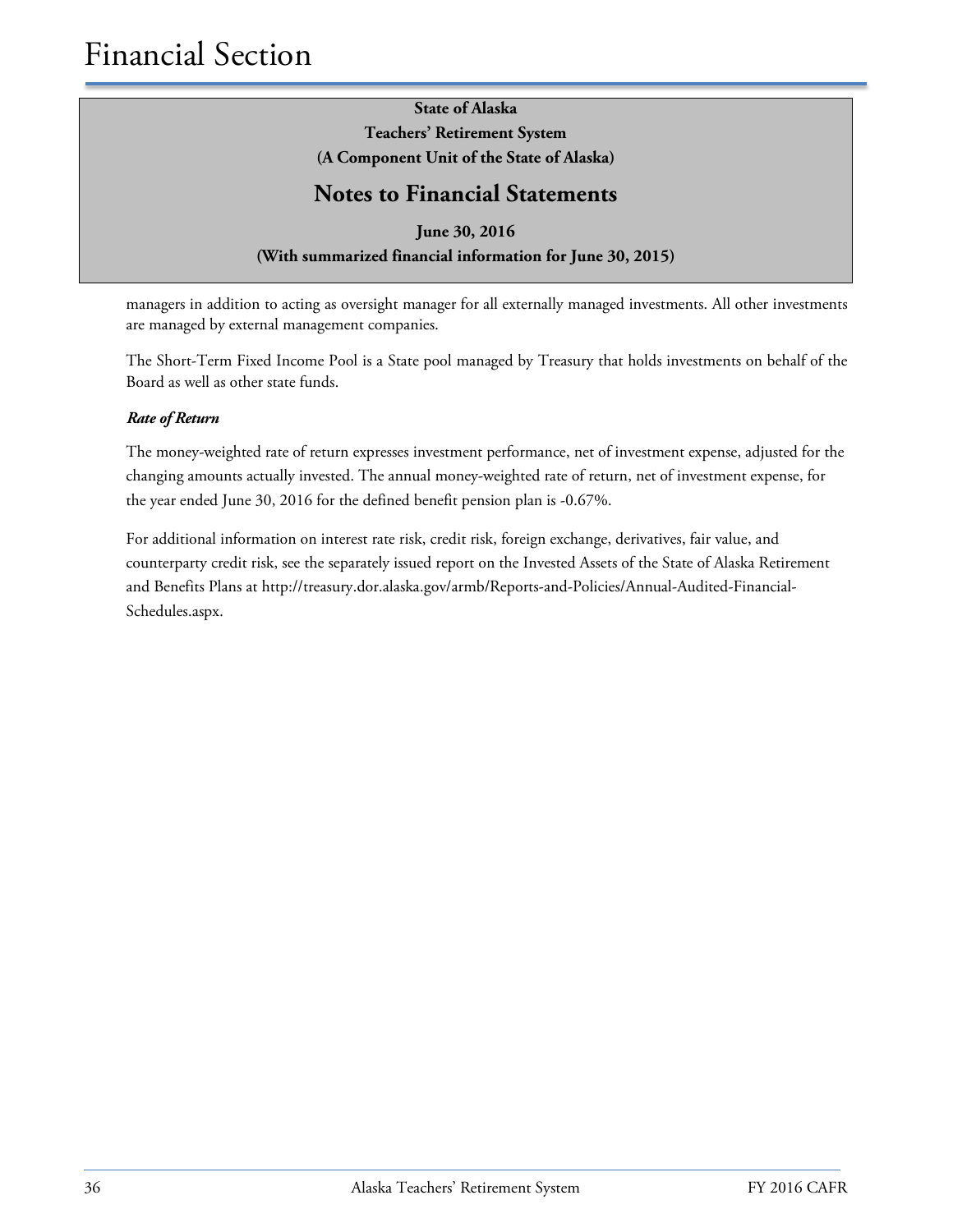**Teachers' Retirement System**

**(A Component Unit of the State of Alaska)**

### **Notes to Financial Statements**

**June 30, 2016**

**(With summarized financial information for June 30, 2015)**

### **(4) Net Pension Liability – Defined Benefit Pension Plan**

The components of the net pension liability of the participating employers at June 30, 2016 were as follows (in thousands):

| Total pension liability<br>Plan fiduciary net position                        | S | 7,225,545<br>(4,942,201) |
|-------------------------------------------------------------------------------|---|--------------------------|
| Employers' net pension<br>liability                                           | S | 2,283,344                |
| Plan fiduciary net position as a percentage<br>of the total pension liability |   | 68.40%                   |

#### *Actuarial Assumptions*

The total pension liability was determined by an actuarial valuation as of June 30, 2015, using the following actuarial assumptions, applied to all periods included in the measurement, and rolled forward to the measurement date of June 30, 2016:

| Inflation        | 3.12%                                                                                                                                         |
|------------------|-----------------------------------------------------------------------------------------------------------------------------------------------|
| Salary increases | Graded by service, from 8.11% to 3.87%                                                                                                        |
| Rate of return   | 8.00%, net of pension plan investment expenses.<br>This is based on an average inflation rate of<br>3.12% and a real rate of return of 4.88%. |

Post-termination mortality rates were based on 94% of the male rates and 97% of the female rates of the RP-2000 Mortality Table, 2000 Base Year projected to 2018 with Projection Scale BB, with a three-year setback for males and four-year setback for females. The rates for pre-termination mortality were 68% of the male rates and 60% of the female rates of the post-termination mortality rates. Deaths are assumed to result from nonoccupational causes 85% of the time.

The actuarial assumptions used in the June 30, 2015 actuarial valuation were based on the results of an actuarial experience study for the period July 1, 2009 to June 30, 2013, resulting in changes in actuarial assumptions effective for the June 30, 2014 actuarial valuation adopted by the Board to better reflect expected future experience. The assumptions used in the June 30, 2015 actuarial valuation are the same as those used in the June 30, 2014 actuarial valuation.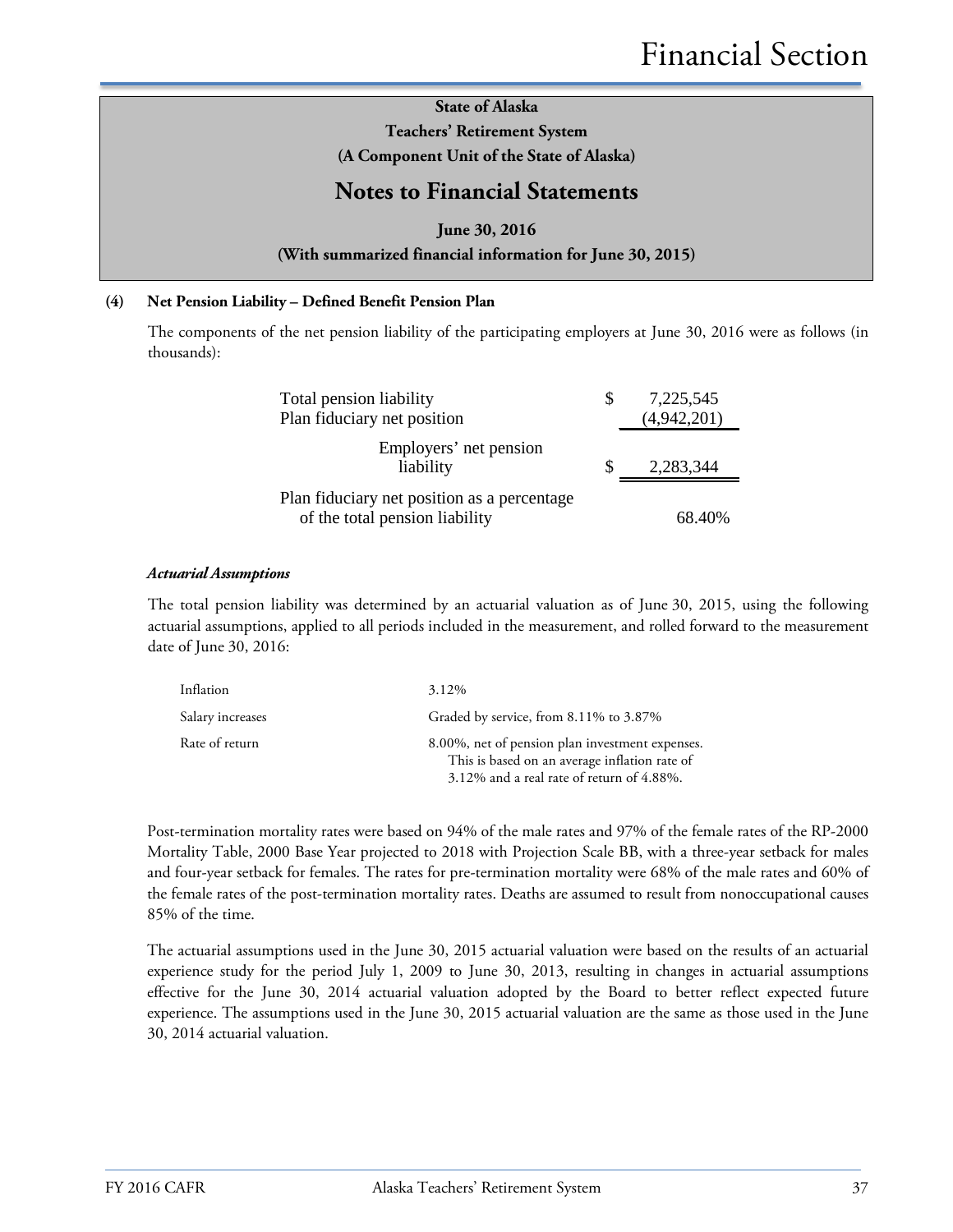# **Notes to Financial Statements**

**June 30, 2016 (With summarized financial information for June 30, 2015)**

The long-term expected rate of return on pension plan investments was determined using a building-block method in which best-estimate ranges of expected future real rates of return (expected returns, net of pension plan investment expense and inflation) are developed for each major asset class. These ranges are combined to produce the long-term expected rate of return by weighting the expected future real rates of return with the target asset allocation percentage and by adding expected inflation. Best estimates of arithmetic real rates of return for each major asset class included in the pension plan's target asset allocation as of June 30, 2015 (see the discussion of the pension plan's investment policy) are summarized in the following table:

| Asset class                   | Long-term<br>expected real<br>rate of return |  |  |
|-------------------------------|----------------------------------------------|--|--|
|                               |                                              |  |  |
| Domestic Equity               | 5.35%                                        |  |  |
| Global Equity (non-U.S.)      | 5.55                                         |  |  |
| Private Equity                | 6.25                                         |  |  |
| <b>Fixed Income Composite</b> | 0.80                                         |  |  |
| Real Estate                   | 3.65                                         |  |  |
| Alternative Equity            | 4.70                                         |  |  |
| Cash equivalents              |                                              |  |  |

### *Discount Rate*

The discount rate used to measure the total pension liability was 8.00%. The projection of cash flows used to determine the discount rate assumed that employer and nonemployer State contributions will continue to follow the current funding policy, which meets State statutes. Based on those assumptions, the pension plan's fiduciary net position was projected to be available to make all projected future benefit payments of current plan members. Therefore, the long-term expected rate of return on pension plan investments was applied to all periods of projected benefit payments to determine the total pension liability.

### *Sensitivity of the Net Pension Liability to Changes in the Discount Rate*

The following presents the net pension liability of the System calculated using the discount rate of 8%, as well as what the System's net pension liability would be if it were calculated using a discount rate that is one-percentage-point lower (7%) or one-percentage-point higher (9%) than the current rate:

|                       | Current               |                       |                        |  |  |
|-----------------------|-----------------------|-----------------------|------------------------|--|--|
|                       | 1% Decrease<br>$'7\%$ | discount rate<br>(8%) | 1% Increase<br>$(9\%)$ |  |  |
| Net pension liability | 3,111,338             | 2,283,343             | 1,589,141              |  |  |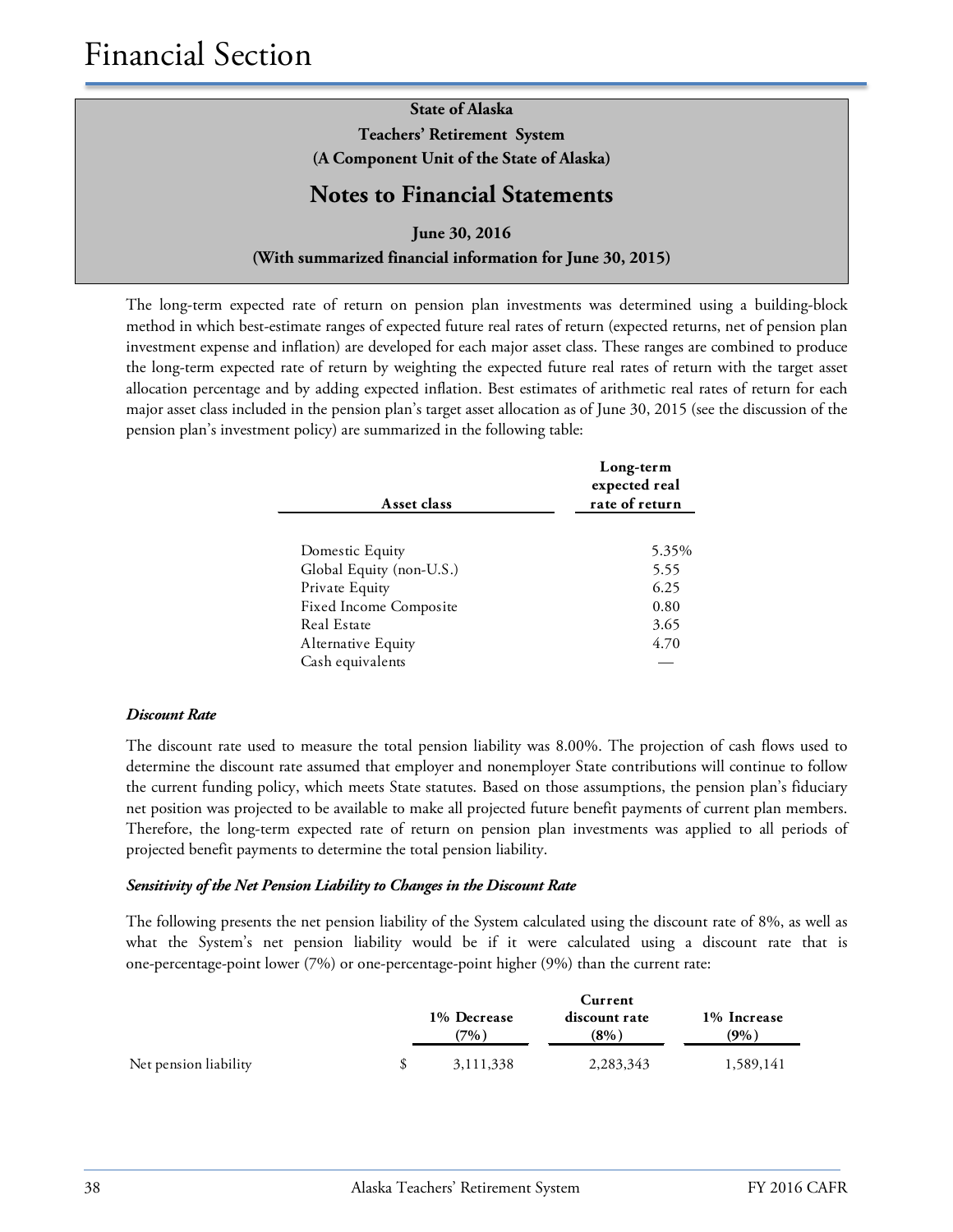**Teachers' Retirement System**

**(A Component Unit of the State of Alaska)**

### **Notes to Financial Statements**

**June 30, 2016**

**(With summarized financial information for June 30, 2015)**

#### **(5) Defined Benefit OPEB Funding Status**

The funded status of the retiree healthcare trust, occupational death and disability plan, and retiree medical benefits is as follows (in thousands):

|                        | Actuarial<br>valuation<br>date | Actuarial<br>accrued<br>liability<br>(AAL)<br>entry age | Actuarial<br>valuation<br>assets | Funded<br>ratio | Unfunded<br>actuarial<br>accrued<br>liability<br>(UAAL) | Covered<br>payroll | <b>UAAL</b><br>as a<br>percentage<br>of covered<br>payroll |
|------------------------|--------------------------------|---------------------------------------------------------|----------------------------------|-----------------|---------------------------------------------------------|--------------------|------------------------------------------------------------|
| Healthcare trust       | June 30, 2015 $$$              | 4,840,935                                               | 2,686,272                        | 55.5% \$        | 2,154,663<br>-8                                         | 503,166            | 428.2%                                                     |
| Occupational death and |                                |                                                         |                                  |                 |                                                         |                    |                                                            |
| disability plan        | June 30, 2015                  | 29                                                      | 3.114                            | 10,737.9        | (3,085)                                                 | 255,186            | (1.2)                                                      |
| Retiree medical        | June 30, 2015                  | 42,743                                                  | 17,733                           | 41.5            | 25,010                                                  | 255,186            | 9.8                                                        |

The funding ratio as of June 30, 2015 has increased. The increase in funding ratio was primarily due to positive experiences in demographic experience and retiree medical costs compared to expected costs that led to this increase.

Actuarial valuations of an ongoing plan involve estimates of the value of reported amounts and assumptions about the probability of occurrence of events far into the future. Examples include assumptions about future employment, mortality, and healthcare cost trend. Actuarially determined amounts are subject to continual revisions as actual results are compared with past expectations and new estimates are made about the future. The schedules of funding progress, presented as required supplementary information following the notes to the financial statements, present multiyear trend information about whether the actuarial values of plan assets are increasing or decreasing over time relative to the actuarial accrued liabilities for benefits.

The accompanying schedules of contributions (unaudited) from employers present trend information about the amounts contributed to the plan by employers in comparison to the actuarially required contribution (ARC), an amount that is actuarially determined in accordance with the parameters of GASB Statement No. 43. The ARC represents a level of funding that, if paid on an ongoing basis, is projected to cover normal cost for each year and amortize any unfunded actuarial liabilities (or funding excess) over a period not to exceed 30 years.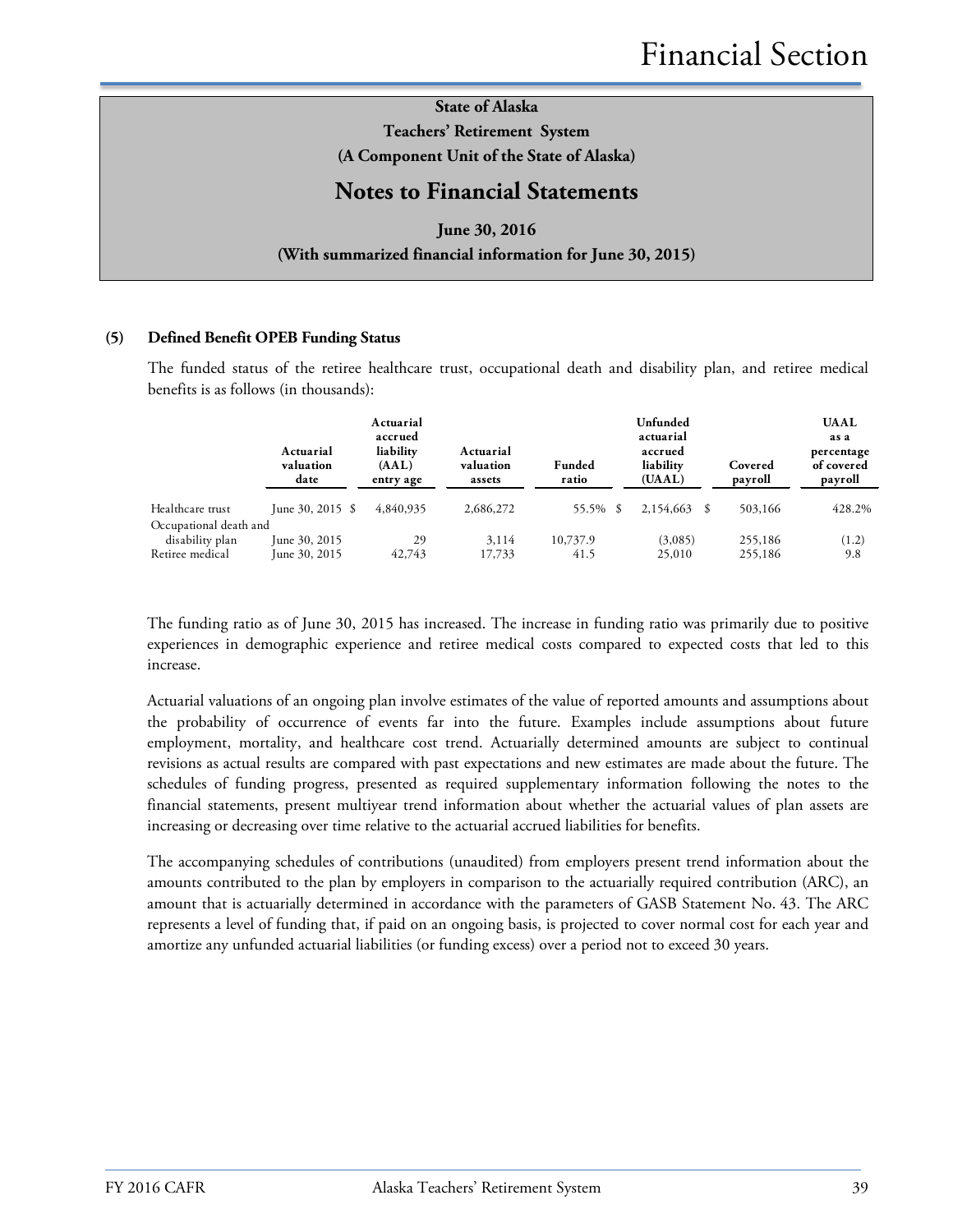## **Notes to Financial Statements**

**June 30, 2016 (With summarized financial information for June 30, 2015)**

Projections of benefits for financial reporting purposes are based on the substantive plan (the plan as understood by the employer and plan members) and include the types of benefits provided at the time of each valuation and the historical pattern of sharing benefit costs between the employer and the plan members to that point. The actuarial method and assumptions used include techniques that are designed to reduce the effects of short-term volatility in actuarial accrued liabilities and the actuarial value of assets, consistent with the long-term perspective of the calculations. Additional information as of the latest actuarial valuation is as follows:

|                                                     | Defined Benefit                                                                                                                                                 |  |  |  |  |  |
|-----------------------------------------------------|-----------------------------------------------------------------------------------------------------------------------------------------------------------------|--|--|--|--|--|
| Actuarial cost method                               | Entry age normal; level percentage of pay normal cost basis for pension<br>and healthcare                                                                       |  |  |  |  |  |
| Amortization method                                 | Level percentage of pay, closed for pension; level dollar, closed for<br>healthcare                                                                             |  |  |  |  |  |
| Equivalent single amortization period               | 25 years as of June 30, 2014                                                                                                                                    |  |  |  |  |  |
| Asset valuation method                              | 5-year smoothed market value starting FY 2015                                                                                                                   |  |  |  |  |  |
| Actuarial assumptions:<br>Investment rate of return | 8.00% for pension (ne of expenses), 4.31% for healthcare;<br>includes price inflation at 3.12%                                                                  |  |  |  |  |  |
| Projected salary increases                          | 8.11% grading down to 3.87% after 22 years                                                                                                                      |  |  |  |  |  |
| Cost-of-living adjustment                           | Postretirement pension adjustment                                                                                                                               |  |  |  |  |  |
|                                                     | June 30, 2015                                                                                                                                                   |  |  |  |  |  |
|                                                     | <b>ODD</b> and Retiree Medical                                                                                                                                  |  |  |  |  |  |
| Actuarial cost method                               | Entry age normal; level percentage of pay normal cost basis for<br>occupational death and disability, and level dollar normal cost basis<br>for retiree medical |  |  |  |  |  |
| Amortization method                                 | Level percentage of pay for occupational death and disability, level dollar<br>for retiree medical, closed with bases established annually                      |  |  |  |  |  |

**June 30, 2015**

Equivalent single amortization period 20years to reflect retiree medical liabilities without regard to

Asset valuation method 5-year smoothed market 80%/120% of fair value corridor

Actuarial assumptions:

| Investment rate of return  | 8.00% for pension, 5.08% for healthcare; includes price inflation at 3.12%<br>occupational death and disability, and retiree medical |
|----------------------------|--------------------------------------------------------------------------------------------------------------------------------------|
| Projected salary increases | 8.11% for first 5 years of service grading down to 3.87% after 22 years                                                              |

Medicare Part D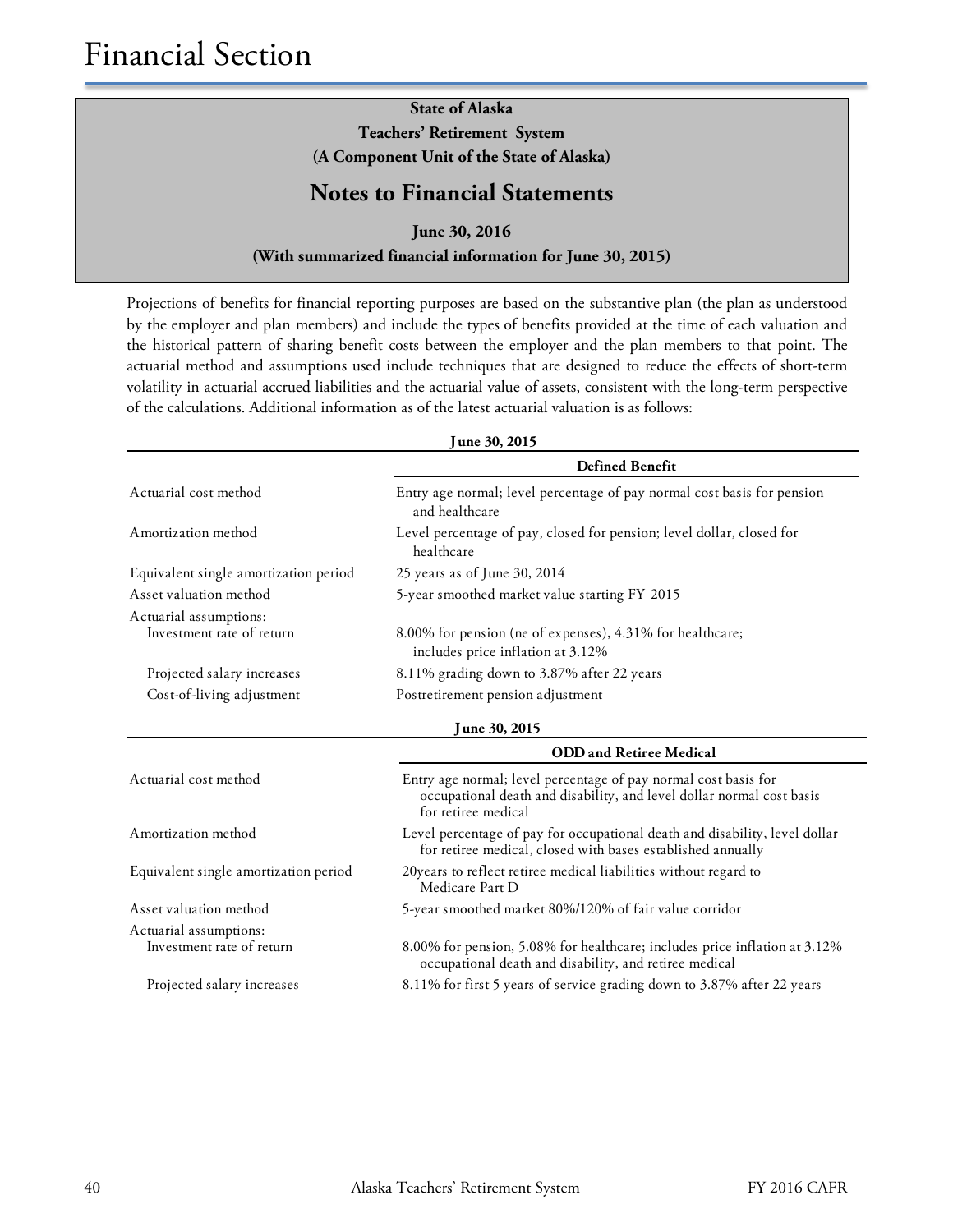## **Notes to Financial Statements**

**June 30, 2016 (With summarized financial information for June 30, 2015)**

GASB Statement No. 43 requires that the discount rate used in the valuation be the estimated long-term yield on investments that are expected to finance postemployment benefits. Depending on the method by which a plan is financed, the relevant investments could be plan assets, employer assets, or a combination of plan and employer assets. The investment return should reflect the nature and the mix of both current and expected investments and the basis used to determine the actuarial value of assets.

The System's retiree healthcare benefits are partially funded. GASB Statement No. 43 outlines two reasonable methods of developing a blended discount rate when a plan is partially funded. These methods base the proportion of assumed plan and employer asset returns on (1) the funded ratio and (2) the percentage of the ARC actually being contributed to the plan. The State has utilized the second methodology to develop a discount rate of 4.31% as of June 30, 2013, to be used for June 30, 2016 disclosure.

The System's retiree medical benefits are fully funded. Therefore, the 8.00% discount rate used for GASB Statement No. 25 reporting is also applied herein for GASB Statement No. 43 reporting.

Based on GASB accounting rules, the retiree drug subsidy (RDS) the State receives under Medicare Part D has not been recognized for GASB Statement No. 43 disclosure purposes.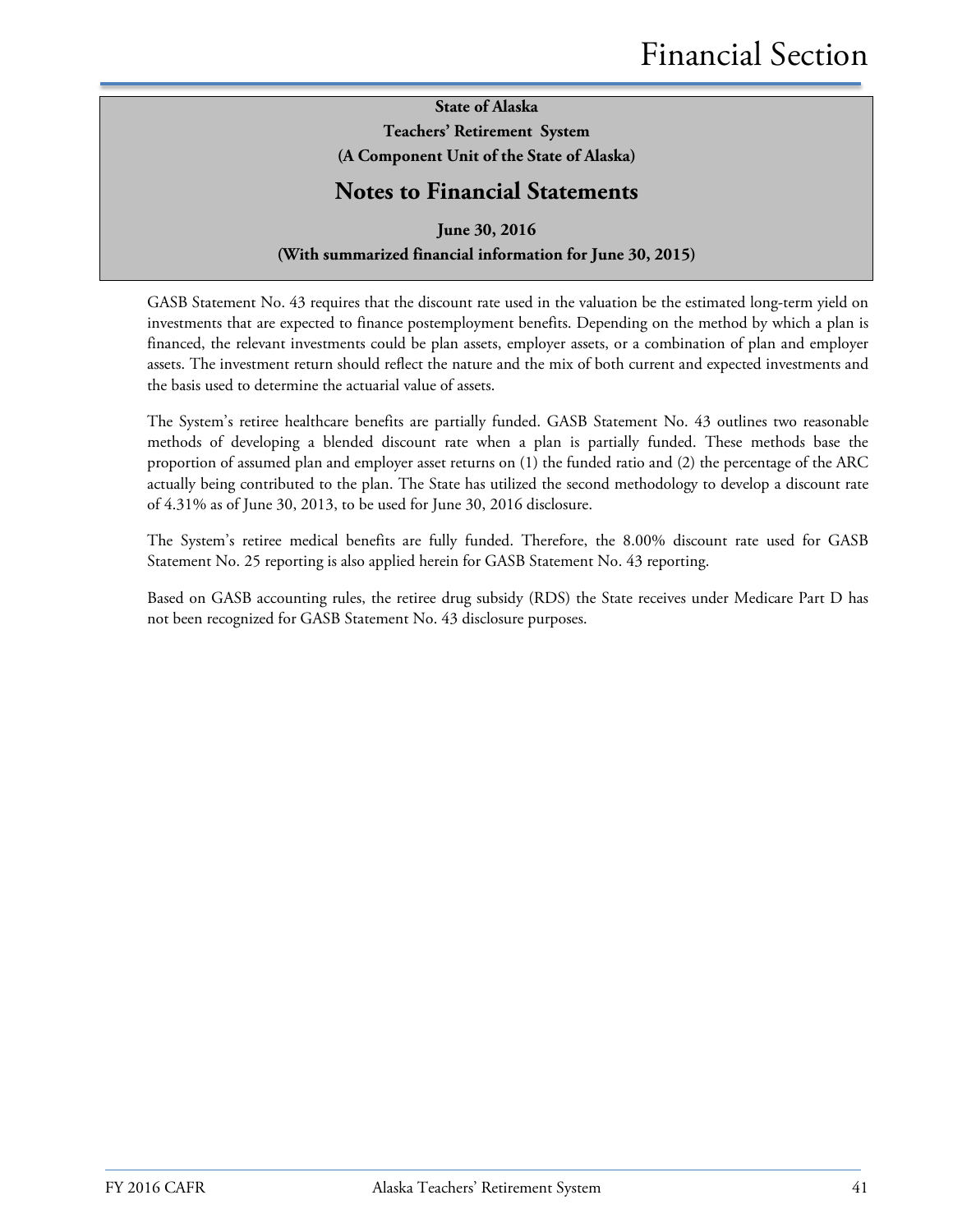### **Notes to Financial Statements**

**June 30, 2016 (With summarized financial information for June 30, 2015)**

#### **(6) Claims Payable**

The liability for claims incurred but not reported represents the estimated amounts necessary to settle all outstanding claims, incurred but not reported, as of the balance sheet date. The ARHCT and Retiree Medical Plan's reserve estimates are based primarily on historical development patterns adjusted for current trends that would modify past experience. Claims are reevaluated periodically to consider the effects of inflation, claims settlement trends, and other economic factors. The process of establishing loss reserves is subject to uncertainties that are normal, recurring, and inherent in the healthcare business.

Changes in the balances of claims liabilities are as follows (in thousands):

|                                                                                                                                      | 2016                  | 2015                 |
|--------------------------------------------------------------------------------------------------------------------------------------|-----------------------|----------------------|
| Beginning of year:<br>Due to State of Alaska General Fund<br>for outstanding warrants<br>Incurred but not reported                   | \$<br>4,192<br>14,451 | 18,979               |
| Total, beginning of year                                                                                                             | 18,643                | 18,979               |
| Benefit deductions<br>Benefits paid                                                                                                  | 122,954<br>(127,099)  | 109,740<br>(110,076) |
| Total, end of year                                                                                                                   | 14,498                | 18,643               |
| End of year:<br>Due to State of Alaska General Fund<br>for outstanding warrants<br>Warrants outstanding<br>Incurred but not reported | \$<br>574<br>13,924   | 4,192<br>14,451      |
| Total, end of year                                                                                                                   | \$<br>14,498          | 18,643               |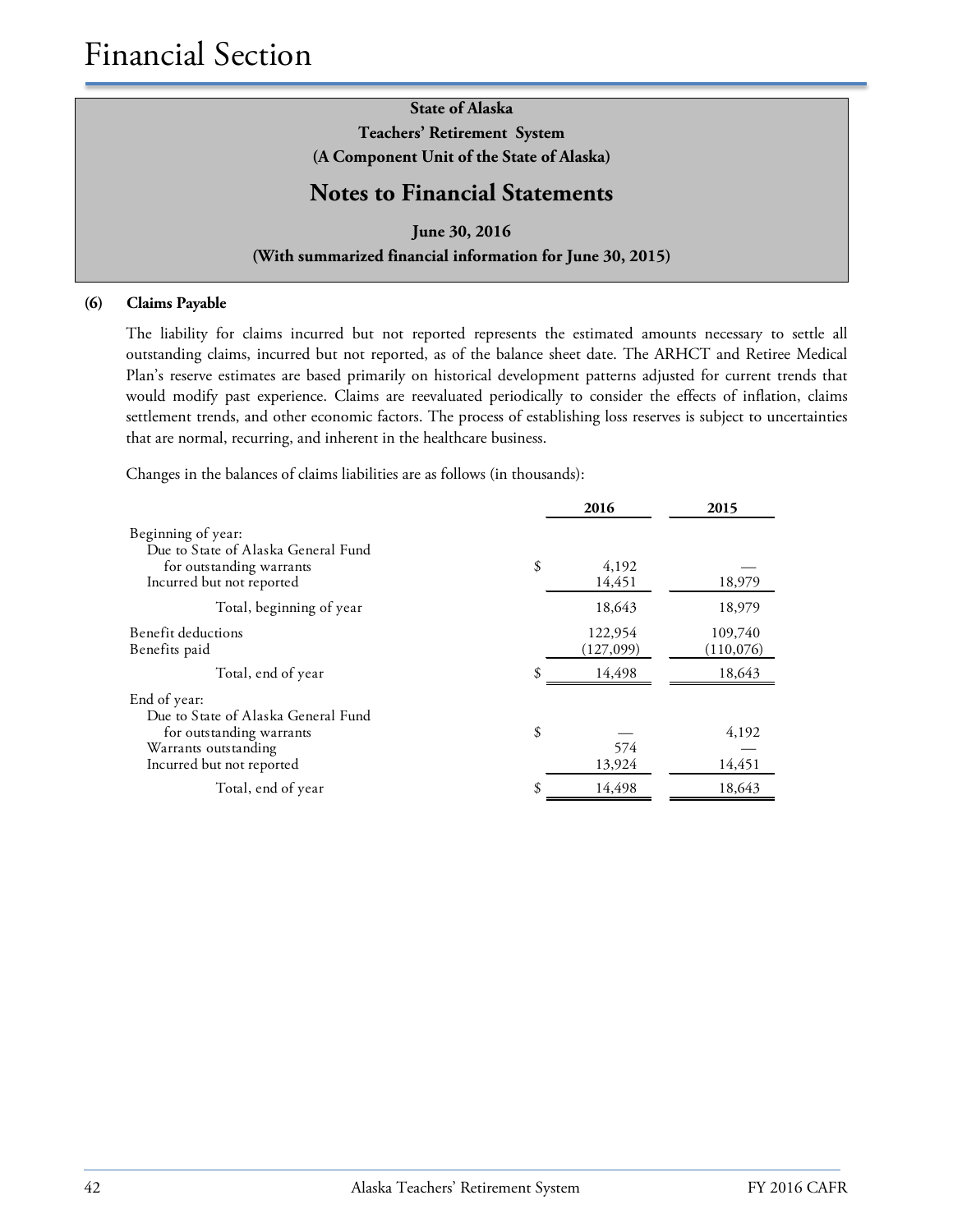**Teachers' Retirement System**

**(A Component Unit of the State of Alaska)**

### **Notes to Financial Statements**

**June 30, 2016 (With summarized financial information for June 30, 2015)**

### **(7) Commitments and Contingencies**

#### *Contingencies*

The Division of Retirement and Benefits is a defendant in various lawsuits. Although the outcome of these lawsuits is not presently determinable, in the opinion of the Division of Retirement and Benefits' counsel, the resolution of these matters will not have a material adverse effect on the financial condition of the Division of Retirement and Benefits.

### **(8) Medicare Part D Retiree Drug Subsidy**

One of the provisions of Medicare Part D provides sponsors of pension healthcare plans the opportunity to receive a RDS payment if the sponsor's plan provides a prescription drug benefit that is actuarially equivalent to the Medicare Part D benefit. The RDS is equal to 28% of the amount of eligible prescription drug benefit costs of retirees who are eligible for, but not enrolled in, Medicare Part D, by virtue of continuing to be covered by the sponsor's plan. The ARHCT Plan was approved for participation in the Medicare Part D program beginning calendar year 2006.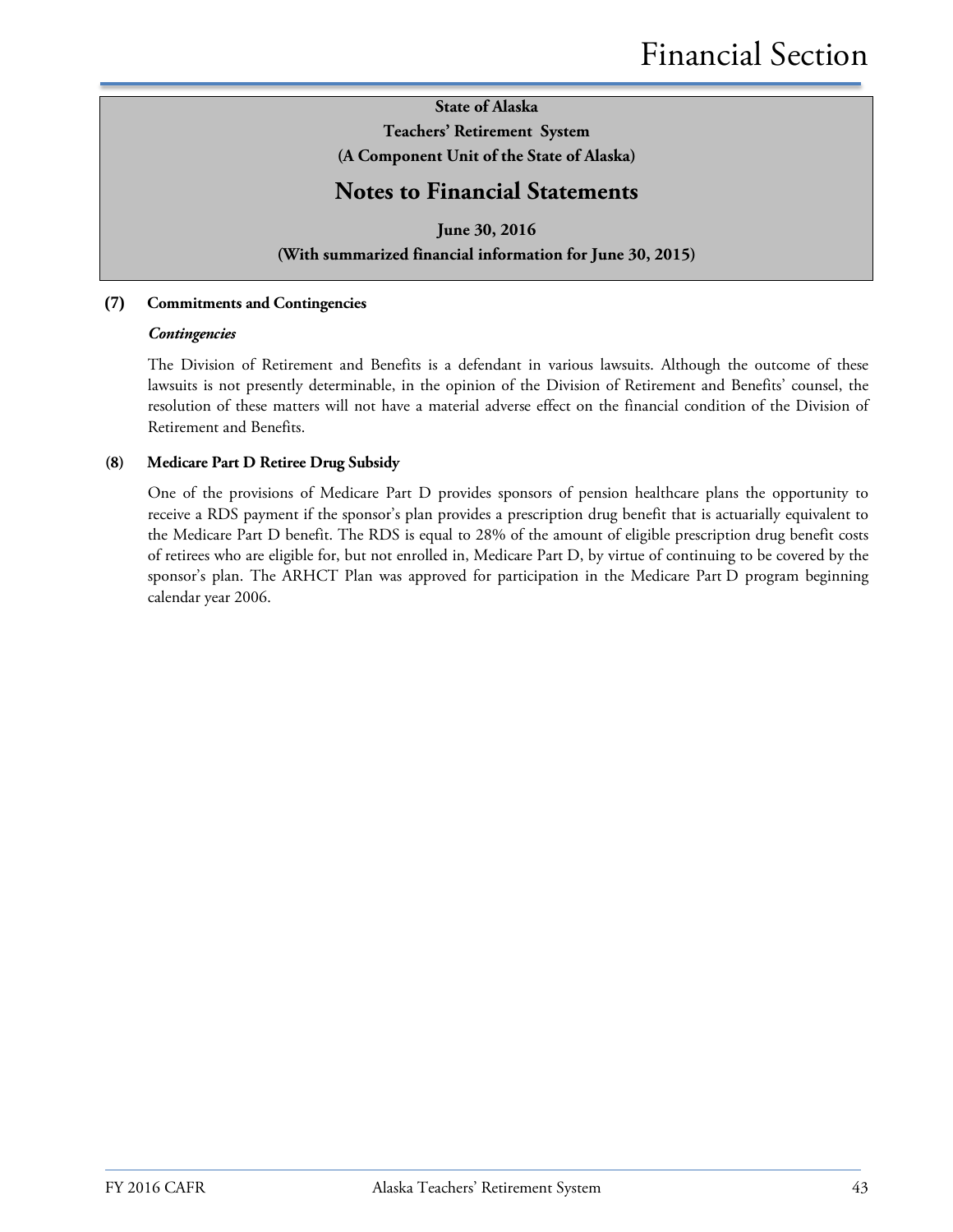# **REQUIRED SUPPLEMENTARY INFORMATION (Unaudited)**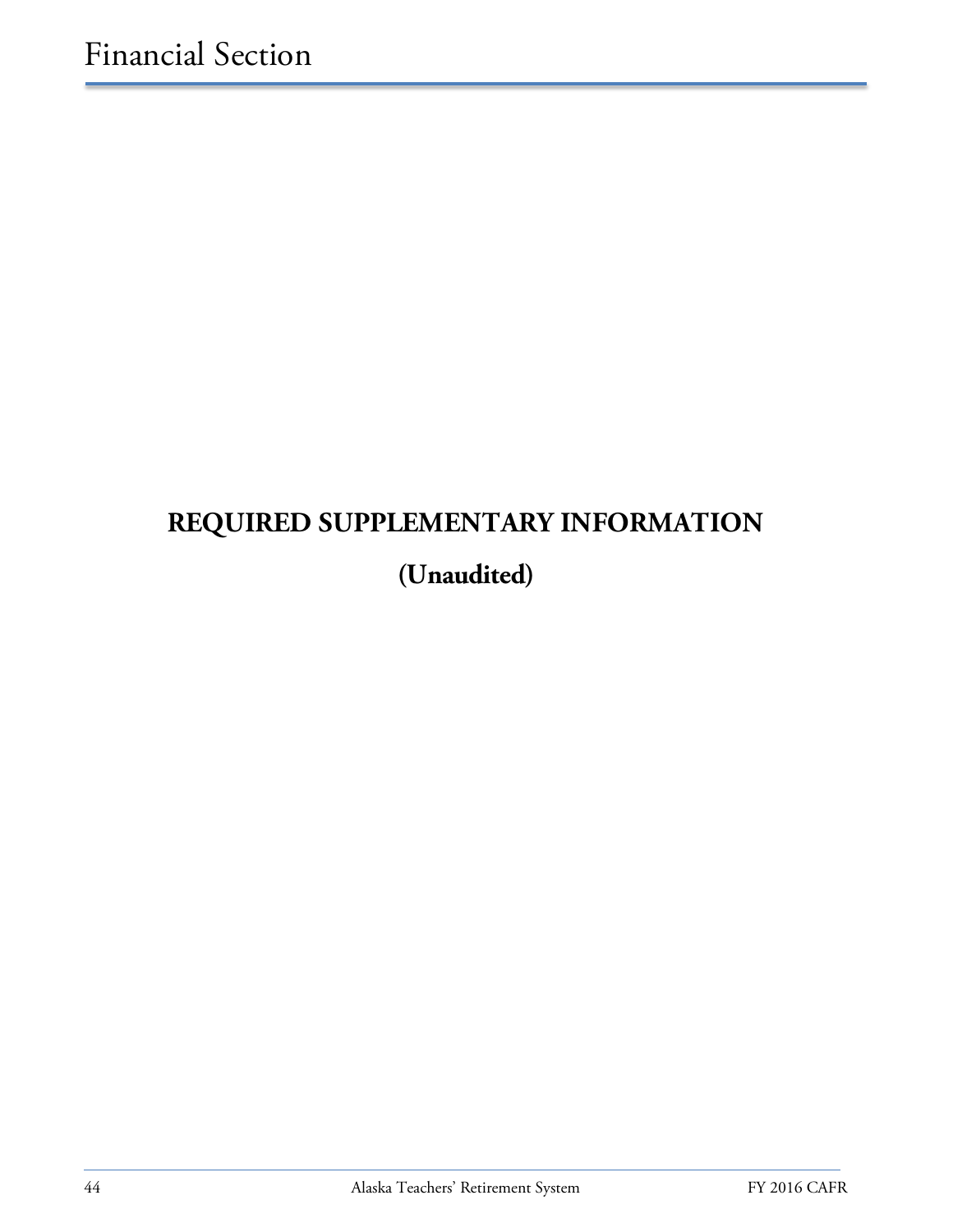# **Required Supplementary Information (Unaudited)**

# **Schedule of Changes in Employer Net Pension Liability and Related Ratios - Defined Benefit Pension Plan**

#### **(In thousands)**

|                                               | 2016          | 2015       | 2014      | 2013       | 2012       |
|-----------------------------------------------|---------------|------------|-----------|------------|------------|
| Total pension liability:                      |               |            |           |            |            |
| Service cost                                  | \$<br>61,011  | 63,608     | 64,324    | 69,113     | 69,548     |
| Interest                                      | 550,392       | 540,981    | 515,325   | 517,511    | 501,252    |
| Changes of benefit terms                      |               |            |           |            |            |
| Differences between expected and actual       |               |            |           |            |            |
| experience                                    | (55,682)      | (5,693)    |           | 1,108      | 10,986     |
| Changes of assumptions                        |               | 156,854    |           |            |            |
| Benefit payments, including refunds of        |               |            |           |            |            |
| member contributions                          | (437, 582)    | (418, 545) | (399,001) | (397, 956) | (378, 113) |
| Net change in total pension liability         | 118,139       | 337,205    | 180,648   | 189,776    | 203,673    |
| Total pension liability - beginning           | 7,107,406     | 6,770,201  | 6,589,553 | 6,399,777  | 6,196,104  |
| Total pension liability - ending (a)          | 7,225,545     | 7,107,406  | 6,770,201 | 6,589,553  | 6,399,777  |
| Plan fiduciary net position:                  |               |            |           |            |            |
| Contributions - employer                      | 33,478        | 36,374     | 37,571    | 37,372     | 38,189     |
| Contributions - member                        | 42,654        | 45,506     | 47,724    | 50,201     | 52,020     |
| Contributions - nonemployer entity (State)    | 90,589        | 1,662,700  | 208,890   | 196,945    | 157,387    |
| Total net investment income (loss)            | (31,340)      | 152,561    | 599,958   | 373,868    | 2,190      |
| Other miscellaneous income                    | 95            | 9          | 27        | 19         | 17         |
| Benefit payments, including refunds of member |               |            |           |            |            |
| contributions                                 | (437, 582)    | (418, 545) | (399,001) | (382, 933) | (363, 839) |
| Administrative expenses                       | (2,648)       | (2,789)    | (3,160)   | (2,989)    | (2,847)    |
| Net change in plan fiduciary net position     | (304,754)     | 1,475,816  | 492,009   | 272,483    | (116, 883) |
| Plan fiduciary net position - beginning       | 5,246,955     | 3,771,139  | 3,279,130 | 3,006,647  | 3,123,530  |
| Plan fiduciary net position – ending (b)      | 4,942,201     | 5,246,955  | 3,771,139 | 3,279,130  | 3,006,647  |
| Plan's net pension liability $(a) - (b)$      | 2,283,344     | 1,860,451  | 2,999,062 | 3,310,423  | 3,393,130  |
| Plan fiduciary net position as a percentage   |               |            |           |            |            |
| of the total pension liability                | 73.82%        | 73.82%     | 55.70%    | 49.76%     | 46.98%     |
| Covered-employee payroll                      | \$<br>473,734 | 490,667    | 514,035   | 550,044    | 561,971    |
| Net pension liability as a percentage of      |               |            |           |            |            |
| covered-employee payroll                      | 481.99%       | 379.17%    | 583.44%   | 601.85%    | 603.79%    |
|                                               |               |            |           |            |            |

This schedule is intended to present information for 10 years. Additional years will be displayed as they become available.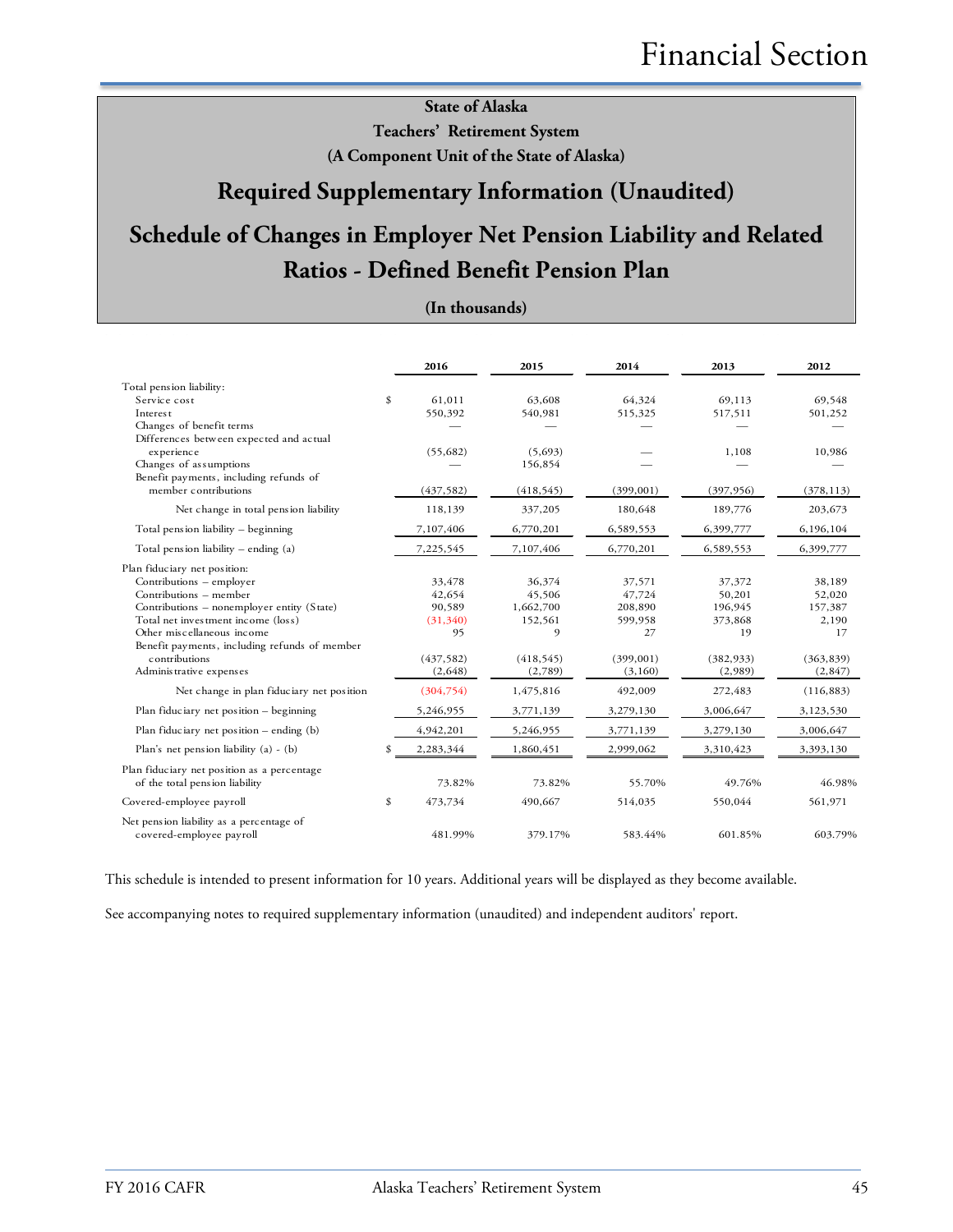# **Required Supplementary Information (Unaudited) Schedule of Employer and Nonemployer Contributions Defined Benefit Pension Plan**

# **Last 10 Fiscal Years (In thousands)**

|                                                                         |    | 2016    | 2015        | 2014    | 2013    | 2012    |  |
|-------------------------------------------------------------------------|----|---------|-------------|---------|---------|---------|--|
| Actuarially determined contribution                                     | \$ | 359,790 | 321,971     | 240,366 | 259,786 | 229,509 |  |
| Contributions in relation to the<br>actuarially determined contribution |    | 124,067 | 1,699,074   | 246,461 | 234,317 | 195,576 |  |
| Contribution deficiency (excess)                                        |    | 235,723 | (1,377,103) | (6,095) | 25,469  | 33,933  |  |
| Covered-employee payroll                                                | \$ | 473,734 | 490,667     | 514,035 | 550,044 | 561,971 |  |
| Contributions as a percentage of<br>covered-employee payroll            |    | 26.19%  | 346.28%     | 47.95%  | 42.60%  | 34.80%  |  |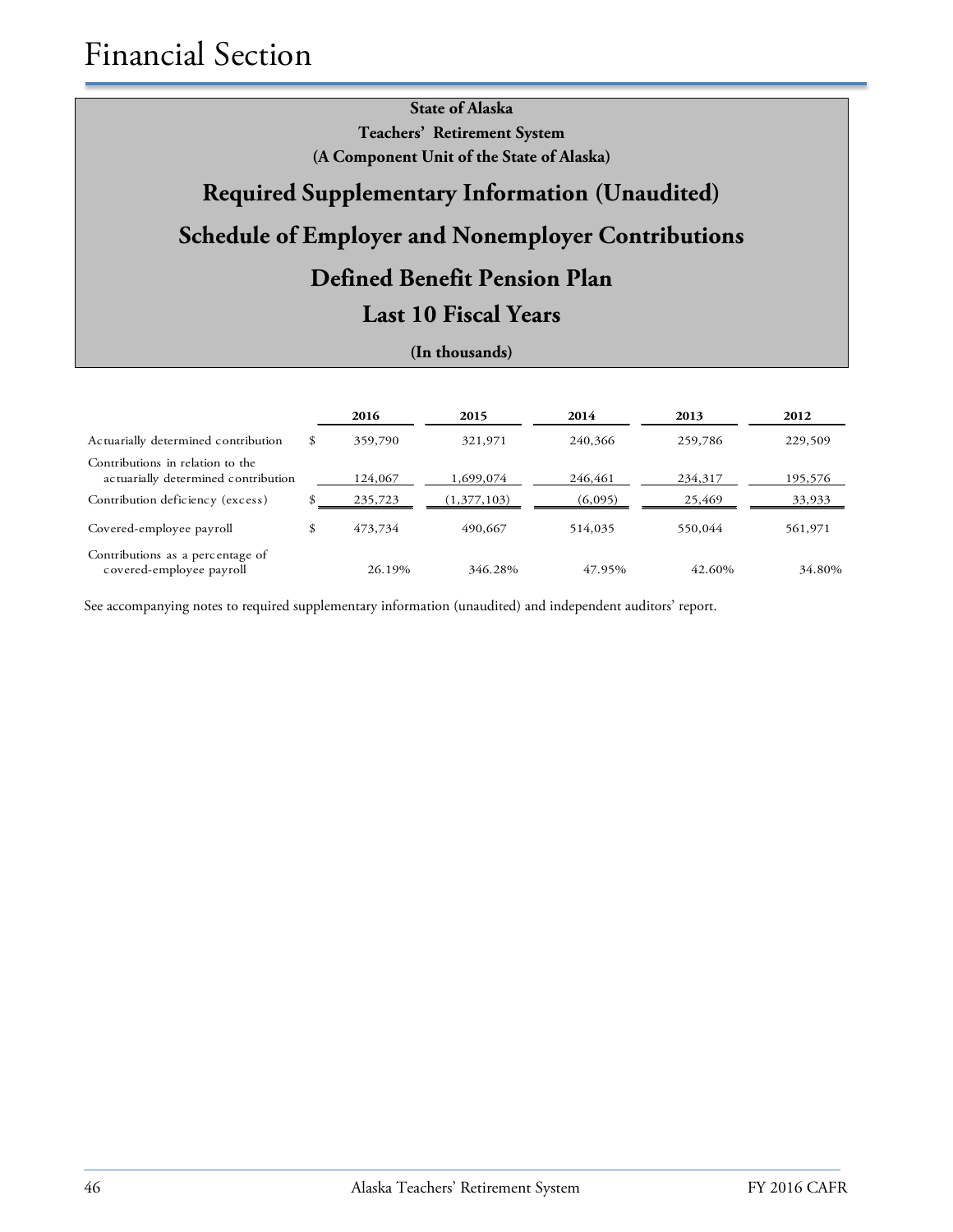# **Required Supplementary Information (Unaudited) Schedule of Employer and Nonemployer Contributions Defined Benefit Pension Plan Last 10 Fiscal Years (continued)**

|  | (In thousands) |  |
|--|----------------|--|
|--|----------------|--|

|                                                                         | 2011    | 2010    | 2009      | 2008    | 2007    |
|-------------------------------------------------------------------------|---------|---------|-----------|---------|---------|
| A ctuarially determined contribution                                    | 167,978 | 170,788 | 94,388    | 134,544 | 169,974 |
| Contributions in relation to the actuarially<br>determined contribution | 142,147 | 134,275 | 131,533   | 142,550 | 105,775 |
| Contribution deficiency (excess)                                        | 25,831  | 36,513  | (37, 145) | (8,006) | 64,199  |
| Covered-employee payroll                                                | 584,068 | 564,887 | 557,026   | 549,148 | 554,245 |
| Contributions as a percentage of<br>covered-employee payroll            | 24.34%  | 23.77%  | 23.61%    | 25.96%  | 19.08%  |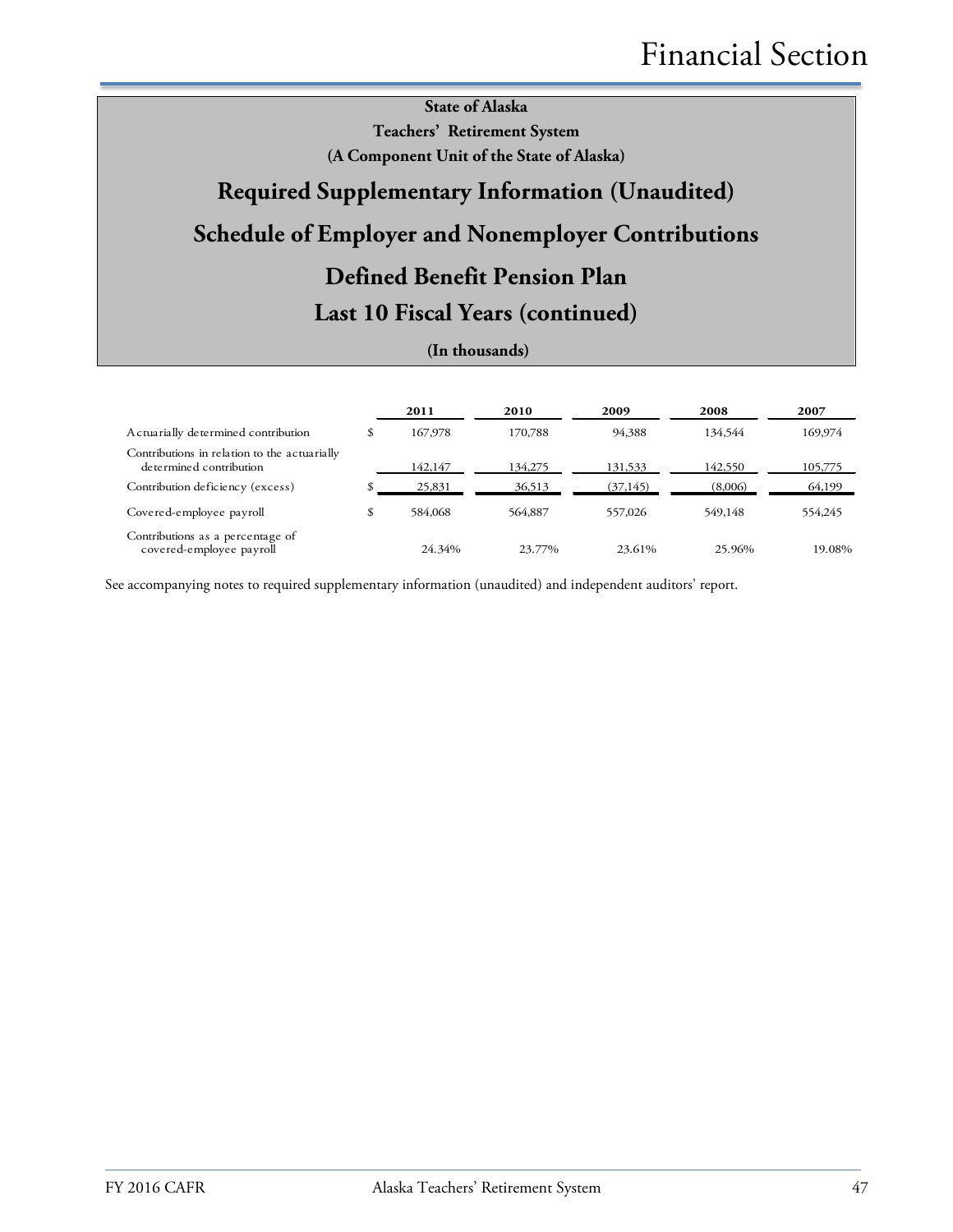# **Required Supplementary Information (Unaudited)**

# **Schedule of Investment Returns**

|                                              | 2016       | 2015  | 2014   |
|----------------------------------------------|------------|-------|--------|
| Annual money-weighted rate of return, net of |            |       |        |
| investment expense                           | $(0.36)\%$ | 3.30% | 18.41% |

This schedule is intended to present information for 10 years. Additional years will be displayed as they become available.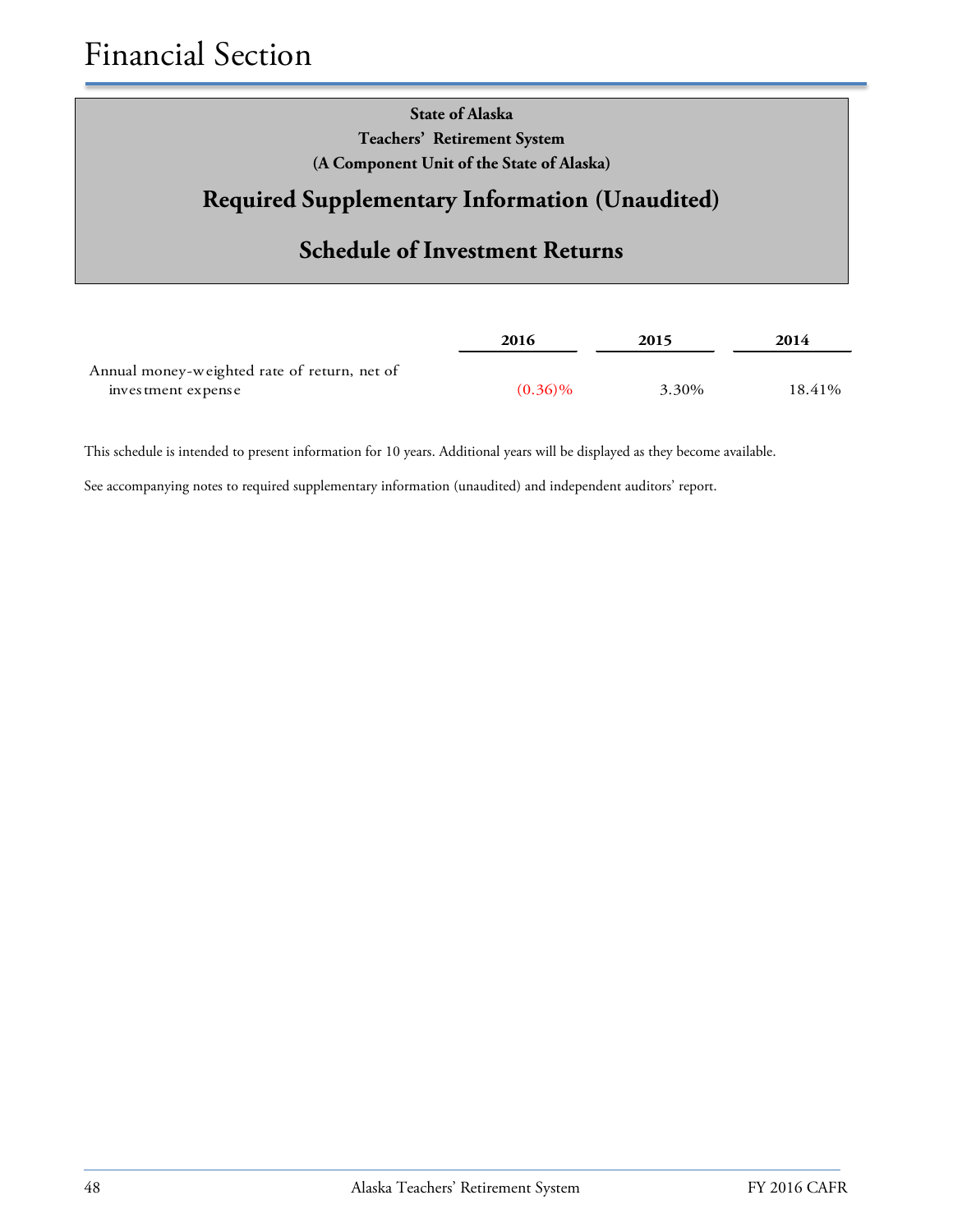# **Required Supplementary Information (Unaudited)**

# **Schedules of Funding Progress**

# **Defined Benefit OPEB Plans**

**June 30, 2016 (In thousands)**

**Alaska Retiree Healthcare Trust Plan**

| Actuarial<br>valuation<br>vear ended<br>June 30 | Actuarial<br>accrued<br>liabilities<br>(AAL) | Actuarial<br>value of<br>plan assets | Funded<br>ratio | Unfunded<br>actuarial<br>accrued<br>liabilities<br>(UAAL) | Covered<br>payroll | <b>UAAL</b><br>as a<br>percentage<br>of covered<br>payroll |
|-------------------------------------------------|----------------------------------------------|--------------------------------------|-----------------|-----------------------------------------------------------|--------------------|------------------------------------------------------------|
| 2008                                            | \$<br>4,648,055                              | 1,266,890                            | \$<br>27.3%     | 3,381,165                                                 | 549,148            | 615.7%                                                     |
| 2009                                            | 4,604,820                                    | 1,357,239                            | 29.5            | 3,247,581                                                 | 557,026            | 583.0                                                      |
| 2010                                            | 3,076,388                                    | 1,479,260                            | 48.1            | 1,597,128                                                 | 564,887            | 282.7                                                      |
| 2011                                            | 3,635,492                                    | 1,591,988                            | 43.8            | 2,043,504                                                 | 584,068            | 349.9                                                      |
| 2012                                            | 5,046,942                                    | 1,674,160                            | 33.2            | 3,372,782                                                 | 561,971            | 600.2                                                      |
| 2013                                            | 5,002,345                                    | 1,803,763                            | 36.1            | 3,198,582                                                 | 550,044            | 581.5                                                      |
| 2014                                            | 3, 114, 113                                  | 2.248,135                            | 72.2            | 865,978                                                   | 523,580            | 165.4                                                      |
| 2015                                            | 4,840,935                                    | 2,686,272                            | 55.5            | 2,154,663                                                 | 503,166            | 428.2                                                      |

#### **Occupational Death and Disability Benefits Plan**

| Actuarial<br>valuation<br>vear ended<br>June 30 | Actuarial<br>accrued<br>liabilities<br>(AAL) | Actuarial<br>value of<br>plan assets | Funded<br>ratio | Unfunded<br>actuarial<br>accrued<br>liabilities<br>(UAAL) | Covered<br>payroll | <b>UAAL</b><br>as a<br>percentage<br>of covered<br>payroll |
|-------------------------------------------------|----------------------------------------------|--------------------------------------|-----------------|-----------------------------------------------------------|--------------------|------------------------------------------------------------|
| 2008                                            | \$<br>44                                     | 420                                  | 954.5%<br>\$    | (376)                                                     | 56,369             | (0.7)%                                                     |
| 2009                                            | 14                                           | 1,071                                | 7,650.0         | (1,057)                                                   | 89,708             | (1.2)                                                      |
| 2010                                            | 18                                           | 1,577                                | 8,761.1         | (1, 559)                                                  | 118,813            | (1.3)                                                      |
| 2011                                            | 57                                           | 2,193                                | 3.847.4         | (2, 136)                                                  | 170,606            | (1.3)                                                      |
| 2012                                            | 63                                           | 2,348                                | 3,727.0         | (2,285)                                                   | 200,043            | (1.1)                                                      |
| 2013                                            | 80                                           | 2,532                                | 3,165.0         | (2, 452)                                                  | 206,771            | (1.2)                                                      |
| 2014                                            | 23                                           | 2,820                                | 12,260.9        | (2,797)                                                   | 229,971            | (1.2)                                                      |
| 2015                                            | 29                                           | 3,114                                | 10,737.9        | (3,085)                                                   | 255,186            | (1.2)                                                      |

#### **Retiree Medical Benefits Plan**

| Actuarial<br>valuation<br>year ended<br>June 30 | Actuarial<br>accrued<br>liabilities<br>(AAL) | Actuarial<br>value of<br>plan assets | Funded<br>ratio | Unfunded<br>actuarial<br>accrued<br>liabilities<br>(UAAL) | Covered<br>payroll | <b>UAAL</b><br>as a<br>percentage<br>of covered<br>payroll |
|-------------------------------------------------|----------------------------------------------|--------------------------------------|-----------------|-----------------------------------------------------------|--------------------|------------------------------------------------------------|
| 2008                                            | \$<br>899                                    | 1,308                                | 145.5%<br>\$    | (409)                                                     | 56,369             | (0.7)%                                                     |
| 2009                                            | 1,690                                        | 2,353                                | 139.2           | (663)                                                     | 89,708             | (0.7)                                                      |
| 2010                                            | 2,809                                        | 3,895                                | 138.7           | (1,086)                                                   | 118,813            | (0.9)                                                      |
| 2011                                            | 4,386                                        | 5,373                                | 122.5           | (987)                                                     | 170,606            | (0.6)                                                      |
| 2012                                            | 19,427                                       | 6.937                                | 35.7            | 12,490                                                    | 200,043            | 6.2                                                        |
| 2013                                            | 25,152                                       | 8.614                                | 34.2            | 16,538                                                    | 206,771            | 8.0                                                        |
| 2014                                            | 18,290                                       | 10,791                               | 59.0            | 7.499                                                     | 229,971            | 3.3                                                        |
| 2015                                            | 42,743                                       | 17,733                               | 41.5            | 25,010                                                    | 255,186            | 9.8                                                        |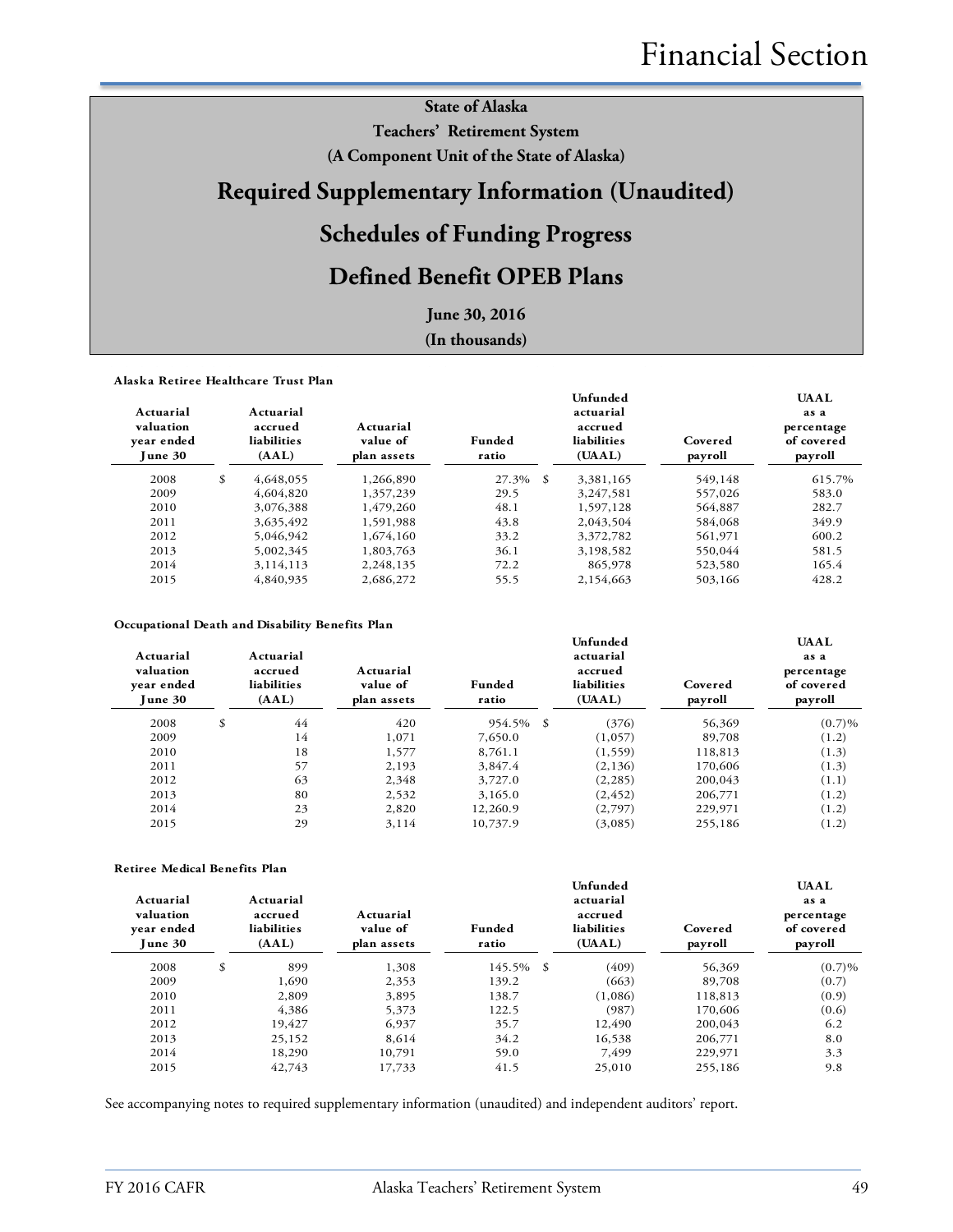# **Required Supplementary Information (Unaudited) Schedules of Contributions from Employers and the State of Alaska**

# **Defined Benefit OPEB Plans**

**June 30, 2016 (In thousands)**

**Alaska Retiree Healthcare Trust Plan**

|                           |                                                          |                                    |                | Percentage contributed            |                                                |
|---------------------------|----------------------------------------------------------|------------------------------------|----------------|-----------------------------------|------------------------------------------------|
| Year<br>ended<br>I une 30 | Actuarial<br>valuation<br>vear ended<br>J une $30^{(1)}$ | Annual<br>required<br>contribuiton | By<br>employer | By State<br>of Alaska<br>(note 3) | Total<br>percentage<br>contributed<br>(note 3) |
| 2008                      | 2005                                                     | \$<br>185,271                      | 23.6%          | 85.7%                             | 109.3%                                         |
| 2009                      | 2006                                                     | 164,171                            | 28.7           | 62.1                              | 90.8                                           |
| $2010^{(2)}$              | 2007                                                     | 312,922                            | 13.6           | 38.8                              | 52.4                                           |
| 2011                      | 2008                                                     | 167,686                            | 25.8           | 51.5                              | 77.3                                           |
| 2012                      | 2009                                                     | 192,700                            | 18.8           | 46.6                              | 65.4                                           |
| 2013                      | 2010                                                     | 330,411                            | 10.7           | 33.3                              | 44.0                                           |
| 2014                      | 2011                                                     | 320,797                            | 10.0           | 35.6                              | 45.6                                           |
| 2015                      | 2012                                                     | 352,417                            | 7.6            | 100.1                             | 107.7                                          |

 $^{\left(1\right)}$  A ctuarial valuation related to annual required contribution for fis cal year.

 $^{(2)}$  In the year ended June 30, 2010, the postemployment healthcare annual required contribution and percentage contributed included the Mercer legal s ettlement, net of legal fees , as well as the Medicare Part D s ubs idy contributed by the State to the healthcare fund.

#### **Occupational Death and Disability Benefits Plan**

| Year ended J une 30 | Annual<br>required<br>contribution | Percentage<br>of ARC<br>contributed |
|---------------------|------------------------------------|-------------------------------------|
| 2008                | \$<br>408                          | 100.0%                              |
| 2009                | 623                                | 100.0                               |
| 2010                | 442                                | 100.0                               |
| 2011                | 474                                | 100.0                               |
| 2012                |                                    | 100.0                               |
| 2013                |                                    | 100.0                               |
| 2014                |                                    | 100.0                               |
| 2015                |                                    | 100.0                               |
|                     |                                    |                                     |

#### **Retiree Medical Benefits Plan**

| Year ended J une 30 | Annual<br>required<br>contribution | Percentage<br>of ARC<br>contributed |
|---------------------|------------------------------------|-------------------------------------|
| 2008                | \$<br>763                          | 85.0%                               |
| 2009                | 1,162                              | 85.0                                |
| 2010                | 1,628                              | 87.0                                |
| 2011                | 1,422                              | 81.0                                |
| 2012                | 1,420                              | 82.0                                |
| 2013                | 1,241                              | 89.0                                |
| 2014                | 1,334                              | 89.0                                |
| 2015                | 6,099                              | 93.0                                |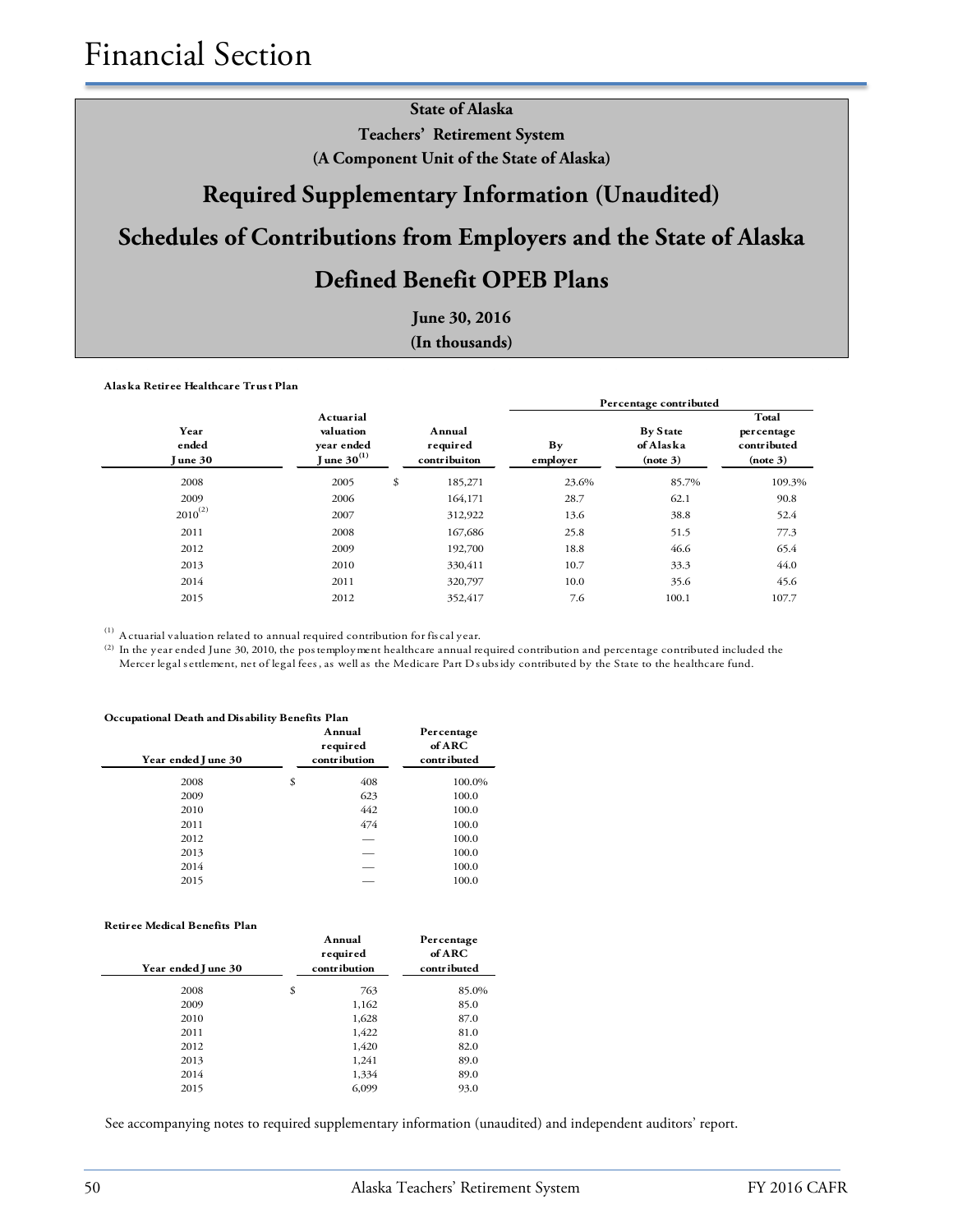# **Notes to Required Supplementary Information (Unaudited)**

### **June 30, 2016**

#### **(1) Description of Schedule of Funding Progress**

Each time a new benefit is added, which applies to service already rendered, an "unfunded actuarial accrued liability" is created. Laws governing the System require that these additional liabilities be financed systematically over a period of future years. Also, if actual financial experiences are less favorable than assumed financial experiences, the difference is added to the unfunded actuarial accrued liability.

In an inflationary economy, the value of the dollar is decreasing. This environment results in employee pay increasing in dollar amounts, resulting in unfunded actuarial accrued liabilities increasing in dollar amounts, all at a time when the actual value of these items, in real terms, may be decreasing.

#### **(2) Actuarial Assumptions and Methods**

The actuarial valuation was prepared by Buck Consultants. The significant actuarial assumptions used in the defined benefit pension and postemployment healthcare benefit plan valuation as of June 30, 2015 are as follows:

- (a) Actuarial cost method Entry Age Normal Actuarial Cost method of funding. Any funding surplus or unfunded accrued liability is amortized over a closed 25–year period (established June 30, 2014) as a level percentage of payroll amount. State statutes allow the contribution rate to be determined on payroll for all members, defined benefit and defined contribution member payroll combined.
- (b) Valuation of assets The actuarial asset value was reinitialized to equal fair value of assets as of June 30, 2014. Beginning in 2015, the asset value method recognizes 20% of the gain or loss each year, for a period of five years. All assets are valued at fair value. Assets are accounted for on an accrued basis and are taken directly from audited financial statements.
- (c) Valuation of medical benefits Base claims cost rates are incurred healthcare costs expressed as a rate per member per year. Ideally, claims cost rates should be derived for each significant component of cost that can be expected to require differing projection assumptions or methods, such as medical claims, prescription drug claims, administrative costs, etc. Separate analysis is limited by the availability and historic credibility of cost and enrollment data for each component of cost. This valuation reflects nonprescription claims separated by Medicare status, including eligibility for free Part A coverage. Prescription costs are analyzed separately as in prior valuations. Administrative costs are assumed in the final per capita claims cost rates used for valuation purposes. Analysis to date on Medicare Part A coverage is limited since Part A claim data is not available by individual, nor is this status incorporated into historical claim data. The valuation is prepared based on the participant census data that was readily available. Certain pension fields have been used to clarify the retiree medical data provided. This serves as a proxy until additional retiree medical data can be provided.
- (d) Investment return/discount rate 8.00% per year (geometric), compounded annually, net of expenses.
- (e) Salary scale Inflation 3.12% per year and productivity 0.50% per year.
- (f) Payroll growth  $-3.62\%$  per year (inflation + productivity).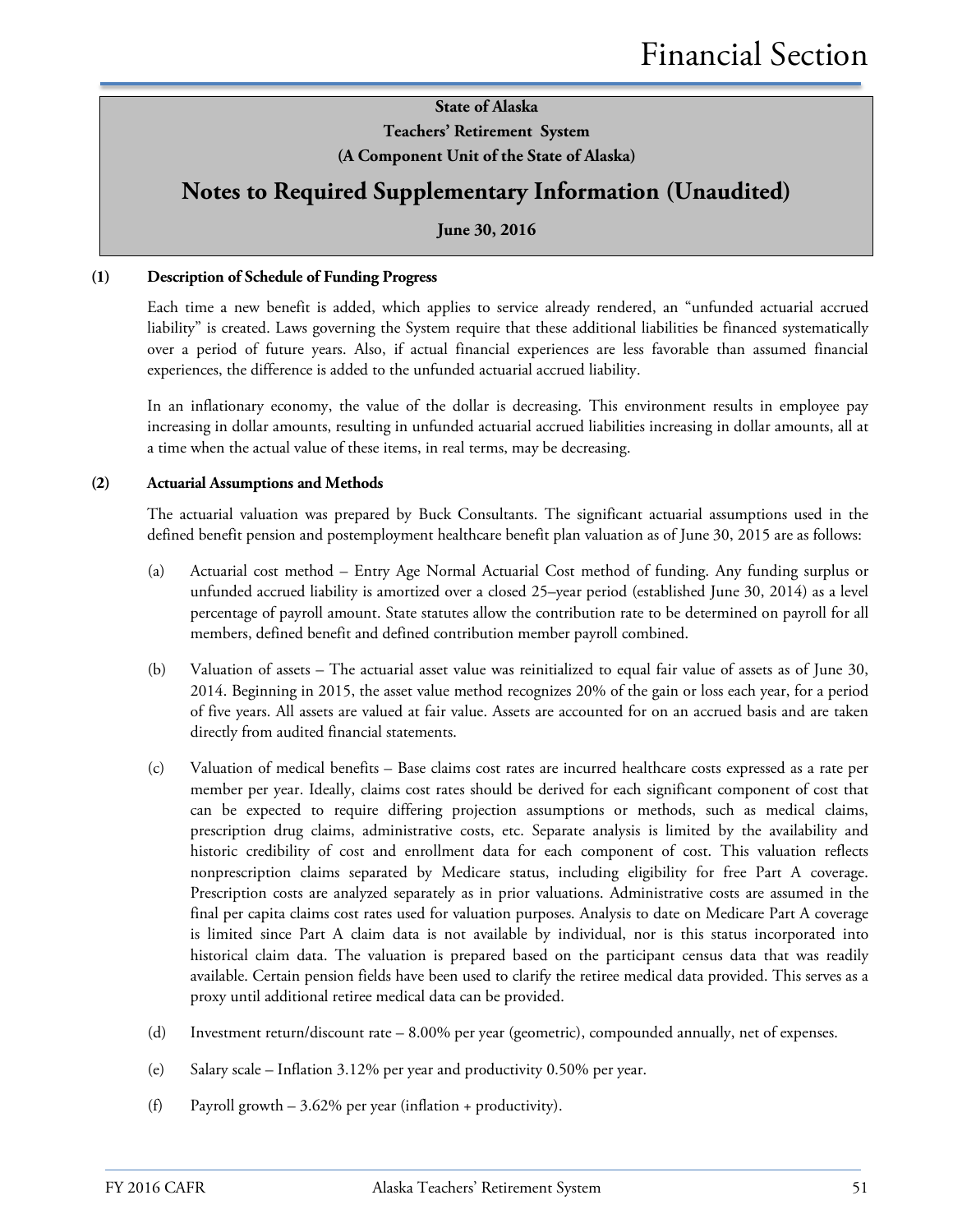# **Notes to Required Supplementary Information (Unaudited)**

### **June 30, 2016**

- (g) Total inflation Total inflation as measured by the Consumer Price Index for urban and clerical workers for Anchorage is assumed to increase 3.12% annually.
- (h) Mortality (pre-termination) Based upon the 2010–2013 actual experience. 68% of male rates and 60% of female rates of post-termination mortality. Deaths are assumed to result from nonoccupational causes 85% of the time. The mortality assumptions include an allowance for future mortality improvement. The mortality table used was set in 2014 with an actual deaths to expected deaths ratio of 110%.
- (i) Mortality (post-termination) Based upon the 2010–2013 actual experience study. 94% of male and 97% of female rates of RP-2000, 2000 base year, projected to 2018 with Projection Scale BB, with a three-year setback for males and a four-year setback for females. The mortality assumptions include an allowance for future mortality improvement. The mortality table used was set in 2014 with an actual deaths to expected deaths ratio of 110%.
- (j) Turnover Select and ultimate rates based upon the 2010–2013 actual withdrawal experience.
- (k) Disability Incidence rates based upon the 2010–2013 actual experience. Post-disability mortality in accordance with the RP-2000 Disabled Retiree Mortality Table, 2000 Base Year, projected to 2018 with Projection Scale BB.
- (l) Retirement Retirement rates based on the 2010–2013 actual experience. Deferred vested members are assumed to retire at their earliest unreduced retirement date. The modified cash refund annuity is valued as a three year certain and life annuity.
- (m) Marriage and age difference Wives are assumed to be three years younger than husbands. 85% of male members and 75% of female members are assumed to be married.
- (n) Dependent children Benefits to dependent children have been valued assuming members who are married and between the ages of 25 and 45 have two dependent children.
- (o) Contribution refunds 5% of terminating members with vested benefits are assumed to have their contributions refunded. 100% of those with nonvested benefits are assumed to have their contributions refunded.
- (p) Imputed data Data changes from the prior year, which are deemed to have an immaterial impact on liabilities and contribution rates, are assumed to be correct in the current year's client data. Nonvested terminations with appropriate refund dates are assumed to have received a full refund of contributions. Active members with missing salary and service are assumed to be terminated with status based on their vesting percentage.
- (q) Teacher active data adjustment To reflect participants who terminate employment before the valuation date and are subsequently rehired after the valuation date, participants who are listed as terminated in the June 30 client data but active in the October 1 client records are updated to active status.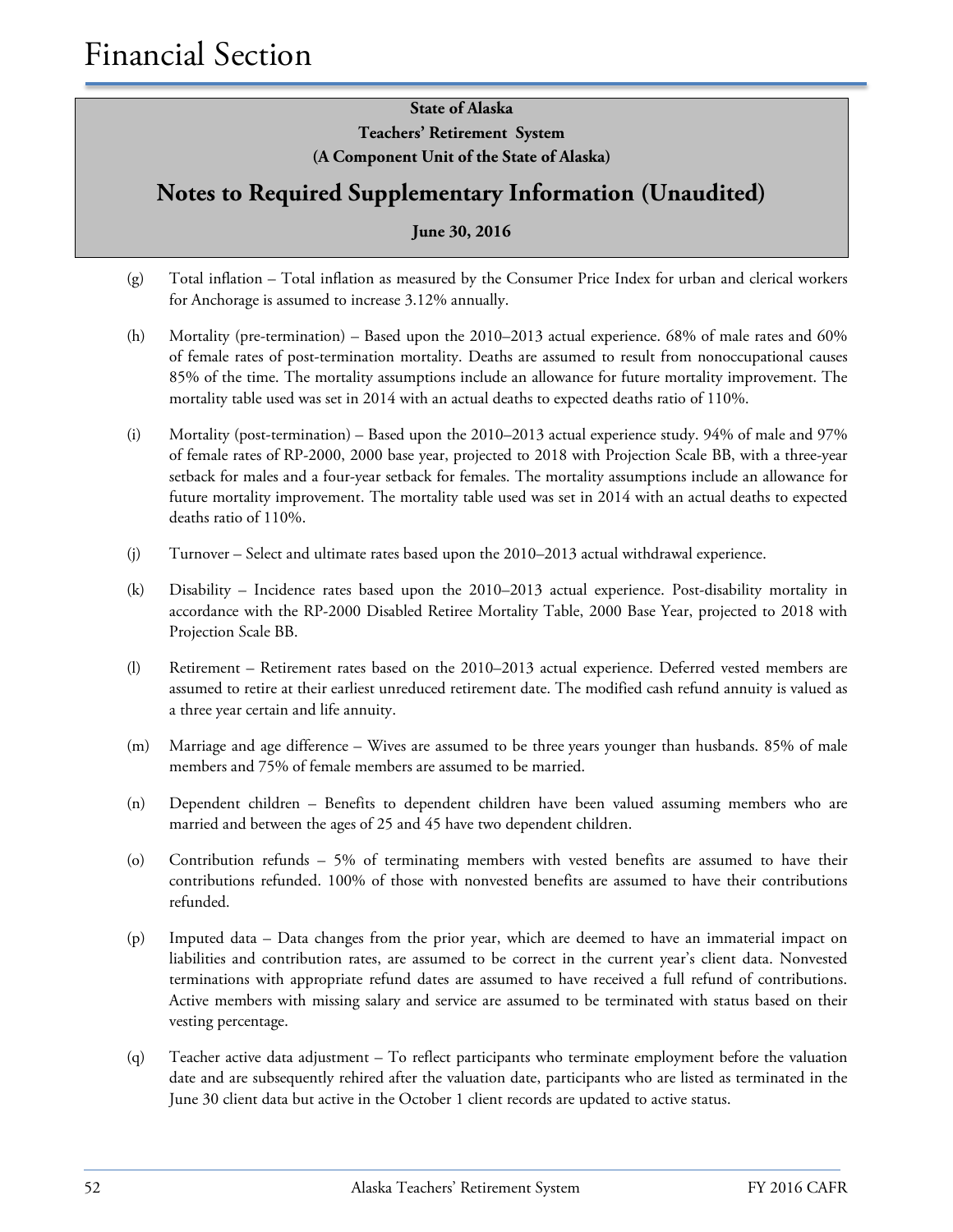# **State of Alaska Teachers' Retirement System**

### **(A Component Unit of the State of Alaska)**

# **Notes to Required Supplementary Information (Unaudited)**

### **June 30, 2016**

- (r) Cost of living allowance (COLA) Of those benefit recipients who are eligible for the COLA, 60% are assumed to remain in Alaska and receive the COLA.
- (s) Sick leave 4.5 days of unused sick leave for each year of service are assumed to be available to be credited once the member retires, terminates, or dies.
- (t) Postretirement pension adjustment (PRPA) 50% and 75% of assumed inflation, or 1.56% and 2.34%, respectively, is valued for the annual automatic PRPA as specified in the statute.
- (u) Expenses The investment return assumption is net of all expenses.
- (v) Part-time status Part-time members are assumed to earn 0.75 years of credited service per year.
- (w) Re-employment option All re-employed retirees are assumed to return to work under the Standard Option.
- (x) Service Total credited service is provided by the State. The actuary assumes that this service is the only service that should be used to calculate benefits. Additionally, the State provides claimed service (including Bureau of Indian Affairs Service). Claimed service is used for vesting and eligibility purposes.
- (y) Final average earnings Final average earnings is provided on the data for active members. This amount is used as a minimum in the calculation of the average earnings in the future.
- (z) Per capita claims cost Sample claims cost rates adjusted to age 65 for FY16 medical benefits are shown below:

|                        |   | Medical | Prescription<br>drugs |
|------------------------|---|---------|-----------------------|
| Pre-Medicare           | S | 11,724  | 2,753                 |
| Medicare Parts A and B |   | 1,461   | 2,753                 |
| Medicare Part B Only   |   | 6,700   | 2,753                 |
| Medicare Part D        |   | N/A     | 496                   |

- (aa) Third-party administrator fees \$194.18 per person per year; assumed trend rate of 5% per year.
- (bb) Medicare Part B Only For actives and retirees not yet Medicare-eligible, participation is set based on whether the member/retiree will have 40 quarters of employment covered by Social Security after March 31, 1986, depending upon date of hire and/or rehire.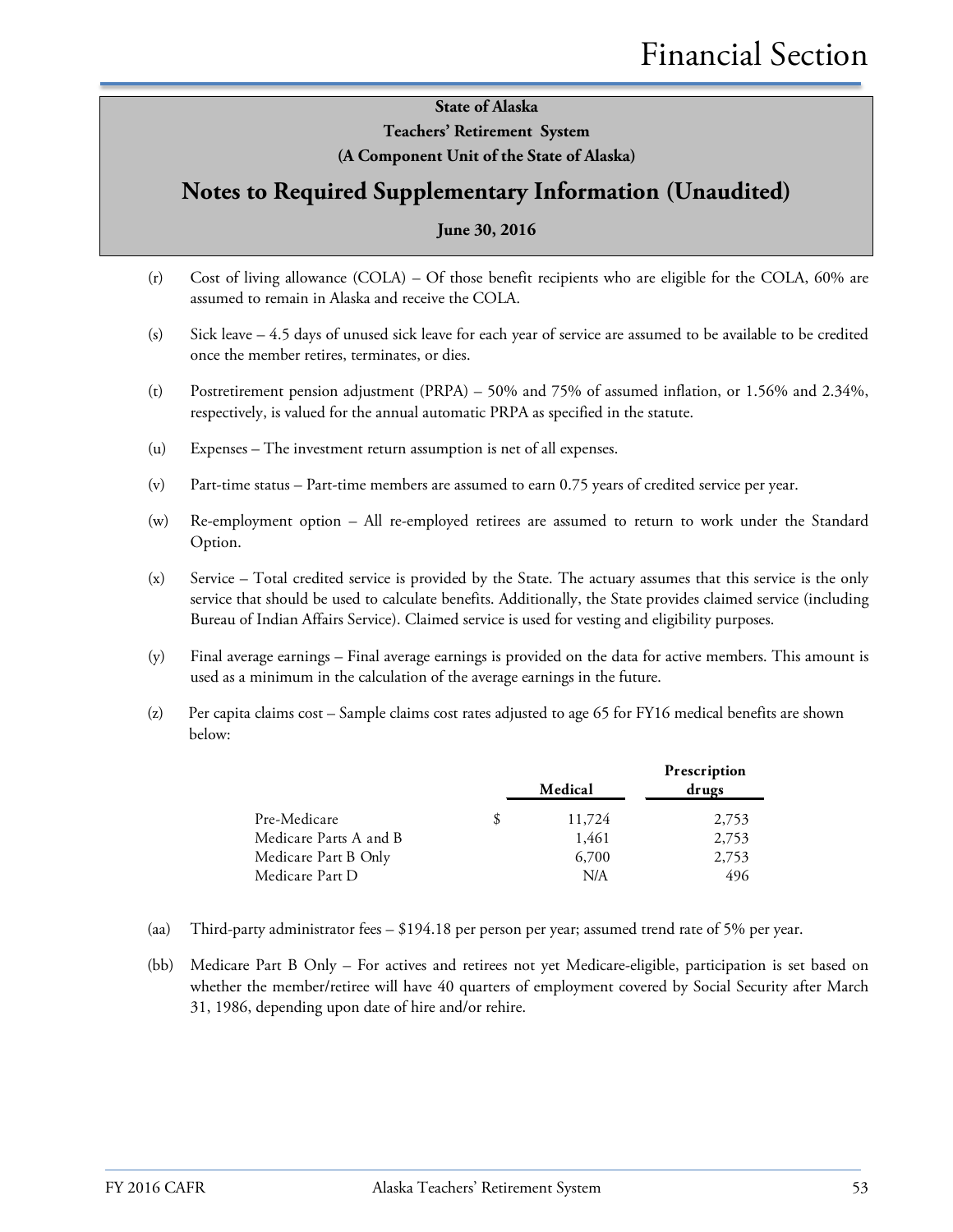# **Notes to Required Supplementary Information (Unaudited)**

**June 30, 2016**

(cc) Health cost trend – The table below shows the rate used to project the cost from the shown fiscal year to the next fiscal year. For example, 9.4% is applied to the FY16 pre-Medicare medical claims costs to get the FY17 medical claims cost.

| <b>Fiscal year</b> | <b>Medical</b><br><b>Pre-65</b> | <b>Medical</b><br>Post-65 | <b>Prescription</b><br>drugs |
|--------------------|---------------------------------|---------------------------|------------------------------|
| 2016               | 9.4%                            | 5.9%                      | 5.7%                         |
| 2017               | 8.8                             | 5.8                       | 5.4                          |
| 2018               | 8.2                             | 5.7                       | 5.1                          |
| 2019               | 7.6                             | 5.6                       | 4.8                          |
| 2020               | 7.0                             | 5.6                       | 4.6                          |
| 2021               | 6.5                             | 5.6                       | 4.4                          |
| 2022               | 6.0                             | 5.6                       | 4.2                          |
| 2025               | 5.6                             | 5.6                       | 4.0                          |
| 2050               | 4.4                             | 4.0                       | 4.0                          |
| 2100               | 4.4                             | 4.0                       | 4.0                          |

For the June 30, 2014 valuations and later, the updated Society of Actuaries' Healthcare Cost Trend Model is used to project medical and prescription drug costs. This model effectively begins estimating trend amounts beginning in 2014 and projects out to 2090. This model has been populated with assumptions that are specific to the State of Alaska.

### (dd) Aging factors:

| Age       | Medical | Prescription<br>drugs |
|-----------|---------|-----------------------|
| $0 - 44$  | 2.0%    | 4.5%                  |
| $45 - 54$ | 2.5     | 3.5                   |
| $55 - 64$ | 3.5     | 3.0                   |
| $65 - 73$ | 4.0     | 1.5                   |
| $74 - 83$ | 1.5     | 0.5                   |
| $84 - 93$ | 0.5     |                       |
| $94 +$    |         |                       |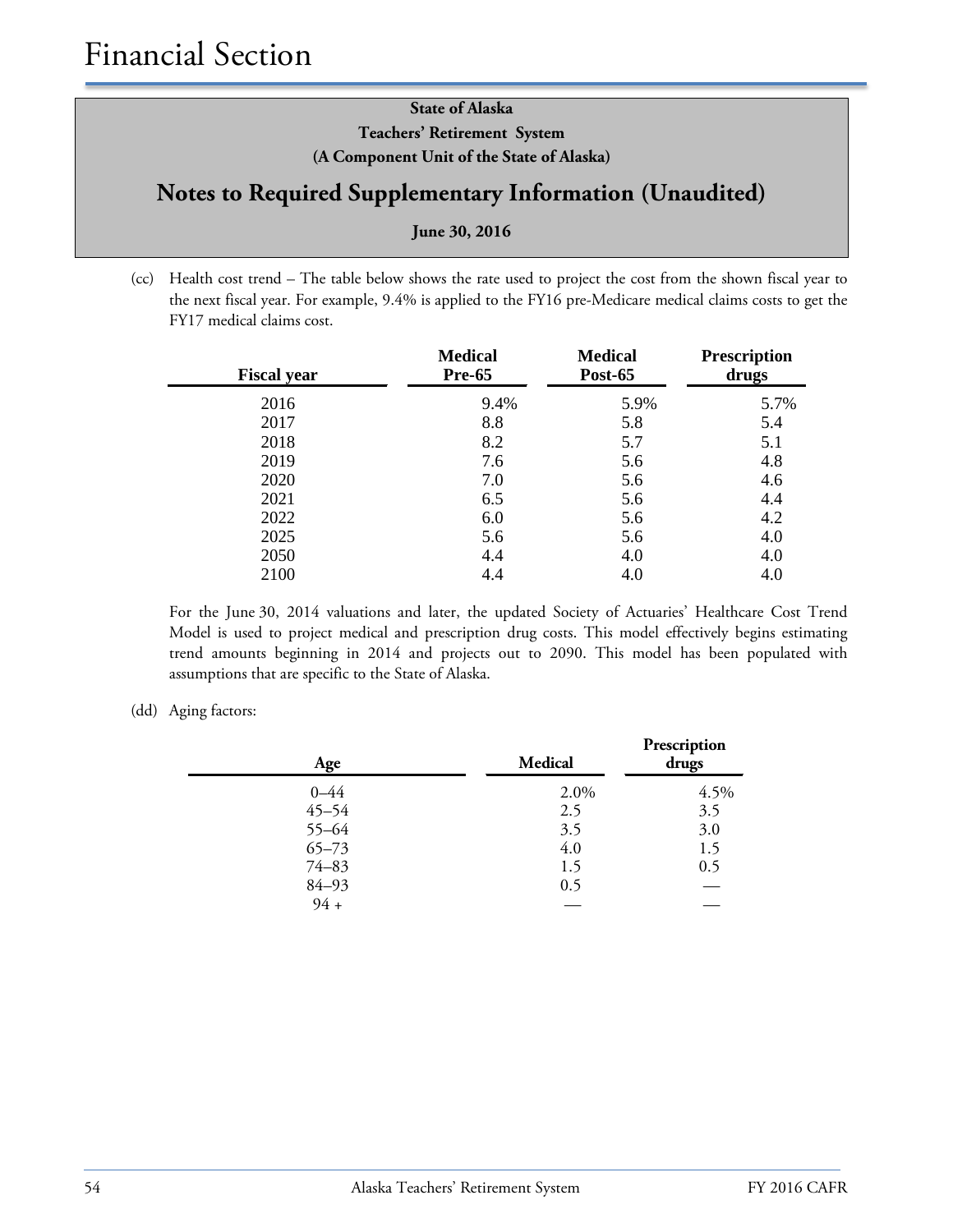# **Notes to Required Supplementary Information (Unaudited)**

**June 30, 2016**

(ee) Retired member contributions for medical benefits – Currently, contributions are required for TRS members who are under age 60 and have less than 25 years of service. Eligible Tier 1 members are exempt from contribution requirements. Annual FY16 contributions based on monthly rates shown below for calendar 2015 and 2016 are assumed based on the coverage category for current retirees.

The composite rate shown is used for current active and inactive members in Tier 2 who are assumed to retire prior to age 60 with less than 25 years of service and who are not disabled:

|                        | Calendar 2016          | Calendar 2015           |                         |
|------------------------|------------------------|-------------------------|-------------------------|
| Coverage category      | Annual<br>contribution | Monthly<br>contribution | Monthly<br>contribution |
| Retiree only           | 9,324                  | 777                     | 823                     |
| Retiree and spouse     | 18,648                 | 1,554                   | 1,647                   |
| Retiree and child(ren) | 13,164                 | 1,097                   | 1,163                   |
| Retiree and family     | 22,500                 | 1,875                   | 1,987                   |
| Composite              | 13,848                 | 1,154                   | 1,223                   |

(ff) Trend rate for retired member contributions – The table below shows the rate used to project the retired member medical contributions from the shown fiscal year to the next fiscal year. For example, 6.6% is applied to the FY16 retired member medical contributions to get the FY17 retired member medical contributions.

|                    | Trend        |
|--------------------|--------------|
| <b>Fiscal</b> year | As s umption |
| 2016               | 6.6%         |
| 2017               | 6.2          |
| 2018               | 5.8          |
| 2019               | 5.4          |
| 2020               | 5.0          |
| 2021               | 4.7          |
| 2025               | 4.1          |
| 2050               | 4.0          |
| 2100               | 4.0          |

Graded trend rates for retired member medical contributions were reinitialized for the June 30, 2014 valuation. Note that actual FY16 retired member medical contributions are reflected in the valuation, so trend on such contribution during FY16 is not applicable.

(gg) Healthcare participation – 100% of system paid members and their spouses are assumed to elect healthcare benefits as soon as they are eligible. 10% of nonsystem paid members and their spouses are assumed to elect healthcare benefits as soon as they are eligible.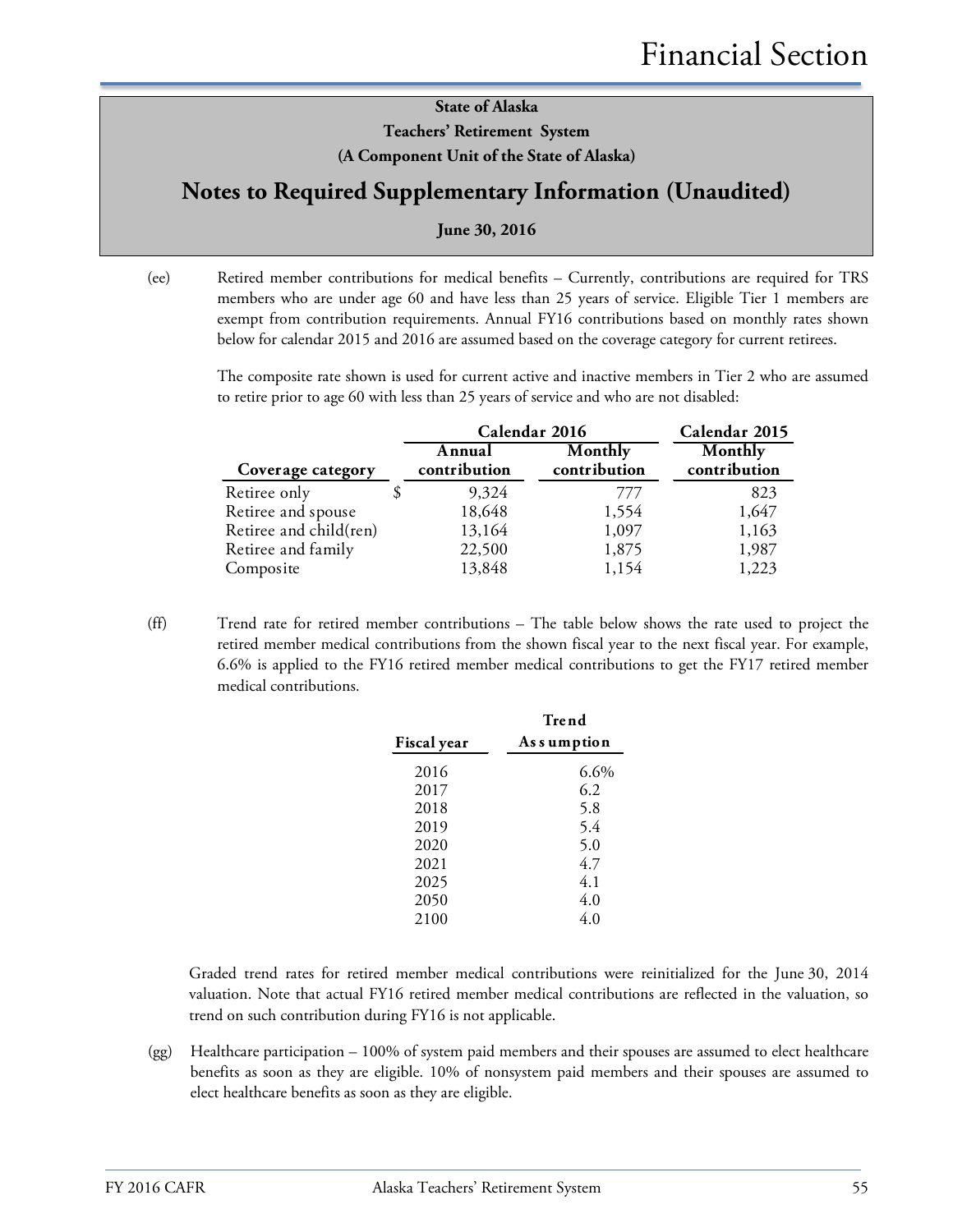# **Notes to Required Supplementary Information (Unaudited)**

**June 30, 2016**

The significant actuarial assumptions used in the defined contribution occupational death and disability and retiree medical benefits plan valuation as of June 30, 2015 are as follows:

- (a) Actuarial cost method Liabilities and contributions are computed using entry age normal actuarial cost method. Any funding surplus or unfunded accrued liability is amortized over 25 years as a level percentage of expected payroll. However, in keeping with Governmental Accounting Standards Board (GASB) requirements, the net amortization period will not exceed 30 years. These requirements are being amended. Under the new accounting standards that will become applicable to postemployment benefit plans other than pension plans (GASB Statement Nos. 74 and 75), the GASB requirements will not directly control amortization periods used for funding of the plan.
- (b) Valuation of assets Recognizes 20% of the investment gain or loss in each of the current and preceding four years. This method was phased in over five years. Fair value of assets was \$0 as of June 30, 2006. All assets are valued at fair value. Assets are accounted for on an accrued basis and are taken directly from audited financial statements. Valuation assets are constrained to a range of 80% to 120% of fair value of assets.
- (c) Valuation of retiree medical benefits Due to the lack of experience for the DCR Plan only, base claims costs are based on those described in the actuarial valuation as of June 30, 2015 for TRS DB with some adjustments. The claim costs were adjusted to reflect the differences between the DCR medical plan and the DB medical plan. These differences include network steerage, different coverage levels, and an indexing of the retiree out-of-pocket dollar amounts. To account for higher initial copays, deductibles, and out-of-pocket limits, upcoming FY16 claims costs were reduced 11.9% for medical and 7.1% for prescription drugs. The healthcare trend was reduced 0.2% each year to reflect the fact that the medical benefit to be offered to members will have annual indexing of member cost sharing features such as deductibles and out-of-pocket amounts. The valuation is prepared based on the participant census data that was readily available. Certain pension fields have been used to clarify the retiree medical data provided. This serves as a proxy until additional retiree medical data can be provided.
- (d) Investment return/discount rate 8.00% per year (geometric), compounded annually, net of expenses.
- (e) Salary scale Inflation 3.12% per year. Productivity 0.5% per year.
- (f) Payroll growth  $-3.62\%$  per year (inflation + productivity).
- (g) Total inflation Total inflation as measured by the Consumer Price Index for urban and clerical workers for Anchorage is assumed to increase 3.12% annually.
- (h) Mortality (pre-termination) Based upon the 2010–2013 actual experience. 68% of male rates and 60% of female rates of post-termination mortality rates. Deaths are assumed to result from occupational causes 15% of the time. The mortality assumptions include an allowance for expected future mortality improvement. The mortality table used was set in 2014 with an actual deaths to expected deaths ratio of 110%.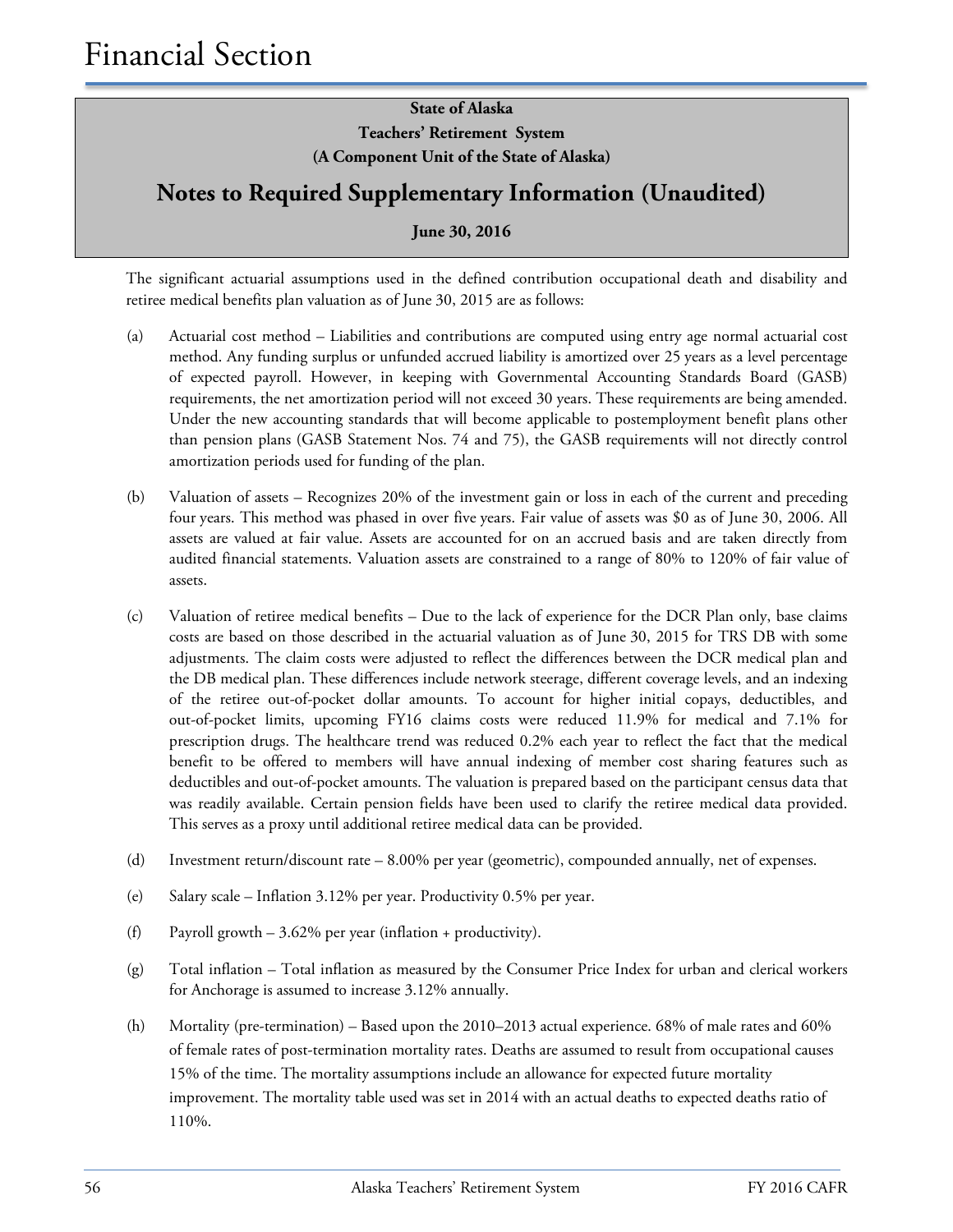# **Notes to Required Supplementary Information (Unaudited)**

### **June 30, 2016**

- (i) Mortality (post-termination) Based upon the 2010–2013 actual experience 94% of male and 97% of female rates of RP-2000 Mortality Table, 2000 Base Year, projected to 2018 with Projection Scale BB, with a three-year setback for males and a four-year setback for females. Disability mortality in accordance with the RP-2000 Disabled Retiree Mortality Table, 2000 Base Year, projected to 2018 with projection scale BB. The mortality assumptions include an allowance for expected future mortality improvement. The mortality table used was set in 2014 with an actual deaths to expected deaths ratio of 110%.
- (j) Turnover Select and ultimate rates based upon the 2010–2013 actual withdrawal experience.
- (k) Disability Incidence rates based upon the 2010–2013 actual experience. Disabilities are assumed to result from occupational causes 15% of the time.
- (l) Retirement Retirement rates based upon the 2010–2013 actual experience. Deferred vested members are assumed to retire at their earliest unreduced retirement date.
- (m) Marriage and age difference Wives are assumed to be three years younger than husbands. 85% of male members and 75% of female members are assumed to be married at termination from active service.
- (n) Per capita claims cost Sample claims cost rates (before base claims cost adjustments described below) adjusted to age 65 for FY16 medical benefits are shown below:

|                        |   | Medical | Prescription<br>drugs |
|------------------------|---|---------|-----------------------|
| Pre-Medicare           | S | 11,724  | 2,753                 |
| Medicare Parts A and B |   | 1,461   | 2,753                 |
| Medicare Part B Only   |   | 6,700   | 2,753                 |
| Medicare Part D        |   | N/A     | 496                   |

Members are assumed to attain Medicare eligibility at age 65.

- (o) Third-party administrator fees \$194.18 per person per year; assumed trend rate of 5% per year.
- (p) Base claims cost adjustments Due to higher initial copays, deductibles, out-of-pocket limits, and member cost sharing compared to the DB medical plan, the following cost adjustments are applied to the per capita claims cost rates: 0.881 for the medical plan and 0.929 for the prescription drug plan.
- (q) Imputed data Data changes from the prior year, which are deemed to have an immaterial impact on liabilities and contribution rates, are assumed to be correct in the current year's client data. Nonvested terminations with appropriate refund dates are assumed to have received a full refund of contributions. Active members with missing salary and service are assumed to be terminated with status based on their vesting percentage.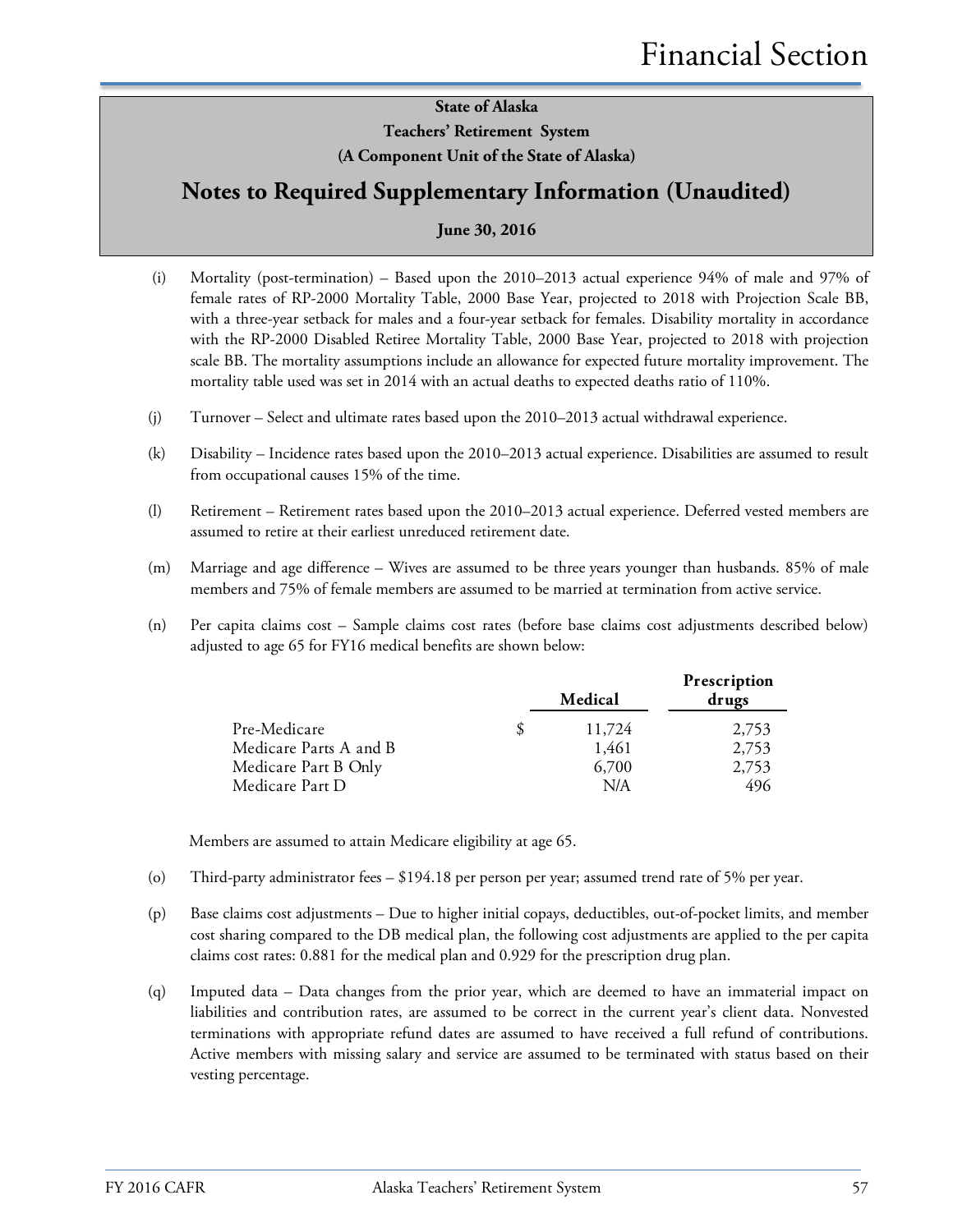# **Notes to Required Supplementary Information (Unaudited)**

**June 30, 2016**

- (q) Teacher active data adjustment To reflect participants who terminate employment before the valuation date and are subsequently rehired after the valuation date, participants who are listed as terminated in the June 30 client data but active in the October 1 client records are updated to active status.
- (s) Healthcare cost trend The table below shows the rate used to project the cost from the shown fiscal year to the next fiscal year. For example, 9.4% is applied to the FY16 pre-Medicare medical claims cost to get the FY17 medical claims costs:

| <b>Fiscal year</b> | <b>Medical</b><br><b>Pre-65</b> | <b>Medical</b><br><b>Post-65</b> | <b>Prescription</b><br>drugs |
|--------------------|---------------------------------|----------------------------------|------------------------------|
| 2016               | 9.4%                            | 5.9%                             | 5.7%                         |
| 2017               | 8.8                             | 5.8                              | 5.4                          |
| 2018               | 8.2                             | 5.7                              | 5.1                          |
| 2019               | 7.6                             | 5.6                              | 4.8                          |
| 2020               | 7.0                             | 5.6                              | 4.6                          |
| 2021               | 6.5                             | 5.6                              | 4.4                          |
| 2022               | 6.0                             | 5.6                              | 4.2                          |
| 2025               | 5.6                             | 5.6                              | 4.0                          |
| 2050               | 4.4                             | 4.0                              | 4.0                          |
| 2100               | 4.4                             | 4.0                              | 4.0                          |

For the June 30, 2014 valuation and later, the updated Society of Actuaries' Healthcare Cost Trend Model is used to project medical and prescription drug costs. This model effectively begins estimating trend amounts beginning in 2014 and projects out to 2090. This model has been adopted by the Society of Actuaries, and has been populated with assumptions that are specific to the State of Alaska.

Each of the above trend rates was reduced by 0.2% to reflect the fact that the medical benefit offered to members will have annual indexing of member cost sharing.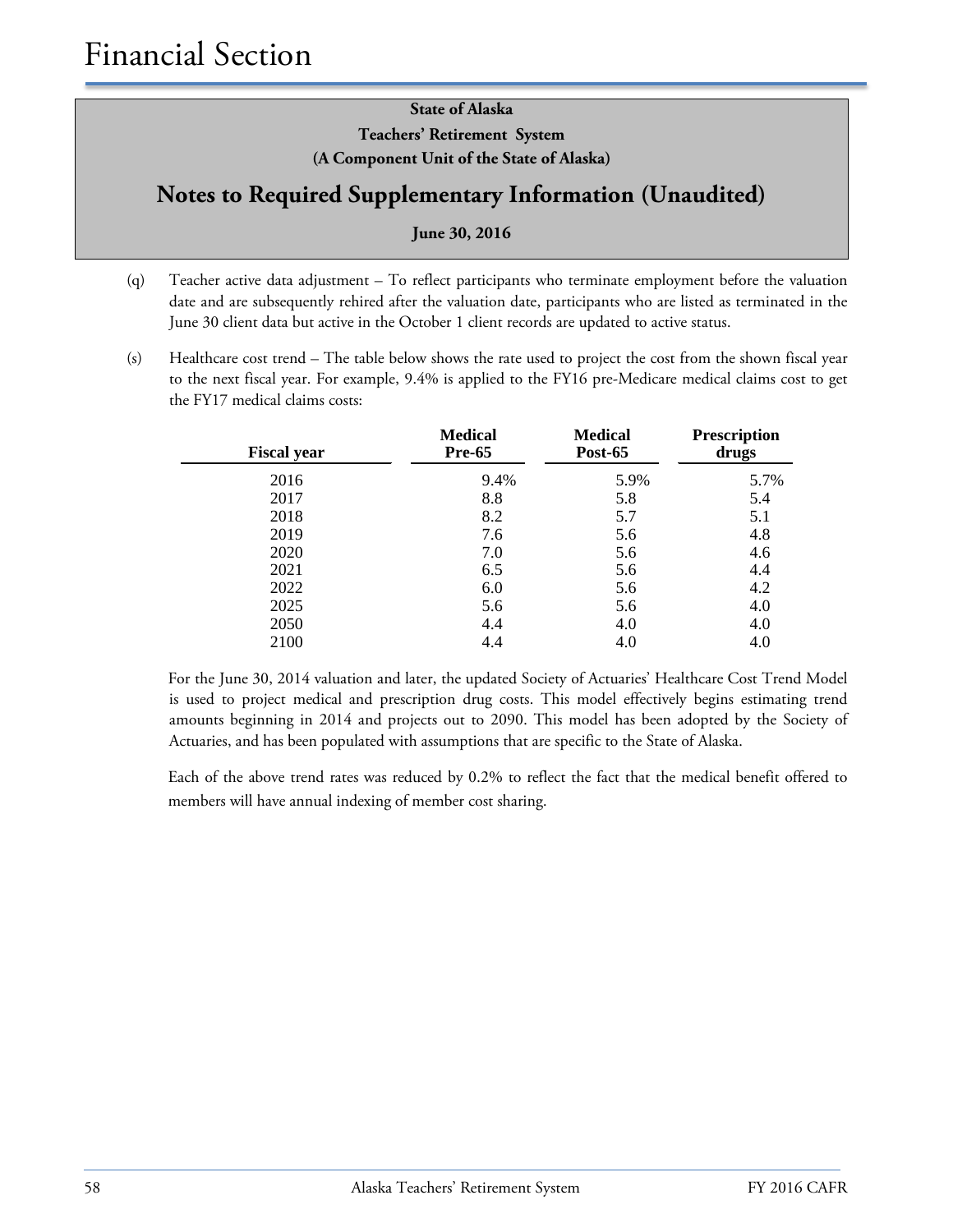### **State of Alaska Teachers' Retirement System**

**(A Component Unit of the State of Alaska)**

# **Notes to Required Supplementary Information (Unaudited)**

### **June 30, 2016**

### (t) Aging factors:

| Age       | Medical | Prescription<br>drugs |
|-----------|---------|-----------------------|
| $0 - 44$  | 2.0%    | 4.5%                  |
| $45 - 54$ | 2.5     | 3.5                   |
| $55 - 64$ | 3.5     | 3.0                   |
| $65 - 73$ | 4.0     | 1.5                   |
| $74 - 83$ | 1.5     | 0.5                   |
| $84 - 93$ | 0.5     |                       |
| $94 +$    |         |                       |

#### (u) Retiree medical participation:

|        | Decrement due to disability |       | Decrement due to retirement |                             |
|--------|-----------------------------|-------|-----------------------------|-----------------------------|
| Age    | Percentage of participation | Age   |                             | Percentage of participation |
| $<$ 56 | 73.00%                      | 55    |                             | 40.0%                       |
| 56     | 77.50                       | 56    |                             | 50.0                        |
| 57     | 79.75                       | 57    |                             | 55.0                        |
| 58     | 82.00                       | 58    |                             | 60.0                        |
| 59     | 84.25                       | 59    |                             | 65.0                        |
| 60     | 86.50                       | 60    |                             | 70.0                        |
| 61     | 88.75                       | 61    |                             | 75.0                        |
| 62     | 91.00                       | 62    |                             | 80.0                        |
| 63     | 93.25                       | 63    |                             | 85.0                        |
| 64     | 95.50                       | 64    |                             | 90.0                        |
| $65+$  | 94.00                       | $65+$ | <b>Years of service</b>     |                             |
|        |                             |       | <15                         | 70.5%                       |
|        |                             |       | $15 - 19$                   | 75.2                        |
|        |                             |       | $20 - 24$                   | 79.9                        |
|        |                             |       | $25 - 29$                   | 89.3                        |
|        |                             |       | $30+$                       | 94.0                        |

Participation rates reflect the expected plan election rate that varies by reason for decrement, duration that a member may pay full cost prior to Medicare eligibility, and availability of alternative and/or lower cost options, particularly in the Medicare market. This assumption is based on observed trends in participation from a range of other plans.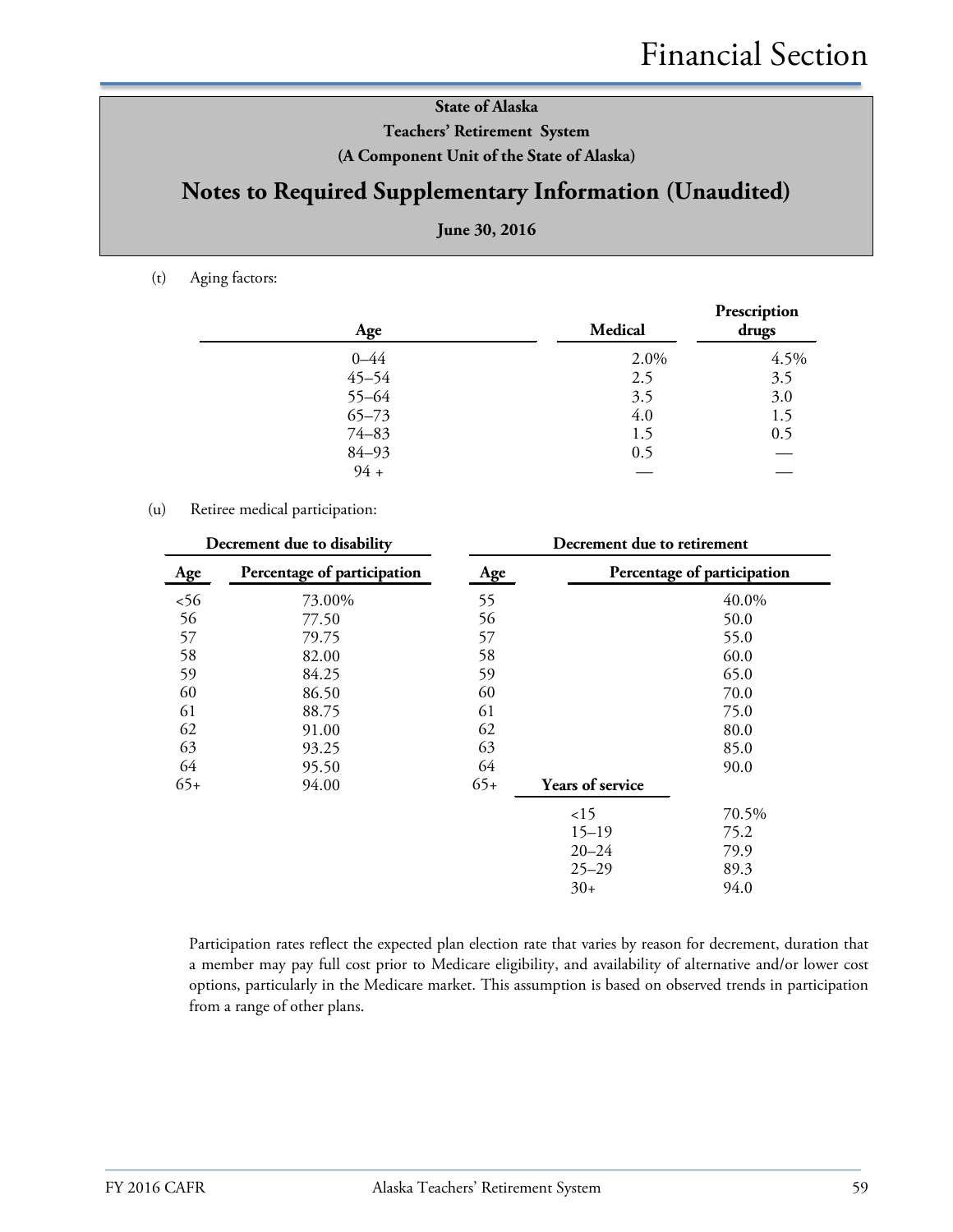# **Notes to Required Supplementary Information (Unaudited)**

**June 30, 2016**

### *Changes in Actuarial Assumptions and Methods Since the Prior Valuation*

### Defined benefit pension and postemployment healthcare benefit plan

There have been no changes in actuarial assumptions since the prior valuation. Healthcare claim costs are updated annually.

To reflect participants who terminate employment before the valuation date and are subsequently rehired after the valuation date, participants who are listed as terminated in the June 30 client data but active in the October 1 client records are updated to active status.

There have been no material changes in the asset or valuation methods since the prior valuation. To increase the efficiency of the data process, assumptions are used for individual data questions which are deemed to have an immaterial impact on liabilities and contribution rates.

### Defined contribution occupational death and disability and retiree medical benefits plan

There have been no changes in assumptions or methods since the prior valuation. Healthcare claim costs are updated annually.

To reflect participants who terminate employment before the valuation date and are subsequently rehired after the valuation date, participants who are listed as terminated in the June 30 client data but active in the October 1 client records are updated to active status.

There have been no material changes in the asset or valuation methods since the prior valuation. To increase the efficiency of the data process, assumptions are used for individual data questions which are deemed to have an immaterial impact on liabilities and contributions rates.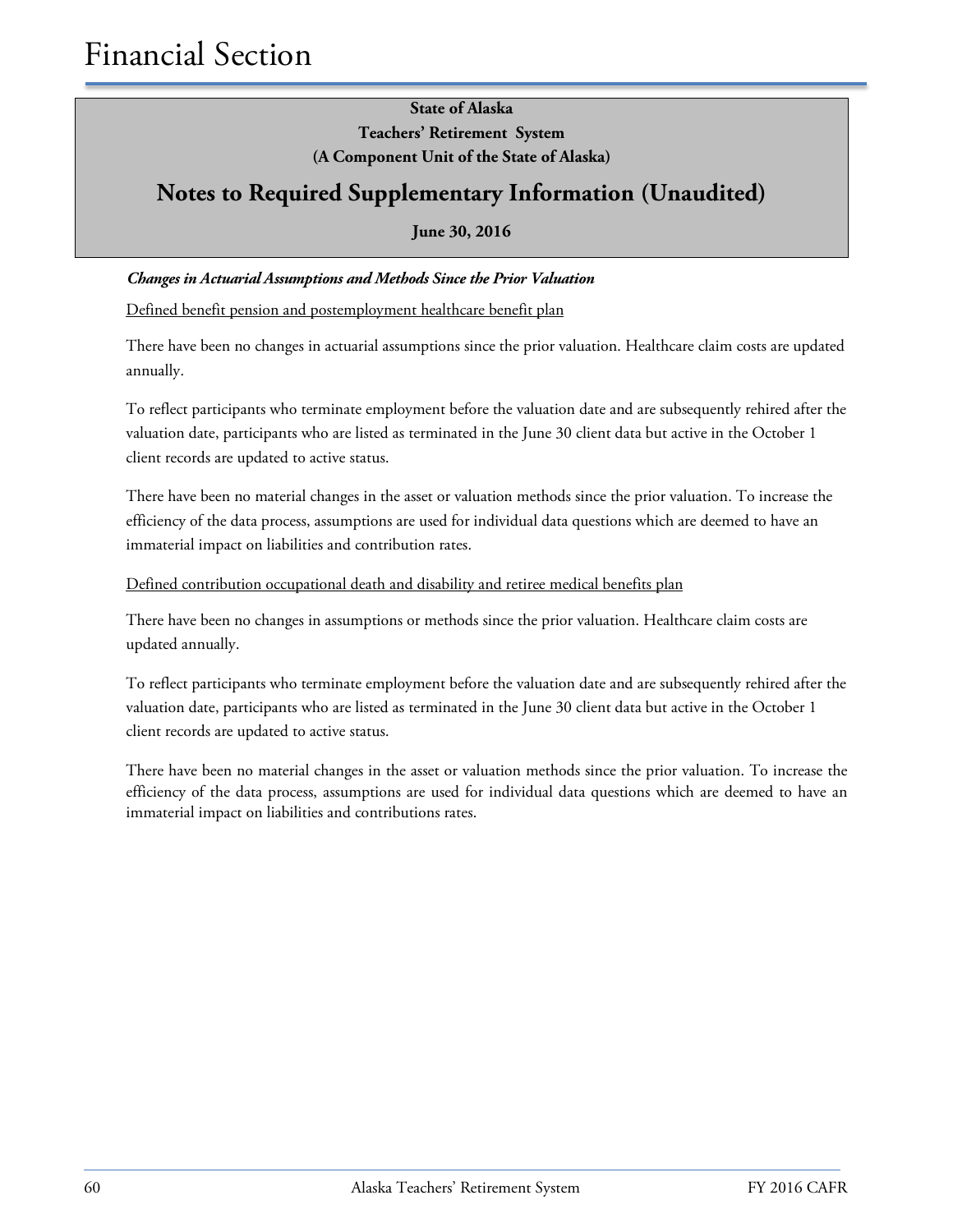# **SUPPLEMENTAL SCHEDULES**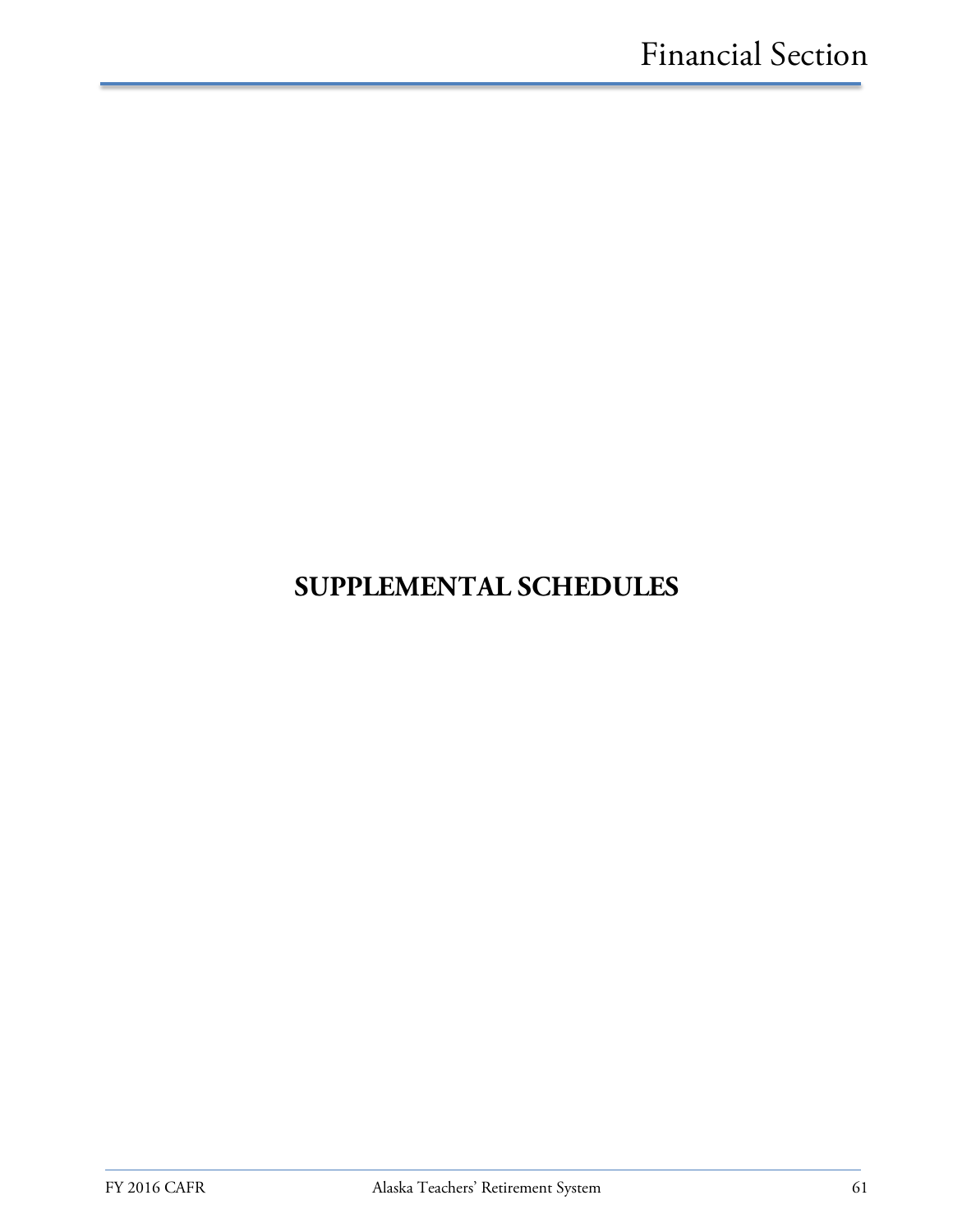**Teachers' Retirement System**

**(A Component Unit of the State of Alaska)**

### **Schedule of Administrative and Investment Deductions**

**Years ended June 30, 2016 and 2015**

**(In thousands)**

|                                                         |                |                | <b>Totals</b> |        |
|---------------------------------------------------------|----------------|----------------|---------------|--------|
|                                                         | Administrative | Investment     | 2016          | 2015   |
| Personal services:                                      |                |                |               |        |
| \$<br>Wages                                             | 1,612          | 85             | 1,697         | 1,717  |
| Benefits                                                | 984            | 33             | 1,017         | 1,023  |
| Total personal services                                 | 2,596          | 118            | 2,714         | 2,740  |
| Travel:                                                 |                |                |               |        |
| Transportation                                          | 9              | 38             | 47            | 57     |
| Per diem                                                | $\mathfrak{2}$ | 6              | 8             | 22     |
|                                                         |                |                |               |        |
| Total travel                                            | 11             | 44             | 55            | 79     |
| Contractual services:                                   |                |                |               |        |
| Management and consulting                               | 5,266          | 16,687         | 21,953        | 19,359 |
| Accounting and auditing                                 | 99             | 11             | 110           | 416    |
| Data processing                                         | 513            | 284            | 797           | 750    |
| Communications                                          | 38             | 19             | 57            | 69     |
| Advertising and printing                                | 19             | 3              | 22            | 25     |
| Rentals/leases                                          | 135            | 33             | 168           | 159    |
| Legal                                                   | 104            | 30             | 134           | 162    |
| Medical specialists                                     | 22             |                | 22            | 20     |
| Repairs and maintenance                                 |                |                |               | 5      |
| Transportation                                          | 28             | $\overline{2}$ | 30            | 23     |
| Other professional services                             | 46             | 19             | 65            | 74     |
| Total contractual services                              | 6,270          | 17,088         | 23,358        | 21,062 |
| Patient Protection and Affordable Care Act:             |                |                |               |        |
| Transitional Reinsurance Program                        | 297            |                | 297           | 378    |
| <b>Total Patient Protection</b>                         |                |                |               |        |
| and Affordable Care Act                                 | 297            |                | 297           | 378    |
| Other:                                                  |                |                |               |        |
| Equipment                                               | 5              | 10             | 15            | 23     |
| Supplies                                                | 12             | 19             | 31            | 78     |
| Total other                                             | 17             | 29             | 46            | 101    |
|                                                         |                |                |               |        |
| Total administrative and<br>\$<br>investment deductions | 9,191          | 17,279         | 26,470        | 24,360 |

See accompanying independent auditors' report.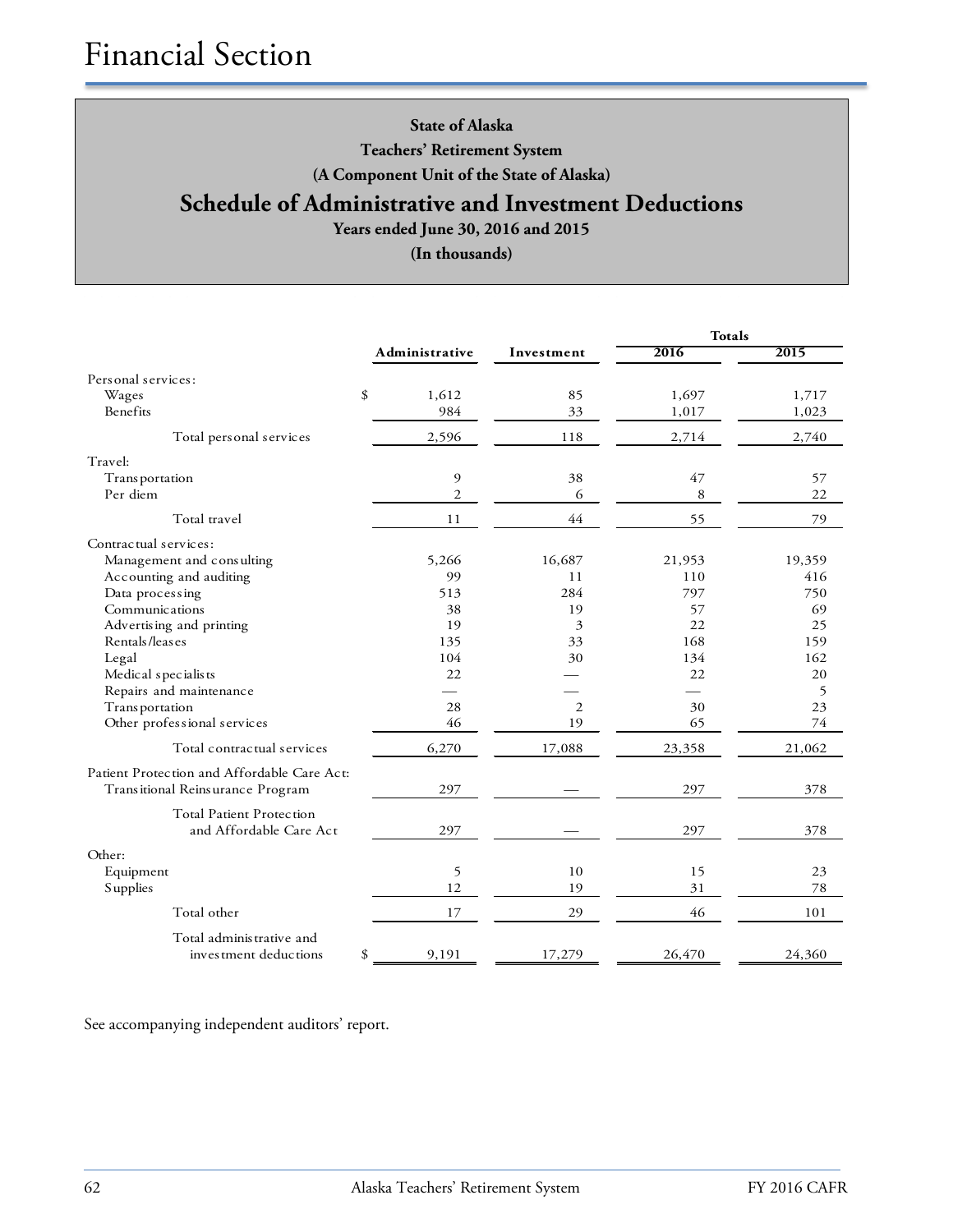**Teachers' Retirement System**

**(A Component Unit of the State of Alaska)**

# **Schedule of Payments to Consultants**

### **Other than Investment Advisors**

**Years ended June 30, 2016 and 2015**

**(In thousands)**

| Firm                               | <b>Services</b>                    | 2016  | 2015  |
|------------------------------------|------------------------------------|-------|-------|
| Buck Consultants, a Xerox Company  | Actuarial services                 | 316   | 395   |
| <b>KPMG LLP</b>                    | Auditing services                  | 95    | 107   |
| State Street Bank Corporation      | Custodian banking services         | 416   | 374   |
| Applied Microsystems Inc.          | Data processing consultants        | 157   | 203   |
| Computer Task Group, Inc.          | Data processing consultants        | 15    | 47    |
| Wostmann Group LLC                 | Data processing consultants        | 117   | 101   |
| SHI International                  | Data processing consultants        | 133   |       |
| Interactive Intelligence Group     | Data processing consultants        | 8     |       |
| State of Alaska, Department of Law | Legal services                     | 104   | 127   |
| State of Alaska, Department of     |                                    |       |       |
| Health and Social Services         | Medical specialists and consulting | 97    | 15    |
|                                    |                                    | 1,458 | 1,369 |

This schedule presents payments to consultants receiving greater than \$1,000.

See accompanying independent auditors' report.